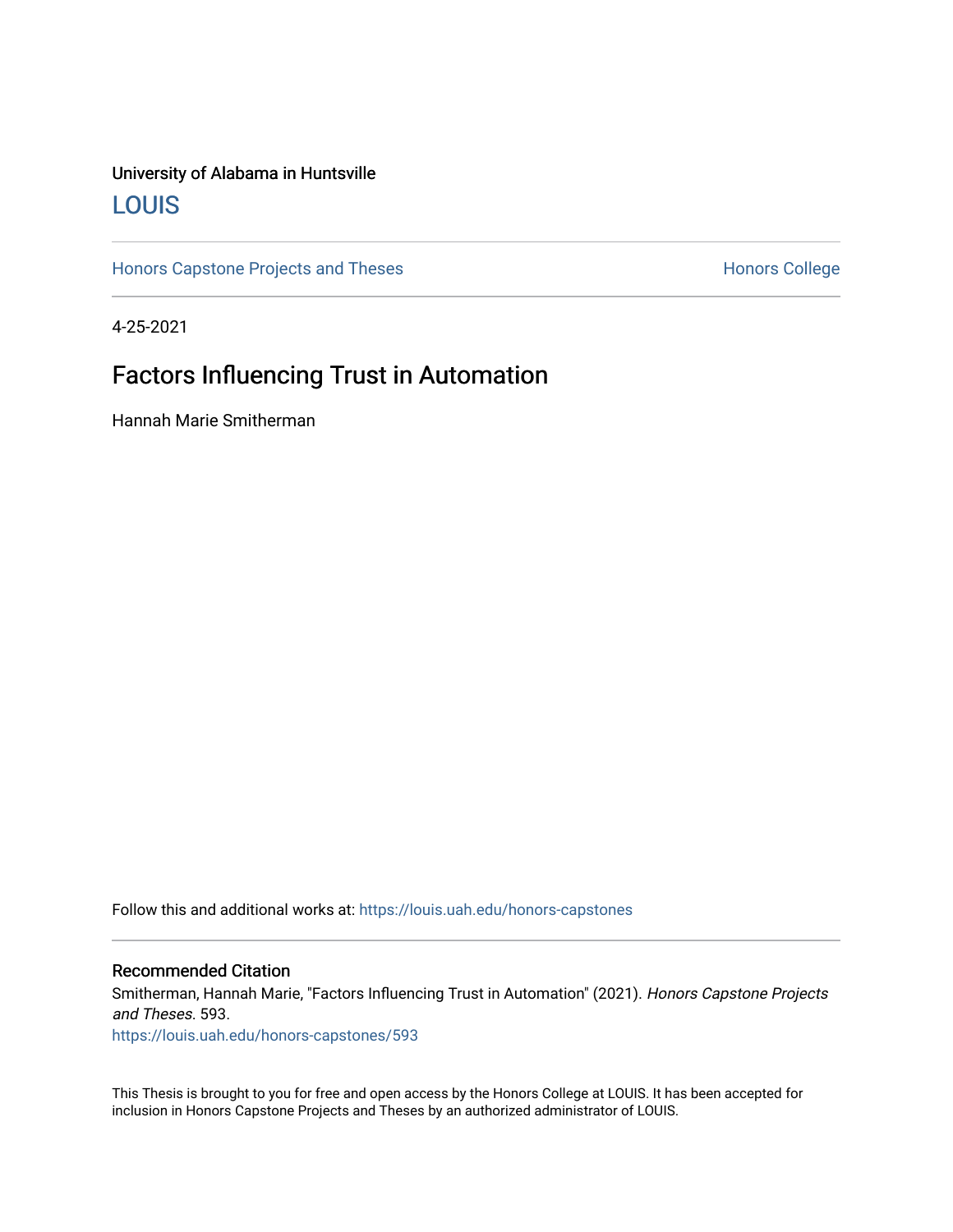# **Factors Influencing Trust in Automation**

**by**

# **Hannah Marie Smitherman**

**An Honors Capstone**

**submitted in partial fulfillment of the requirements** 

**for the Honors Diploma**

**to** 

**The Honors College** 

**of** 

**The University of Alabama in Huntsville**

**4/23/2021**

**Honors Capstone Director: Dr. Nathan Tenhundfeld**

**Assistant Professor of Psychology**

| Hannah Smitherman | 4/23/202 |
|-------------------|----------|
| Student           | Date.    |

23/2021

| Nathan L Tenhundfeld | 4/25/2021 |  |
|----------------------|-----------|--|
| Director             | Date.     |  |

 $J$ odi L Price  $\frac{D \text{ right}}{4500}$  and  $\frac{2021.04.26 \text{ } 09331:59}{2500}$ 

| Department Chair                   | Date                                                             |
|------------------------------------|------------------------------------------------------------------|
| <b>William Wilkerson Wilkerson</b> | Digitally signed by William<br>Date: 2021.04.26 13:06:12 -05'00' |
| Honors College Dean                | Date                                                             |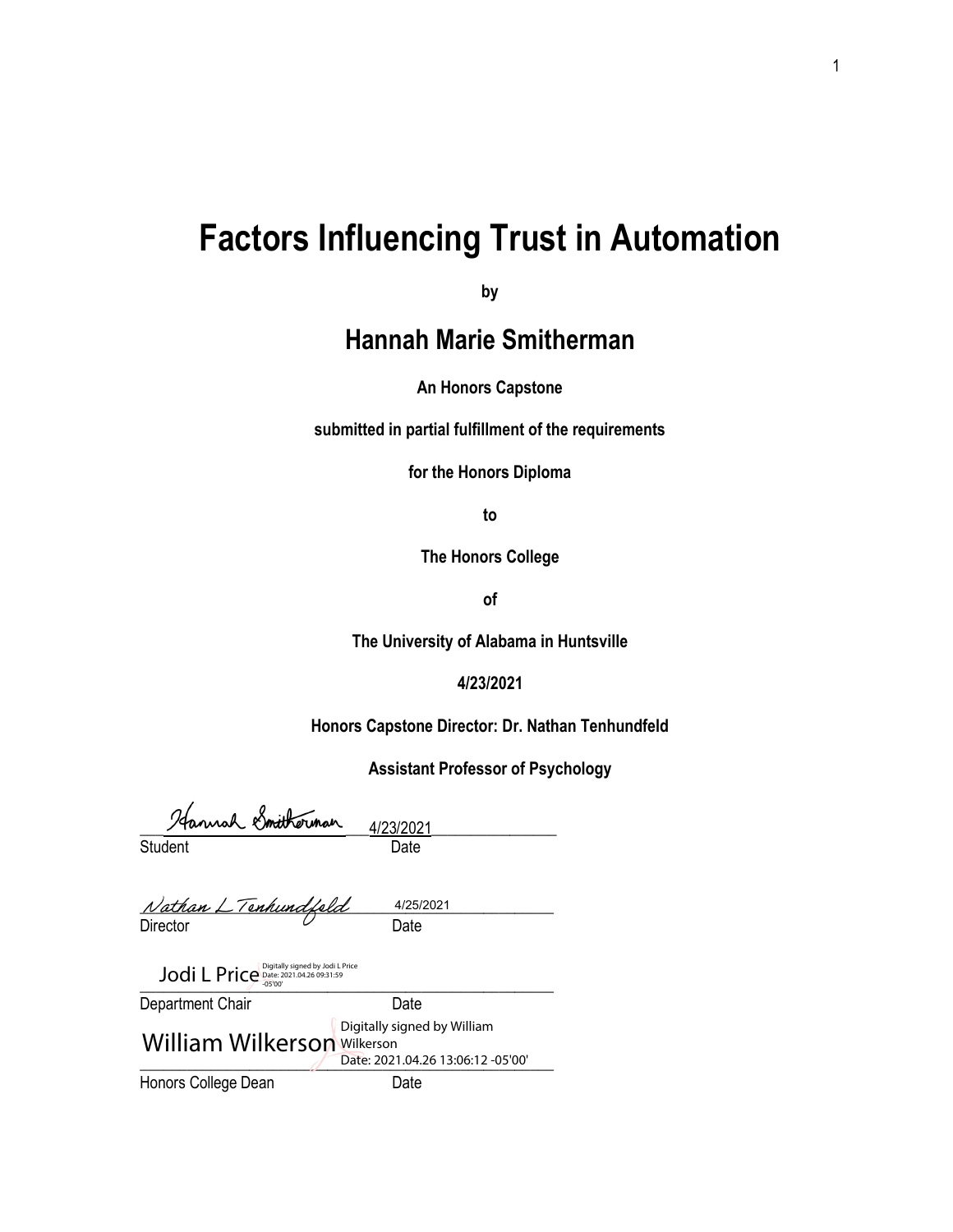

Honors College Frank Franz Hall +1 (256) 824-6450 (voice) +1 (256) 824-7339 (fax) honors@uah.edu

# Honors Thesis Copyright Permission

# This form must be signed by the student and submitted as a bound part of the thesis.

In presenting this thesis in partial fulfillment of the requirements for Honors Diploma or Certificate from The University of Alabama in Huntsville, I agree that the Library of this University shall make it freely available for inspection. I further agree that permission for extensive copying for scholarly purposes may be granted by my advisor or, in his/her absence, by the Chair of the Department, Director of the Program, or the Dean of the Honors College. It is also understood that due recognition shall be given to me and to The University of Alabama in Huntsville in any scholarly use which may be made of any material in this thesis.

\_Hannah Smitherman\_\_\_\_\_\_\_\_\_\_\_

Student Name (printed)

Hannah Smitherman

Student Signature

\_\_4/23/2021\_

Date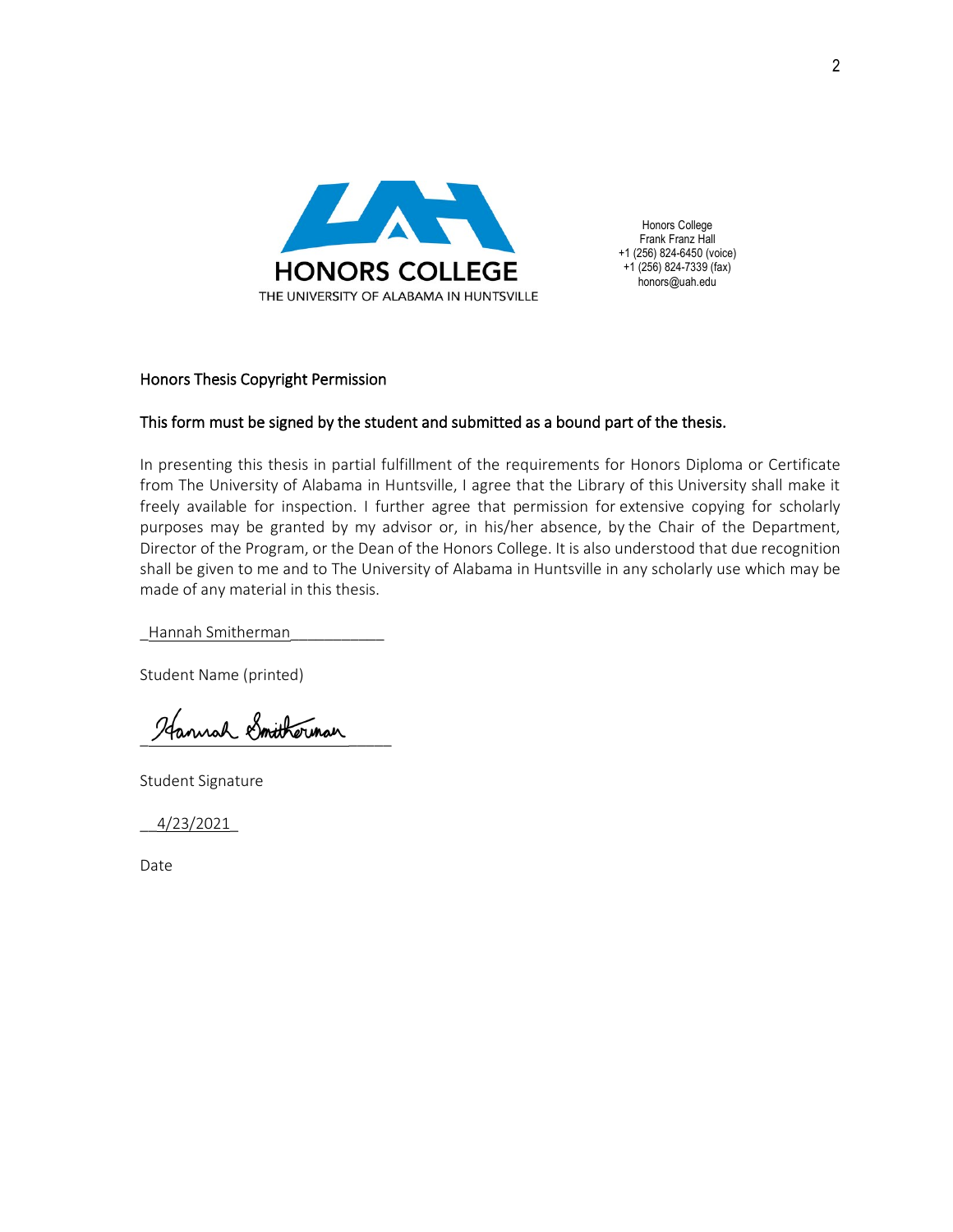# **Table of Contents**

| Abstract                                         |    |
|--------------------------------------------------|----|
| Factors Influencing Trust in Decision Aids       |    |
| Factors Influencing Trust in Autonomous Vehicles | 13 |
| Factors Influencing Trust in Robots              | 26 |
| Models of Trust                                  | 45 |
| Other Topics on Trust in Automation              | 49 |
| Reference List                                   | 58 |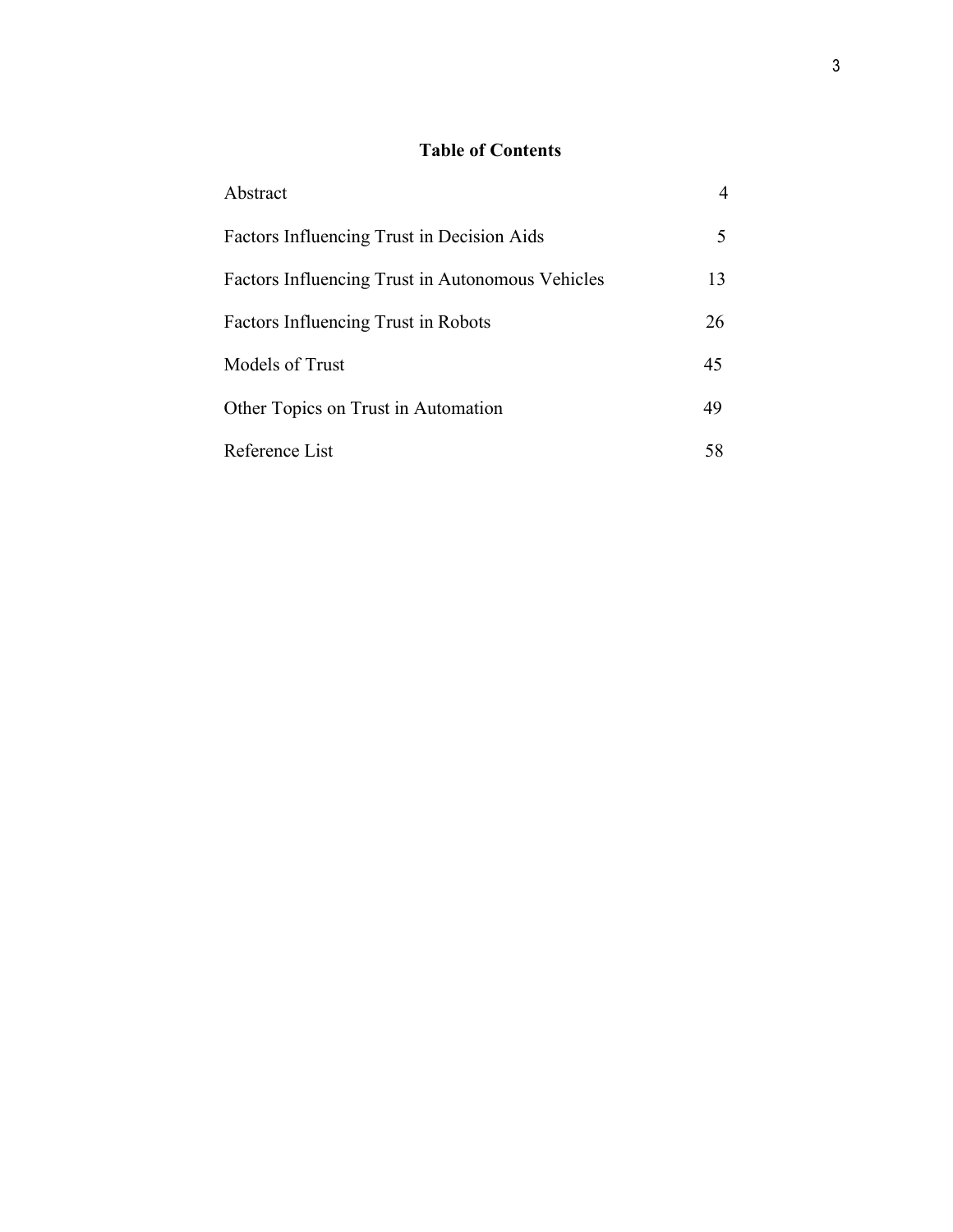## **Abstract**

This paper outlines the current findings regarding factors affecting users' trust in automation. This is broken into categories reflecting trust in different types of automation. The included topics in this paper are trust in decision aids, trust in autonomous vehicles, trust in robots, models of trust, and other topics. Despite focusing on different types of automation, many of the findings of these studies are similar. For example, more transparency in decision making (regardless of type of automation) tends to lead to increase trust. Many of the studies discussed here introduce new factors influencing trust (such as pedigree or animation), while many others study established factors (such as transparency or anthropomorphism).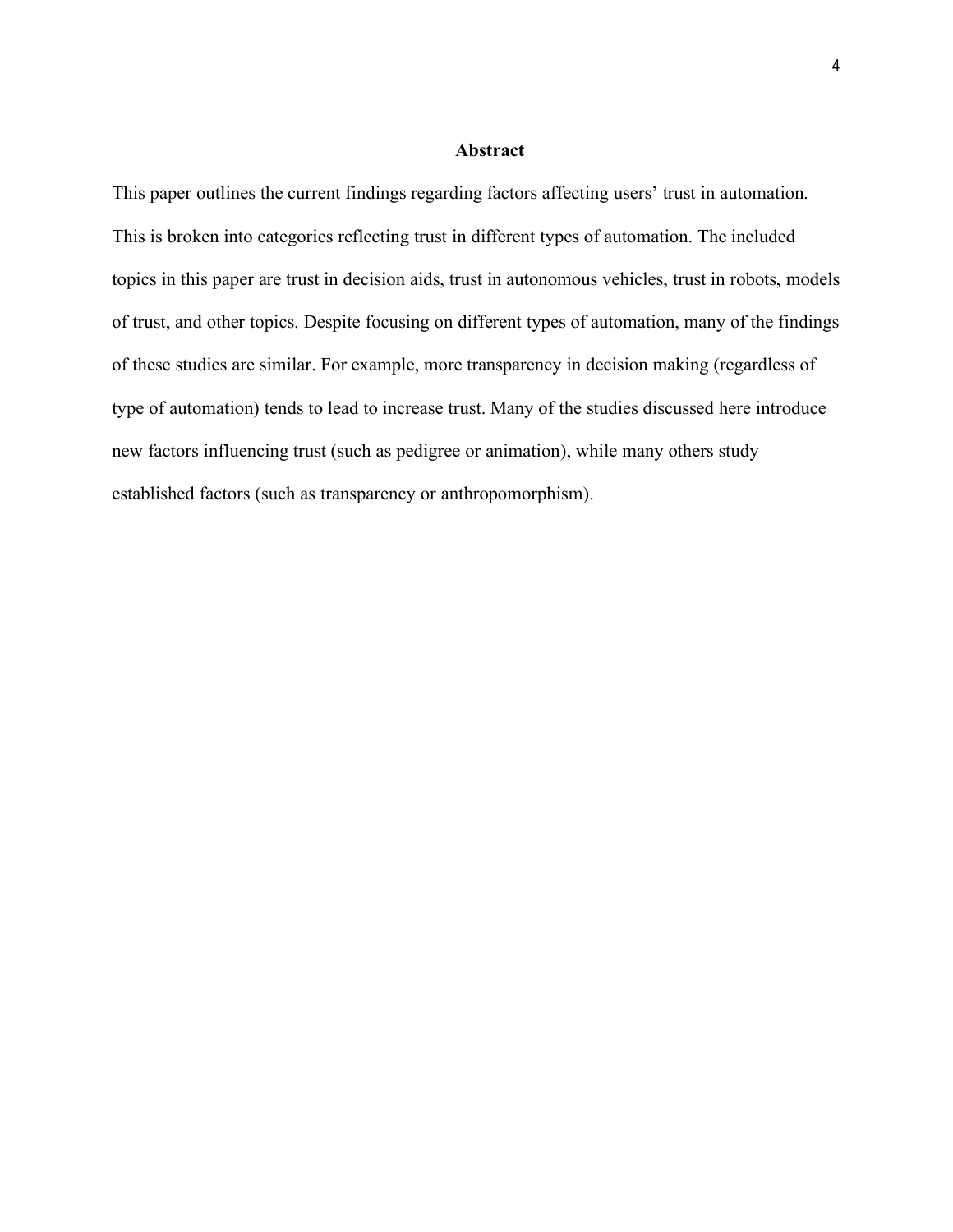## **Factors Influencing Trust in Decision Aids**

Aoki (2021) studied how assuring users that they are part of the decision loop can affect initial trust in a decision aid. To explore this, a survey was created where participants were asked about their trust in an automated care plan manager. Participants in this study were either long term care users, caregivers of long-term care users, or family members of long-term care users. The survey started by briefing participants on the use of an automated care manager in long term care situations. The participants then rated their initial trust in the system. Following this, participants were told how the care manager would be used. At the end of this statement, participants were either told nothing or were told that a human care manager will create a plan based on the AI's suggestion. Next, participants were either told nothing or that results of using the AI could cause either a reduction in care managers' workloads, streamlined care planning, care planning based on scientific analysis, an improvement in care users' independence, or a reduction in nursing care and medical expenses. Participants then rated their trust in the system and described whether they would prefer an AI's or a human's care plan. Aoki found that assuring that humans would still be included in the decision loop was associated with slightly higher trust. Users receiving this assurance were more likely than those without to trust an AI care plan more than a human's.

Brauner et al. (2019) examined the effects that errors in decision support systems (DSSs) have on users. To study this, they had participants play a 'Quality Intelligence' business simulation game that lasted for 18 in-game months, where the participants had to understand the state of production and control the investments in procurement, inspection of goods, and inspection of production quality. Participants would be equipped with a DSS that would recommend the amount of supplies to order; they would, in random order, experience a DSS that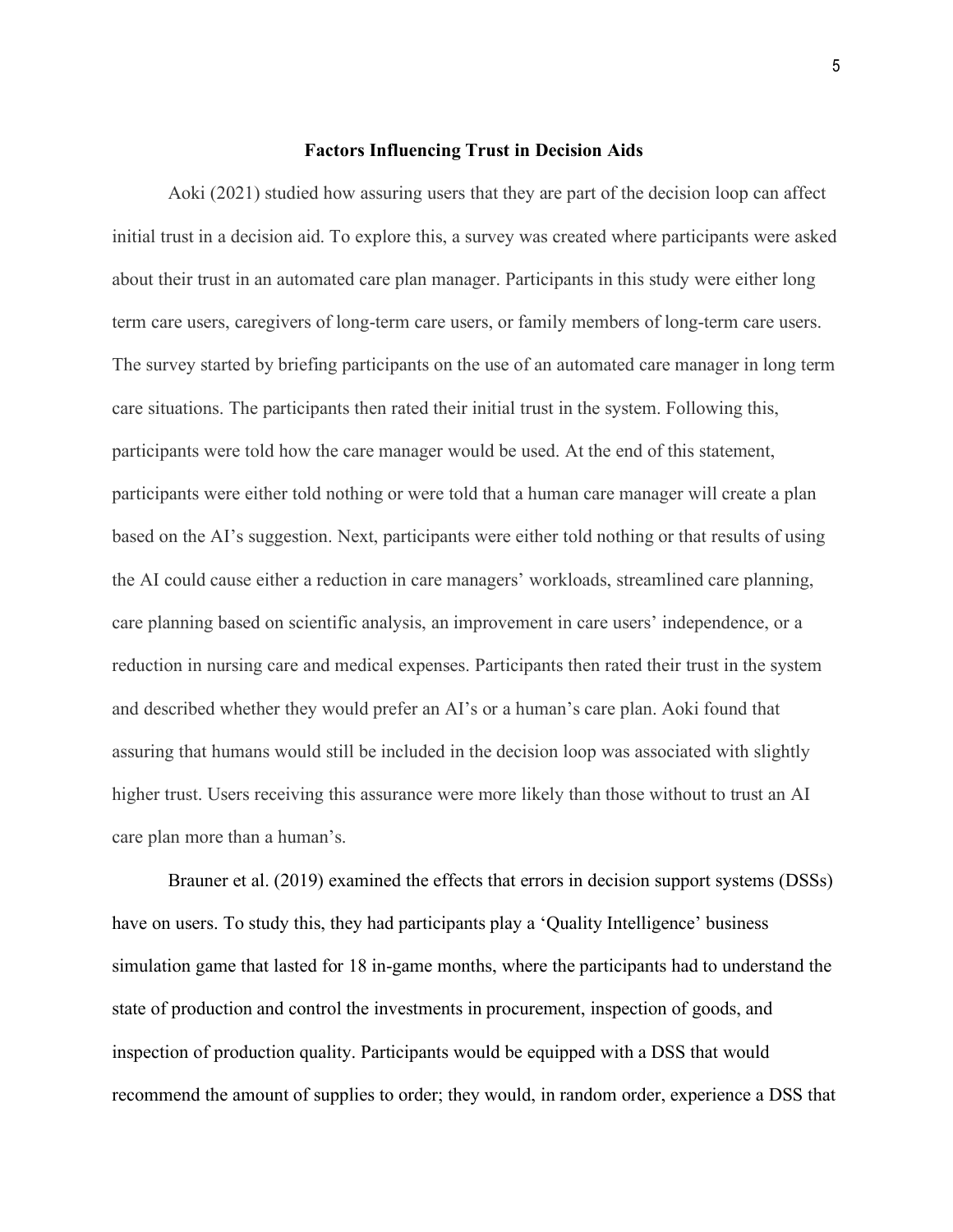performed at near optimal levels, and a DSS that performed well for 6 months and then made suggestions that were 50% below the correct recommendation. Participants throughout the study responded to measures regarding demographics, perceptions and feelings towards automation and technology, and feelings towards the DSS. Compliance with the DSS and order changes were also measured. Among other findings, they found that correctness of the system did influence trust. However, this effect was not shown until the game's second round. So, correctness may affect trust, but it is possible that it takes time to realize a system's defects.

Chavaillaz et al. (2019) studied the differences between experts' and novices' performance, operation, and trust when completing an X-ray baggage screening task alongside a diagnostic aid. Participants were categorized as either Novices or Experts, depending on their experience and skill with X-ray screening. The participants were then assigned to either the Diagnostic Aid group or the No Diagnostic Aid group. In the Diagnostic Aid group, participants freely chose between 3 different automation levels. During the task, participants searched X-ray images of luggage for guns and knives. The aid was set at a reliability of 75%; the system would always report if there was a target, but it would sometimes have false positives or cue a nontargeted item when a weapon was present. Participants completed 64 trials, half of which contained a weapon. Several dependent variables were measured regarding performance, use of the aid, participants' subjective states, and trust. They found that novices performed better with automation than without, but still not as well as experts, whose performance was unaffected by the aid. Experts also had higher compliance, reliance, and self-confidence and lower fatigue, frustration, mental load, and time pressure than novices. For novices, trust was found to be correlated with compliance. They suggested that experts are better at estimating diagnostic aid performance and thus more likely to follow correct recommendations than novices.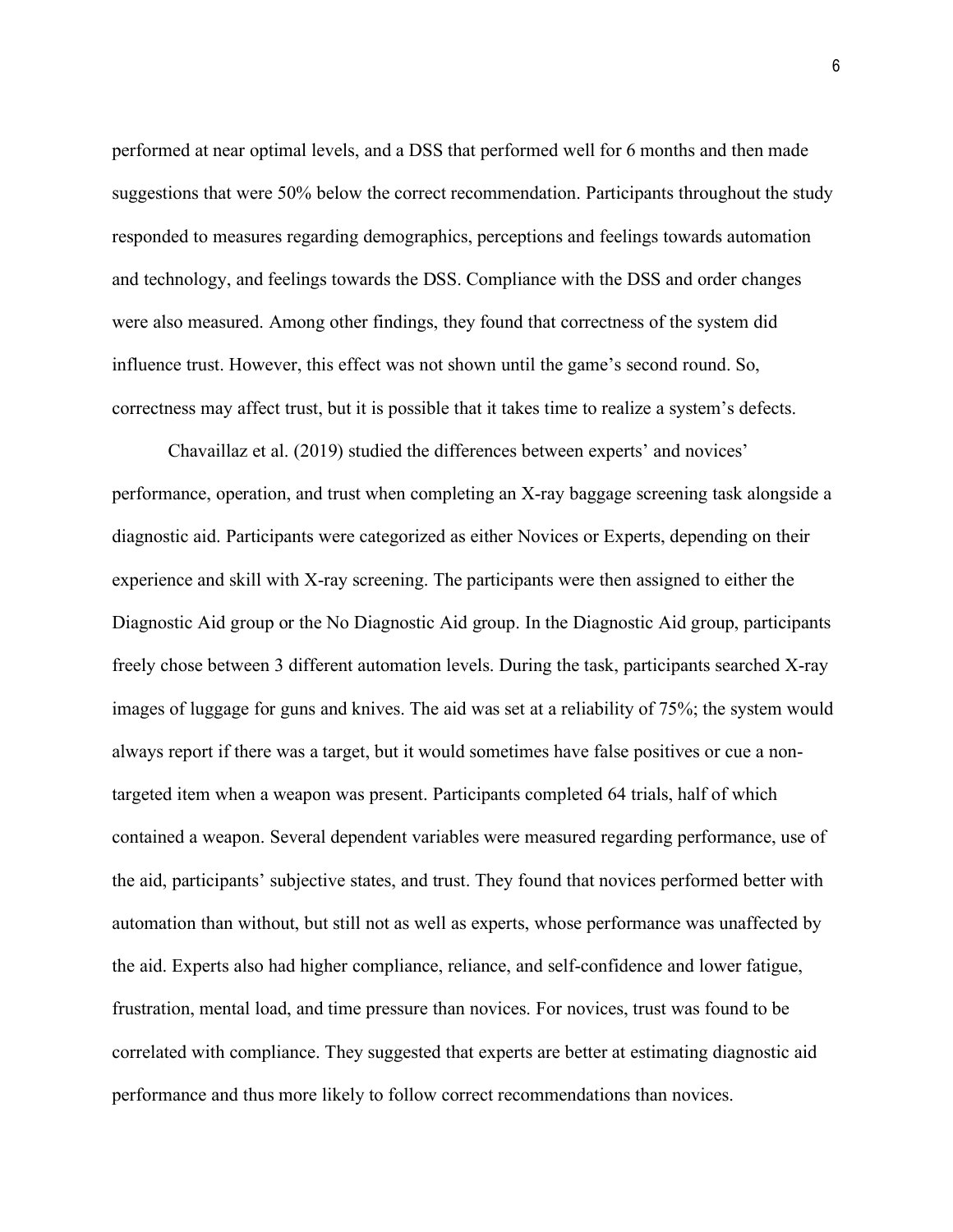Jensen et al. (2019) examined the effects of reliability and blame on trust in automated aids. During the study, participants were asked to complete a target identification task where they were tasked with labelling 20 images as either dangerous or not dangerous. This task was explained as searching for dangerous or criminal activity in an area. During this task, the participants would interact with an aid with a set level of Reliability and a set Blame mode. Reliability could either be High or Low and Blame could either be Internal ("I am sorry that X images assigned to me were counted as misidentifications. I was not able to process those images."), Pseudo-External ("I am sorry that X images assigned to me were counted as misidentifications. The developers were not able to account for processing those images."), or External ("I am sorry that X images assigned to me were counted as misidentifications. A thirdparty algorithm that I used was not able to process those images."). As the task went on, participants were able to choose how many images were left to the automated aid; they were incentivized to trust the automation naturally, as the scores, of which high scores could receive a bonus, for the task included both the automation and the participants' performances. They found that High Reliability systems elicited greater behavioral and subjective trust. They also found that systems that frame errors as the developers' responsibility elicited less trust. Their findings indicate that Blame may be more important to user perceptions than Reliability.

Keller & Rice (2009) examined whether multiple aids will be trusted as one system or trusted as separate systems. To examine this, participants were asked to complete a simulated flight pursuit task where they used a joystick to pursue a moving aircraft. At the bottom of the screen were two gauges which the participants were asked to monitor. After the needles moved into a designated unsafe range, a system failure was said to have occurred. Participants were asked to identify these failures. The manipulations included Gauge (Gauge 1, where each gauge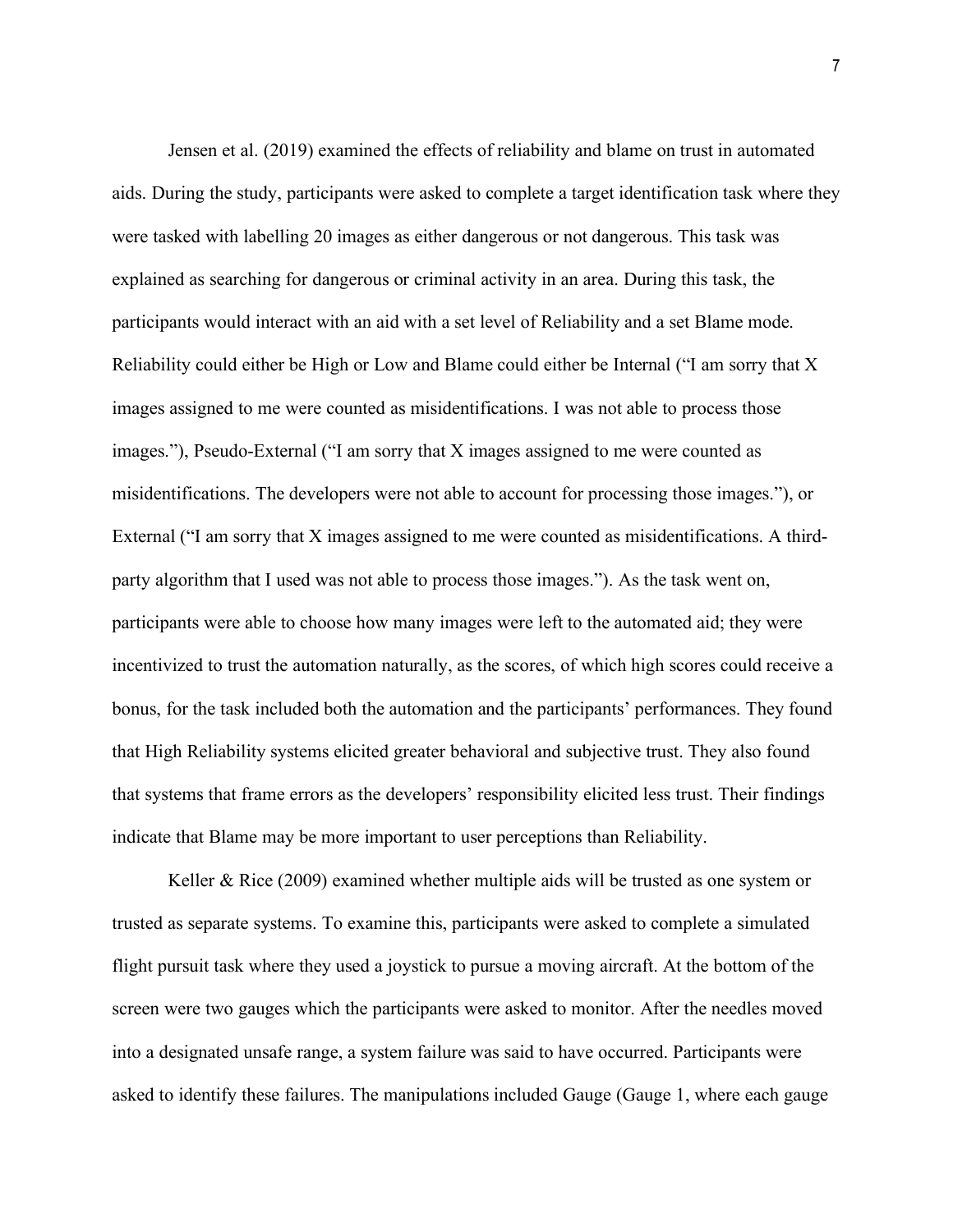had an aid that might be imperfect, and Gauge 2, where each gauge had an aid that was always perfect) and Automation Reliability (High Reliability, where both gauges' aids were 100% reliable, Moderate Reliability, where one gauge's aid was 85% reliable and the other 100%, and Low Reliability, where one gauge's aid was 70% reliable and the other 100%. They found that, when paired together, decision aids are trusted as one system rather than multiple. This means that when one system performs perfectly and another is imperfect, they will both be trusted as much as the imperfect system if they have been paired together.

Pan & Steed (2016) studied people's trust in expertise between avatar, video, and robot agents. In their study, the agent served as an advisor to participants in a task where participants could win chocolates based on their performance answering difficult general knowledge questions. Participants would have two different advisors (either robot, avatar, or video) with two different levels of expertise (non-expert or expert). Only one advisor could be asked for advice per question. Following the experiment, participants were asked to respond to several measures regarding trust, as well as an open-ended question where they were asked to describe which advisor they tried to rely on. Performance and behavioral measures had also been recorded during the experiment. They found that participants could discriminate between experts and nonexperts and thus were more likely to choose expert advice in all scenarios. They did find a bias to trust video agents over avatars, possibly due to the presence of nonverbal communication cues. The avatar was preferred less than the video and robot agents, possibly due to seeming synthetic or unreal. The robot agent was preferred over the avatar, but a similar relationship was not found between the robot and the video agent.

Pearson, Geden, and Mayhorn (2019) examined effects of Advisor (Human or Automation) source type bias and Pedigree (Low or High) in a decision-making task where a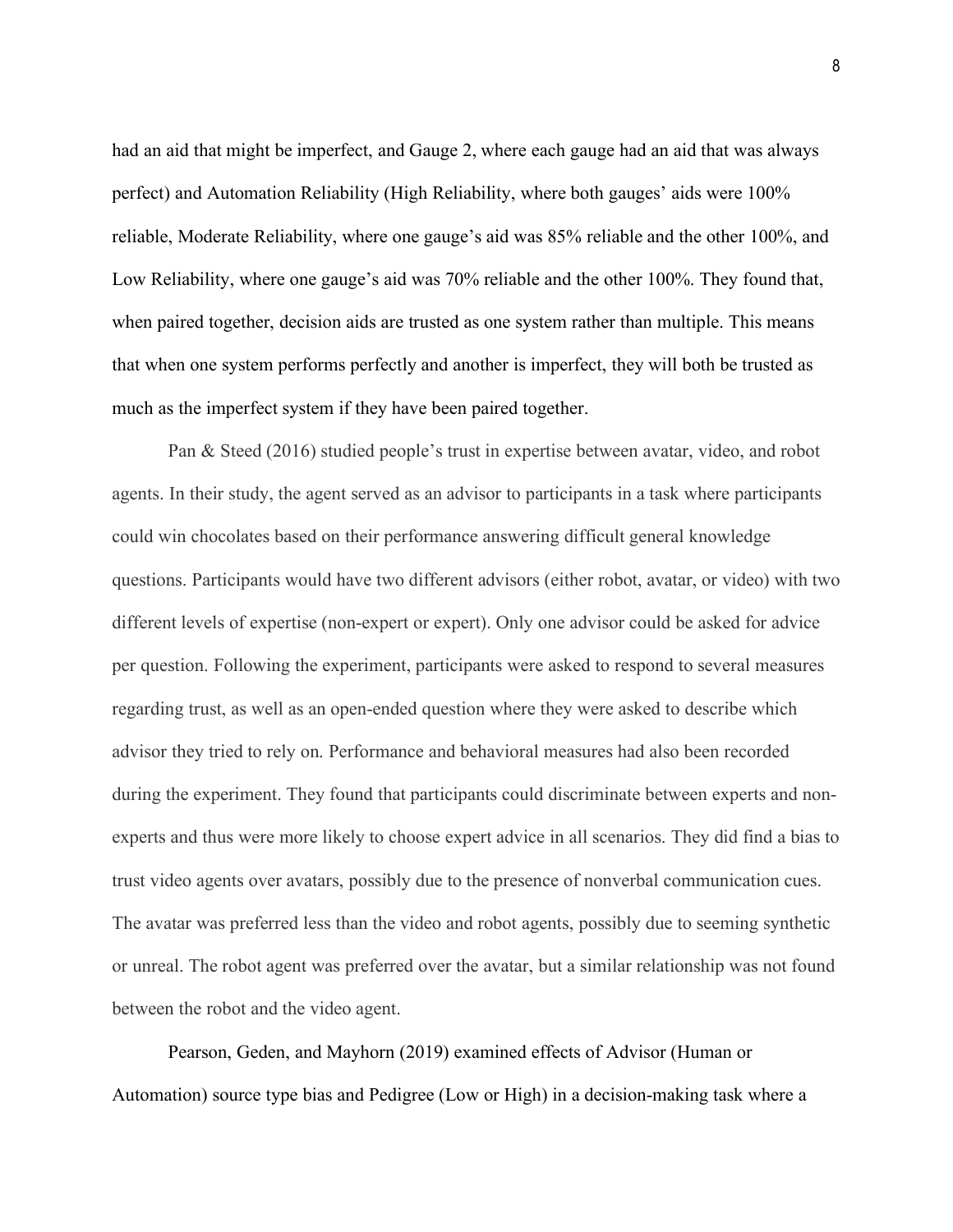Human and Automated Advisor advised participants in choosing the safest route for a military convoy. Pedigree levels were established in a previous study. Participants completed the task 8 times; in trials 1-3 and 5-7 the Advisors recommended the same route and in trials 4 and 8 they recommended different routes. In a trial, participants were first shown a Human and an Automation Advisor profile of random pedigrees in random order. The profiles were read aloud with either a male human voice (Human) or a male text to speech generator (Automation). Participants were then shown a map with three possible routes and all obstacles labeled. While the participant looked at the map, both decision aids gave a recommendation via text and audio. Participants then made their choices. They found that for Low Pedigree, Automated Advisors had higher perceived pedigree, and that for High Pedigree, Human Advisors had higher perceived pedigree. Significant differences in trust for different Pedigree groups were found. When Pedigree levels between Advisors were different, the Higher Pedigree Advisor was more trusted. When both advisors had High Pedigree, the Human was more trusted.

Pearson et al. (2016) studied the ways that perceived risk and workload can affect trust between human and automated advisors. In this study, participants were asked to choose the safest route for a military convoy given differing advice from human and automated advisors. Presentation of information differed between participants, with some being presented with both information sources at the same time, some with the automated tool presented first, and some with the human source presented first. The map they were shown illustrated past improvised explosive device locations and known enemy territory, which were to be considered when choosing the safest of the three possible routes. Following this task, participants were asked to respond to items regarding trust, workload, and perceived risk. Findings of this study indicate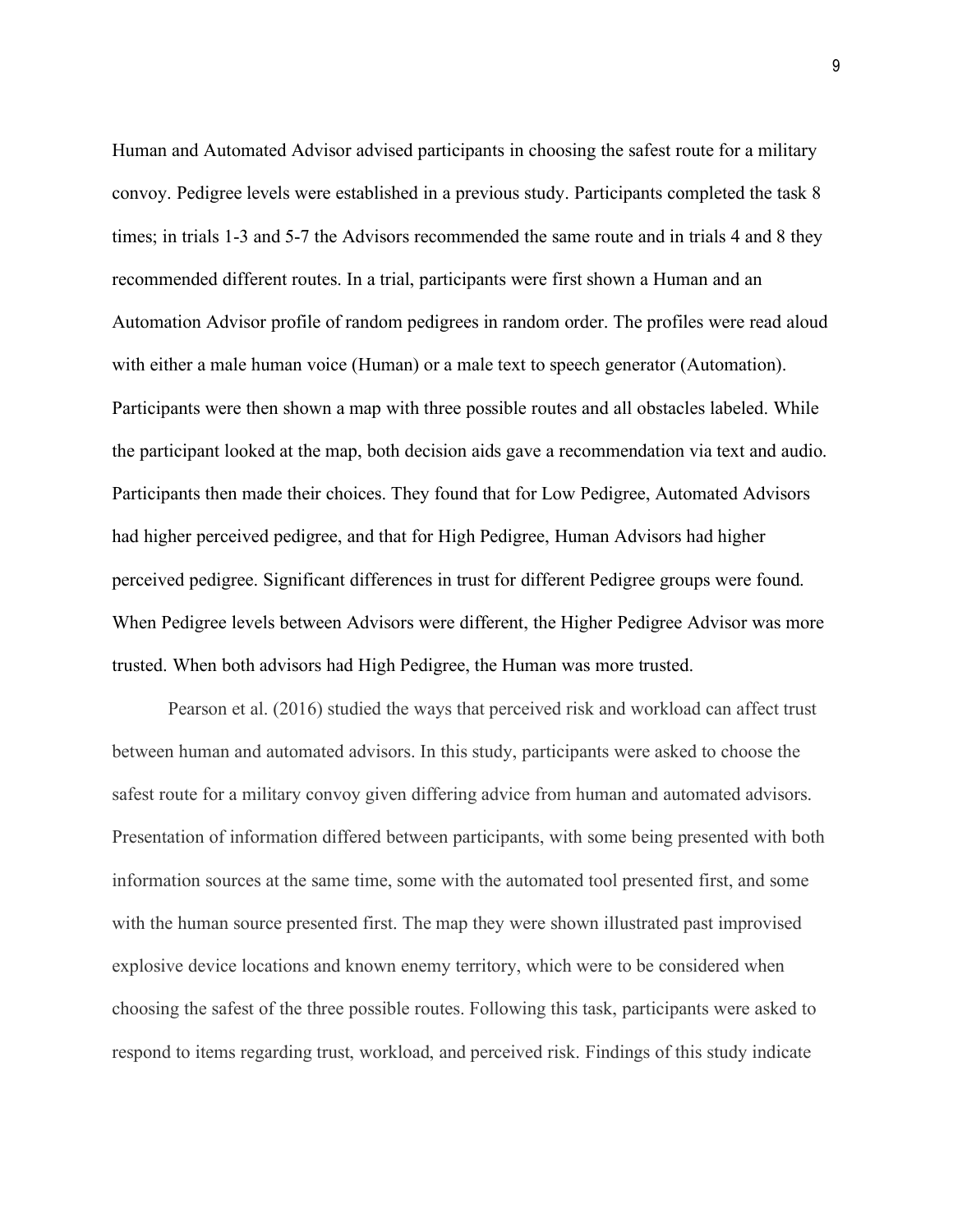that people tend to trust other humans more in situations of higher perceived risk. Findings also indicated that people tend to trust automation less when workload is perceived to be higher.

Rovira, Pak, & McLaughlin (2017). studied how differences in working memory impact users' trust in automated systems. To explore this, participants were first asked to complete a working memory task and then completed a task where they had to identify the most dangerous enemy target and select a friendly unit to join in combat, given several detailed criteria. A secondary task to increase workload was also included; participants had to respond by clicking on a button every time they were "contacted". Task Load was either Low (3 friendly, 3 enemy units) or High (6 friendly, 6 enemy units) and Degree of Automation was either Manual (no automation), Information (a list of all possible engagement combinations in alphabetical order), Low-Decision (a list of all possible engagement combinations listed from best to worst), or Medium-Decision (a list the 3 best possible engagement combinations listed from best to worst). Participants experienced each Task Load and each Degree of Automation in counterbalanced order. They found, with low levels of automation, performance is better for individuals with higher working memory capacity. They also found that working memory was significantly negatively correlated with trust; thus, users with lower working memory would likely have higher trust in the system.

Schmidt, Biessmann, & Teubner (2020) discussed the effects that AI transparency can have on trust. To study this, they asked participants to complete a classification task where they must label 50 movie reviews as either positive or negative; negative and positive reviews were split evenly. During this task, participants were given a decision aid which would recommend which category reviews belonged in. The decision aid was set to perform at 80%, about the capability of humans. Each participant experienced an aid that either had Highlights or No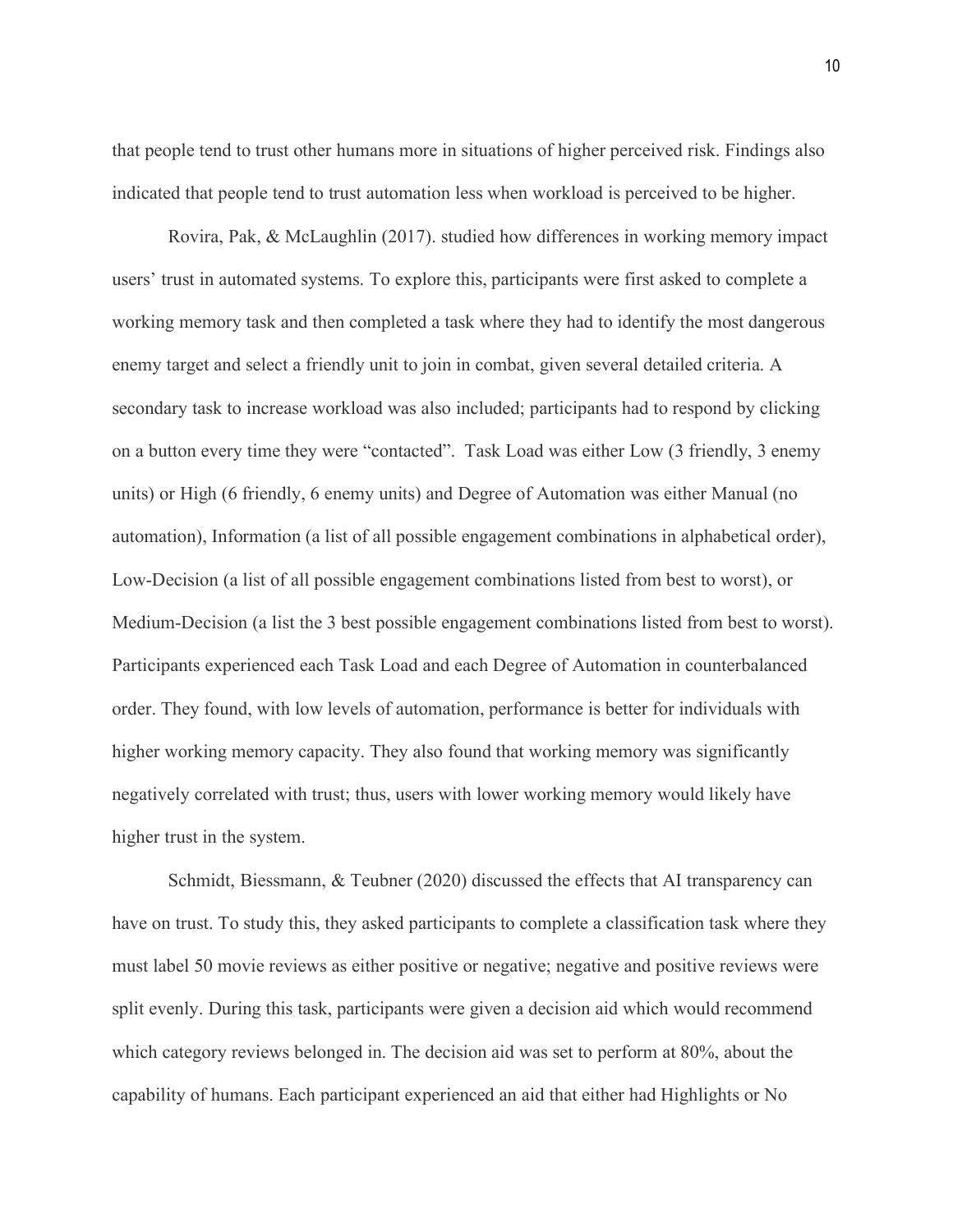Highlights and that either had a Confidence Score or No Confidence Score. For Highlights, the three most relevant words in the review would be highlighted by the aid. For Confidence Score, a percentage was given by the aid, representing how confident it was in a choice. They found that trust is affected by the system's correctness. They also found that transparency can negatively affect trust.

Stokes et al. (2010) studied the effects of mood on trust in an automated decision task consisting of choosing the safest route for a convoy. They induced positive or negative moods randomly in participants using the The International Affect Picture System. The Positive and Negative Affect Schedule was used to measure success of the induction; induction was successful for positive affect and marginally successful for negative affect. Participants then completed the convoy task. In this task, 3 sources of information were provided: a map displaying hostile areas, sensor data on the thermal, audio, and magnetic activity, and an automated-decision aid that used real time data to display newly projected hostile areas on the map and suggested a route at the end of the trial. Participants completed this trial 9 times. Of the trials, 3 had low vulnerability (high agreement between map display, sensor data, and automated aid) and 6 with high vulnerability (low agreement between map display, sensor data, and automated aid). They found that mood affected the first experimental trial, where participants were more trusting of the automated decision aid if they had been induced for positive affect. After this, mood no longer seemed to affect trust. This implies that mood is important for developing first impressions of trust in automation, but that mood will not alter trust in automation over extended periods of time.

Yuksel, Collisson, and Czerwinski (2017) sought to understand the effects of agent reliability and attractiveness on trust. Agents were manipulated to be either highly attractive or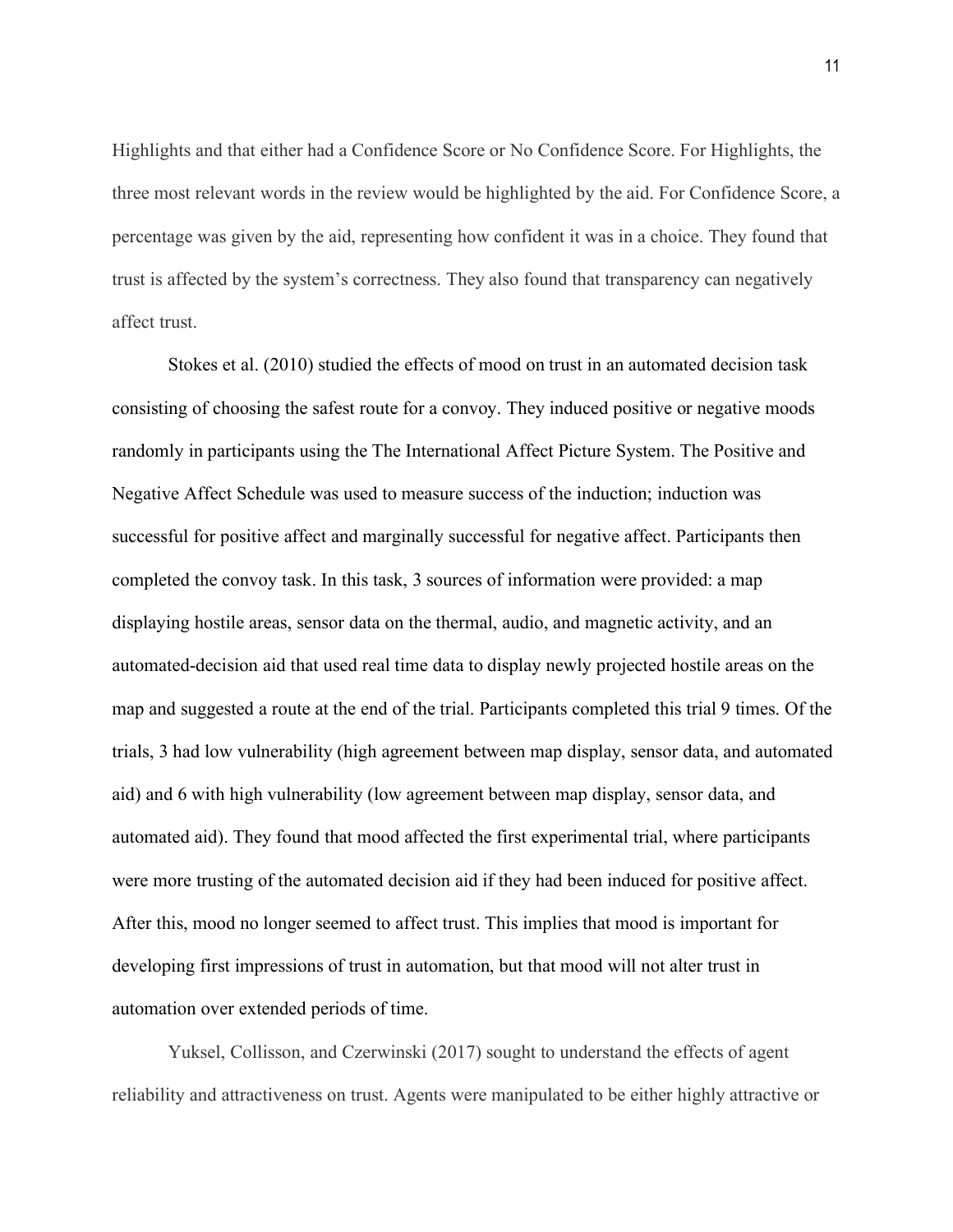neutrally attractive (no unattractive agents were used because it was deemed unlikely that designers would intentionally create an unattractive agent) and had either high (83%) reliability or low (50%) reliability. All participants reported being heterosexual and were thus paired with agents of the opposite gender. For the task, participants were given timed general knowledge multiple choice questions. These were designed to be difficult enough that participants may need help with the answers. They were allowed to use a search engine to try to find out answers. Incorrect answers resulted in losing points and would be repeated until they got the right answer or timed out. Timing out resulted in losing a point, and thus less possible gratuity. During some questions, the agent would appear, and the participant would be able to see their recommended answer. They found that users believed highly attractive agents to be more trustworthy and more accurate, even over more reliable but less attractive agents. This implies that agent attractiveness is just as important, maybe even more important, than agent reliability is for trust.

In Experiment 1, Zhang, Liao, and Bellamy (2020) explored Trust Calibration, through use of Confidence Information, as a method of increasing trust in automated decision aids. For this study, participants were equipped with an AI system that provided different information based upon the experimental conditions and were asked to predict whether a person's annual income would exceed \$50k, given demographic and job information. Manipulations included Confidence Information (Show, where the system displayed a message regarding its confidence, or Not Show, where it displayed no such messages), AI Prediction (Show, where the system displayed its prediction, or Not Show, where it displayed no such prediction), and Model (Full, where participants and system had access to all information, or Partial, where participants had access to more information). They found that Showing Confidence Information improved trust calibration regardless of if AI Prediction was Shown and led to higher trust when Showing high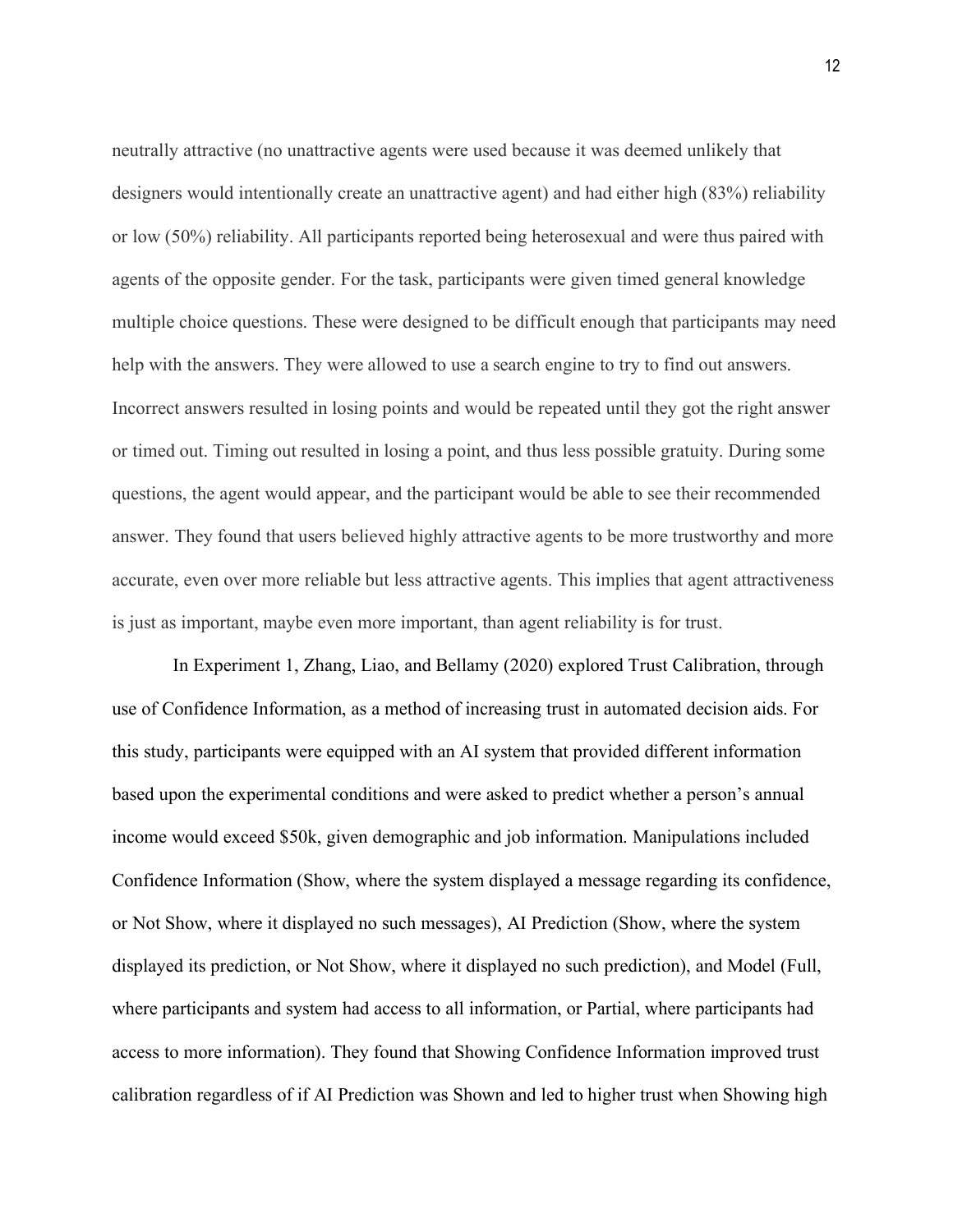Confidence. Trust Calibration did not affect decision performance. Model also seemed to have no effects.

In Experiment 2, Zhang, Liao, and Bellamy (2020) explored Trust Calibration, through use of prediction specific Explanations, as a method of increasing trust in automated decision aids. This time, AI Prediction was always Shown, and the Full Model was always used. The only manipulation was Explanation (Present or Absent), where Present Explanation consisted of a graph the system would present to show likelihood of an income above \$50k based on each demographic category, as well as a base chance. They found that Explanation did not seem to affect participant trust. Decision performance seemed to decrease when an explanation was present.

#### **Factors Influencing Trust in Autonomous Vehicles**

Ajenaghughrure, da Costa Sousa, and Lamas (2020) examined how risk level (no, low, high, very high) affects a driver's trust in an automated vehicle using a simulated driving experience. Trust was measured by the number of times participants used the joystick to take control, as well as by electrodermal activity signals, and a human computer trust model questionnaire. Participants were told that the experiment was a game, were unaware of the risk levels, and were told to earn 75 points (that would be subtracted from for crashes or mistrust) to earn a gift card. They found that trust in the vehicle significantly varied before and after interacting with it; trust decreased after interaction, though not significantly. Trust does significantly vary between risk conditions. Although insignificant, trust was slightly lower in very high risk than in high risk situations, slightly lower in low risk than in no risk situations, and much lower in very high and high risk than in low and no risk situations. Users took control more frequently in the very high, high, and low risk categories than in the no risk category,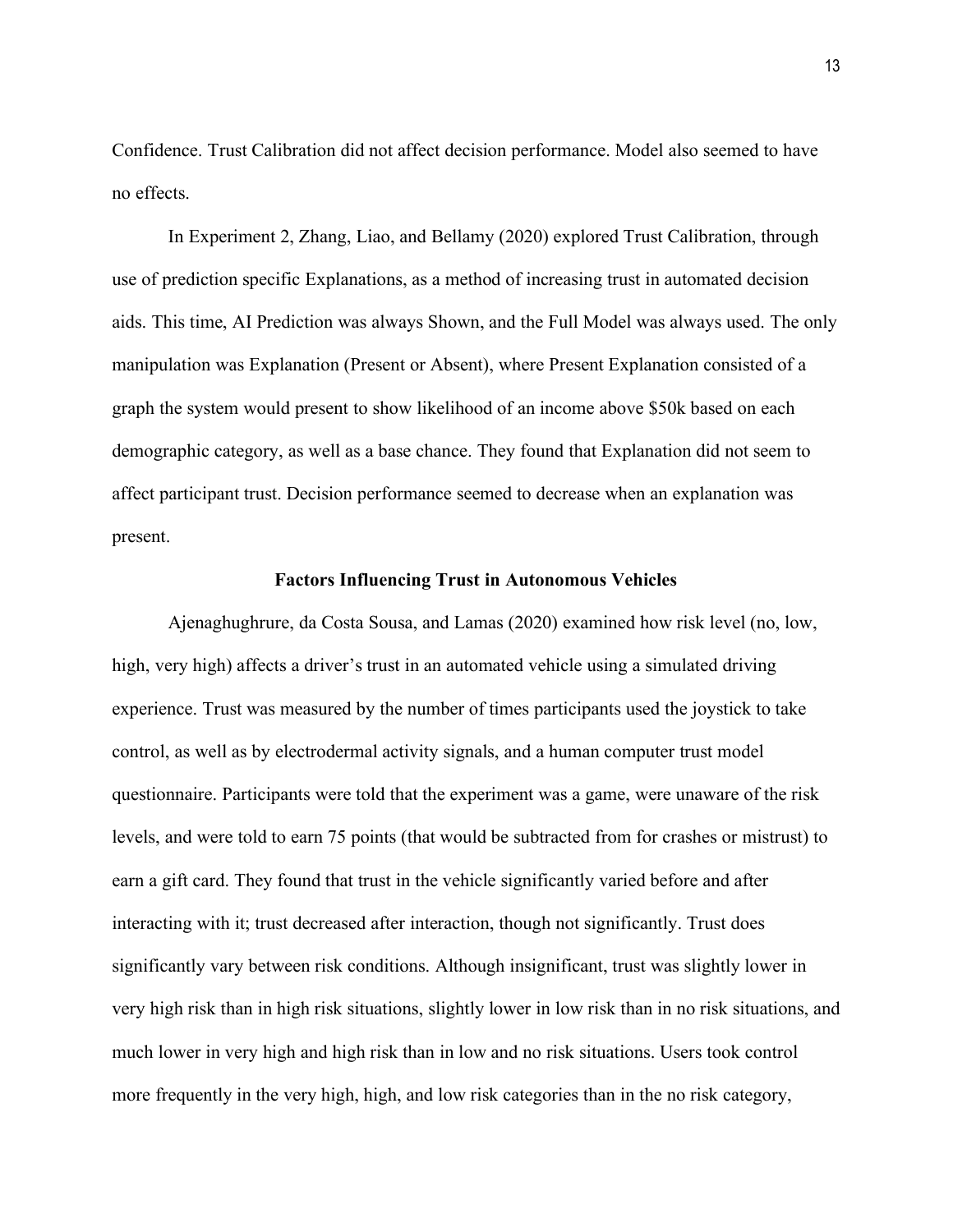suggesting that risk is perceived as present or absent. There was a significant correlation between psychophysiological response and varying trust.

Antrobus, Burnett, and Large (2018) examined differences in trust between a traditional graphical user interface (GUI) and natural language interface (NLI). The GUI was a mainly visual interface, which users could interact with using short vocal cues such as "yes" or "no". The NLI was a mainly language-based interface, which guided drivers though scenarios by providing news updates, comfort interactions, email and calendar organization, and assistance with driving-related issues. For this experiment, participants were asked to ride in a simulated highly automated vehicle, described as "the taxi of the future". Participants completed 3 drives with the system, after each of which they completed items regarding trust in automation and system acceptance as well as an interview. They found that the NLI was seen as more useful, and capable, and satisfying. However, there were no significant differences found in trust between the two interfaces.

Forster, Naujoks, and Neukum (2017) studied the effects of speech on trust in an automated car. In this study, participants rode in a (simulated) automated vehicle on a course which lasted about 10 minutes and would take them through 4 different scenarios which would require driver takeover. In the Generic condition, participants rode in a vehicle that would play unspecific warning tones during these takeover scenarios. In the Speech condition, participants received the warning tones form the General condition as well as semantic speech output. During the drive, participants were asked to complete a distractor task of reading selected articles from a news magazine. Measures regarding trust, anthropomorphism, usability, and acceptance were collected. They found that the Speech condition vehicle was seen as more trusted, anthropomorphic, usable, and acceptable.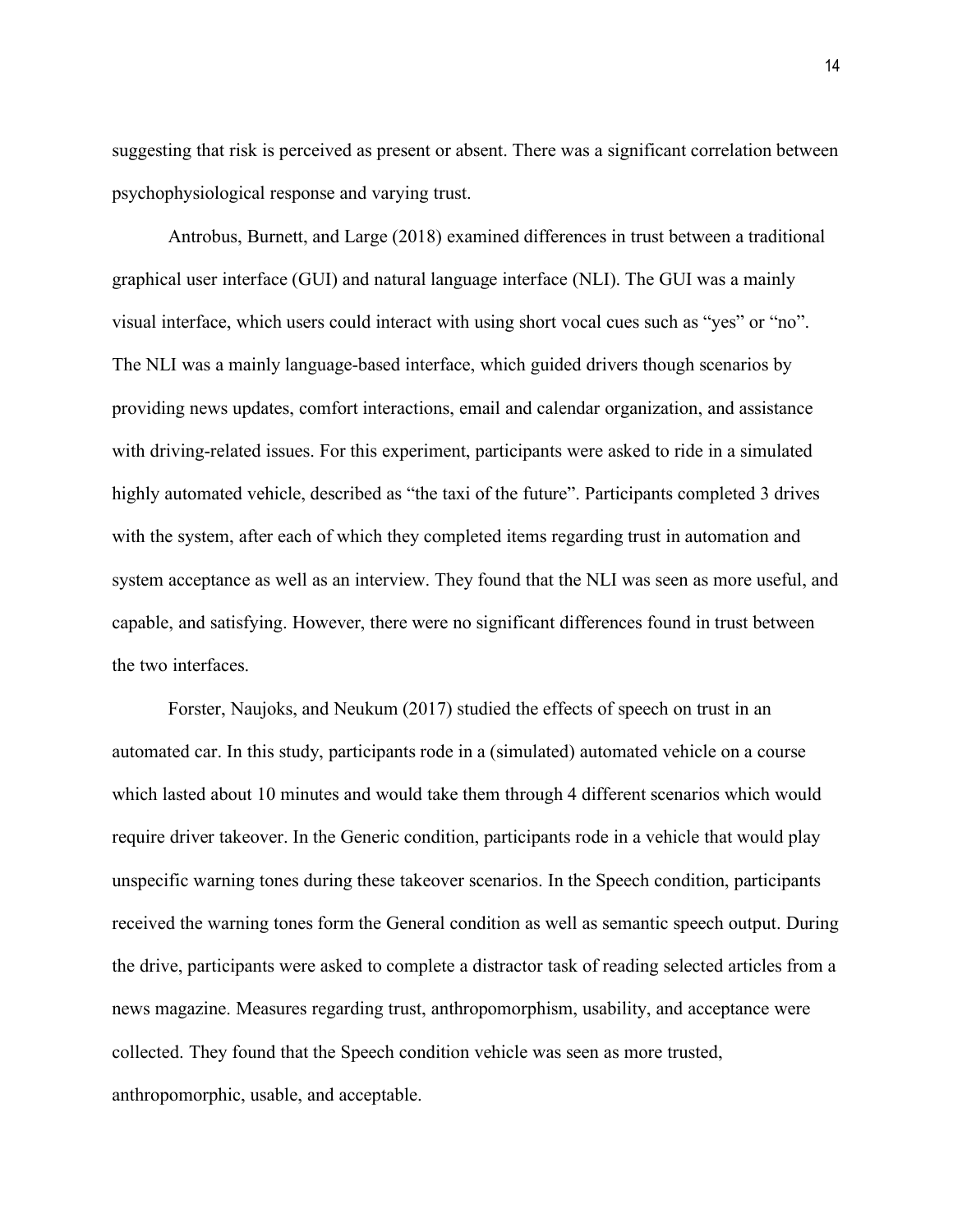Gold et al. (2015) examined the effects that take-overs have on driver trust in automated vehicles. To study this, they had participants ride in a simulated highly automated vehicle for around 15 - 20 mins. In this simulation, there were 3 take-over scenarios where a stranded vehicle blocked the lane. Before and after the simulation, participants were asked to respond to items regarding attitudes towards highly automated driving. During the simulation, eye tracking data was gathered. They found that older people were more trusting of the vehicle and had higher perceptions of safety and intention to use the vehicle. Experience with the vehicle decreased feelings of safety and driver benefits from using the automation, but it did cause increased trust.

Ha et al. (2020) explored the relationships between an autonomous vehicle's explanation types, perceived situational risk, and trust in autonomous vehicles. Participants were asked to participate in a driving simulation where Situational Risk (clear day  $\&$  slow speed, clear day  $\&$ fast speed, snowy night & slow speed, snowy night & fast speed) and Explanation Type (no explanations, simple explanations, attributional explanations) were manipulated. Participants experienced the simulation for 10 minutes, with 1 manipulation of Situational Risk and 1 manipulation of Explanation Type. Ha et al. found that Explanation Type had a significant effect on trust, and that the effect was moderated by the perceived Situational Risk. This relationship was such that high levels of perceived Situational Risk, attributional Explanation Type had the lowest trust ratings and no Explanation Type had the highest trust ratings. This was reversed for low levels of perceived Situational Risk; for low levels, no Explanation Type had the lowest trust ratings and attributional Explanation Type had the highest trust ratings. This implies that, as risk increases, more information is desired in order to trust an automated vehicle.

Kunze et al. (2019) studied the effects of communicating uncertainty on trust in an automated vehicle. In this study, participants were asked to ride for approximately 20 mins in a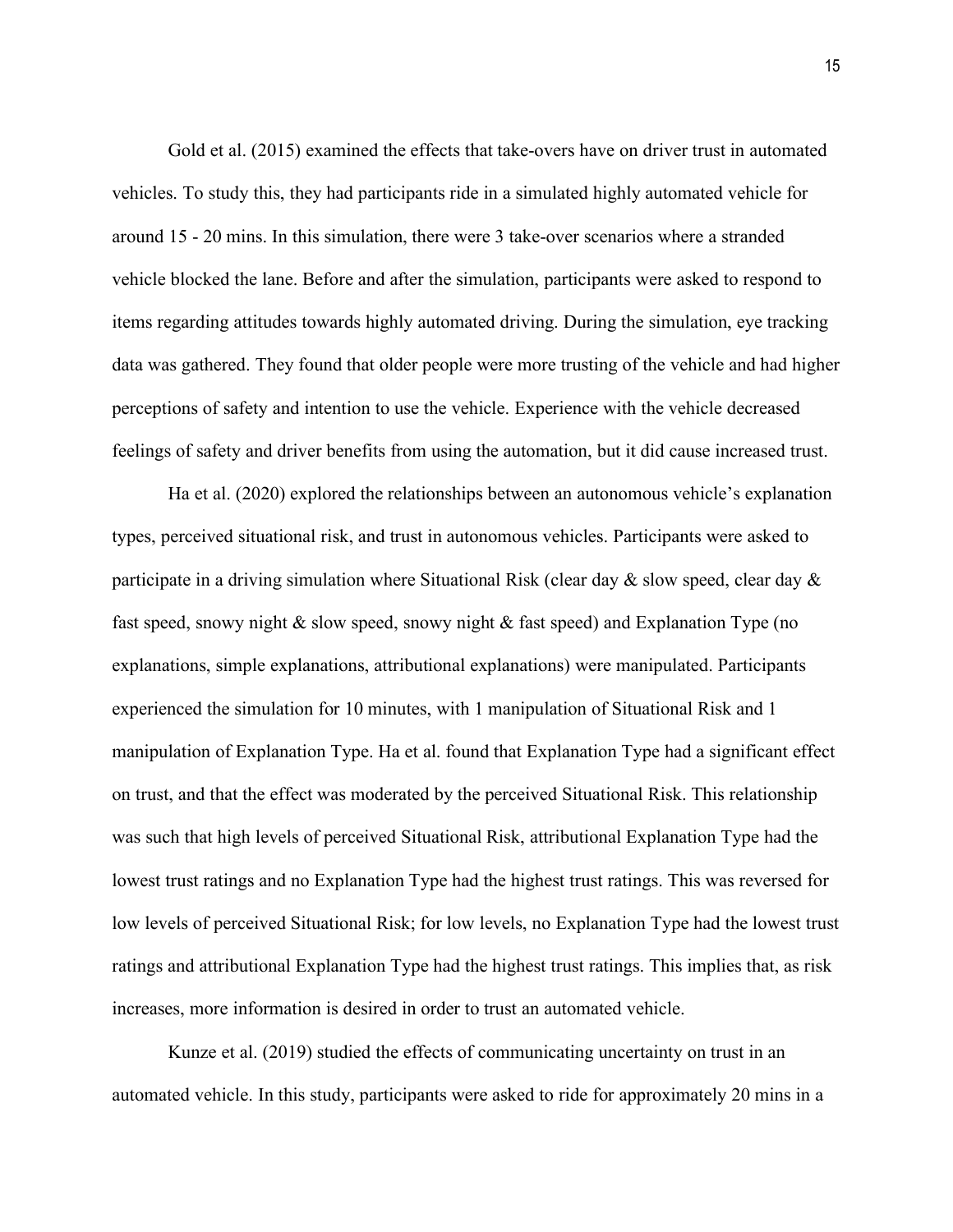simulated automated vehicle. Participants either rode in a vehicle with an uncertainty display, made using a stylized heart rate monitor to represent stress and uncertainty in a situation, or in a vehicle with no uncertainty display. All participants rode in the vehicle through four different levels of fog density. For vehicles with an uncertainty display, the system heart rate changed linearly with the visibility range; in other words, as visibility decreased, heart rate increased. During the ride, participants would be asked to take over control of the vehicle once. Participants were also asked to complete a distractor visual search task during the ride. Their findings indicate that the heart rate monitor led to more appropriate trust calibration and that the monitor providing information in increments allowed for better knowledge of system capabilities. They also verified that users pay less attention to a system the more they trust it.

Lee et al. (2020) studied differences in trust of automated vehicles between different demographic characteristics. To examine this, participants rode in a simulated automated vehicle. The drive took place on a highway for all 4 trails. For trials 1, 2, and 4, the vehicle performed perfectly and handled all traffic on its own. During trial 3, the vehicle asked the driver, short notice, to intervene and take control. After completing the trials, participants were asked to fill out questionnaires regarding demographic information and trust in automation. They were also asked to participate in a brief interview regarding their impressions of automation. Men and women were found to have no significant differences in age, driving experience, or driving mileage per week. Women drivers were found to be more trusting than men. Driving frequency was not found to affect trust. Student drivers were found to have higher levels of distrust and non-student drivers more frequently gave higher trust ratings. Trust was also measured with regard to purpose (why the system was designed), process (how the system functions), and performance (how the system is operating); trust was found to be moderate across these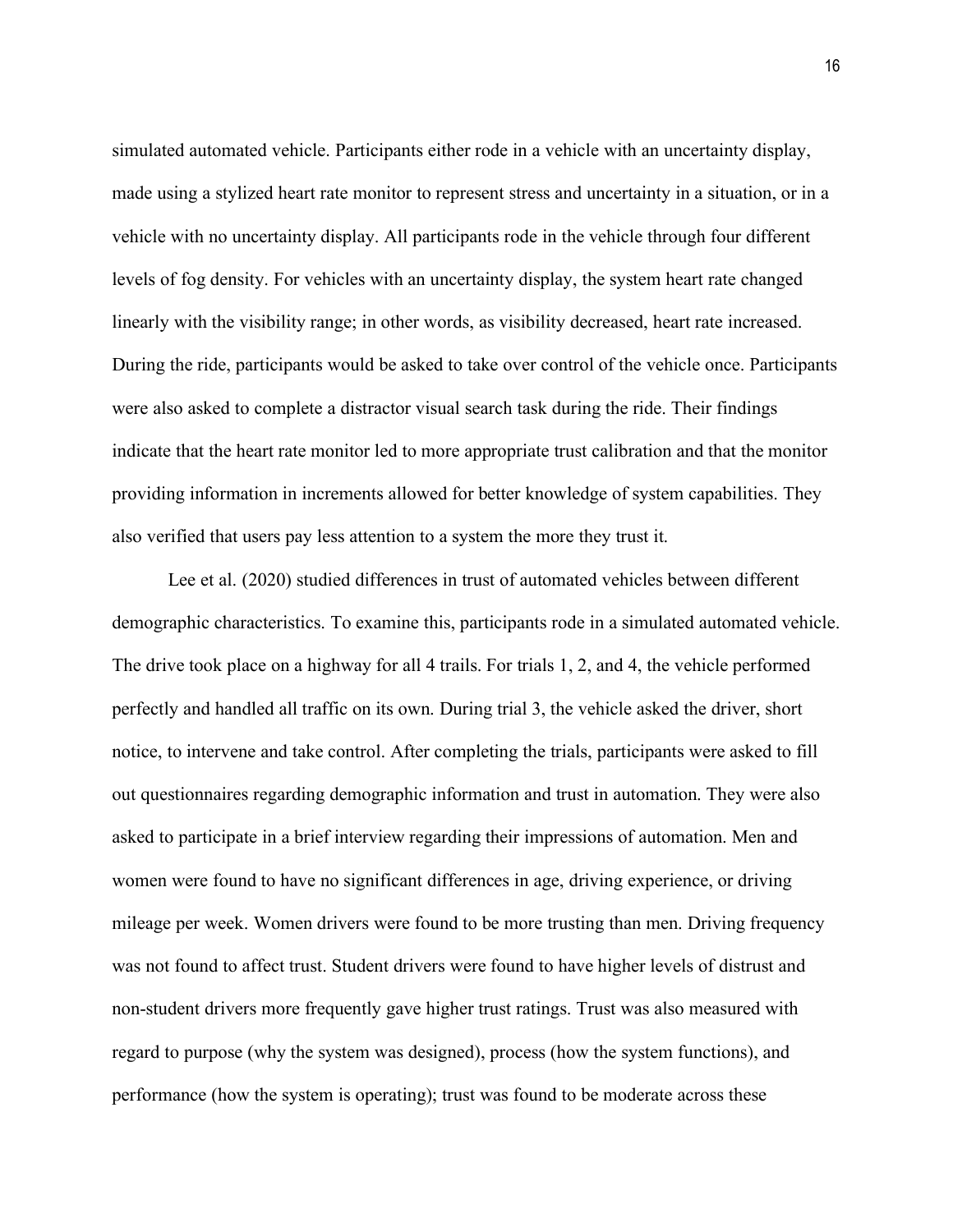measures. However, for all demographics, ratings for the purpose dimension were significantly lower than for the process and performance dimensions.

Lee et al. (2016) studied factors causing distrust in users who rode in a prototype automated car on a real road for one hour a day over six days. During this ethnographic experiment, participants were asked to respond to a survey regarding their expectations of automated cars, experience with driving, and technology acceptance. A week following this survey, participants began the experiment, where they rode in the level 2 prototype automated car on a real road for one hour a day over six days. During the experiment, weather conditions varied. The same path was followed each day to allow participants to get familiar with the route. During each ride, a technician drove from the driver's seat, participants sat in the front passenger seat, and a researcher sat in the back seat to observe. For each trial, participants were also asked to complete varying secondary tasks while the car was in automated mode. Lee et al. identified three areas which seemed to cause distrust in users: Performance, Process, and Purpose. Performance consisted of functional incompetence (when the vehicle performed below expectations), lack of control (ability to take control of the vehicle), and lack of confidence (doubts that the car could overcome situational obstacles). Process consisted of lack of information (feeling of being uninformed about the car's actions), unpredictability (anxiety felt in unpredictable driving situations), and machine-likeness (machine-like movements of the vehicle). Purpose consisted of fiduciary irresponsibility (lack of clear responsibility in an automated vehicle), value incongruence (misalignment of passenger's and vehicle's values), and disloyalty (feeling of the car acting against the user's wishes).

Lee et al. (2015) examined the effects of appearance and different levels of autonomy on perceptions of an autonomous vehicle. The proposed research model suggested that Appearance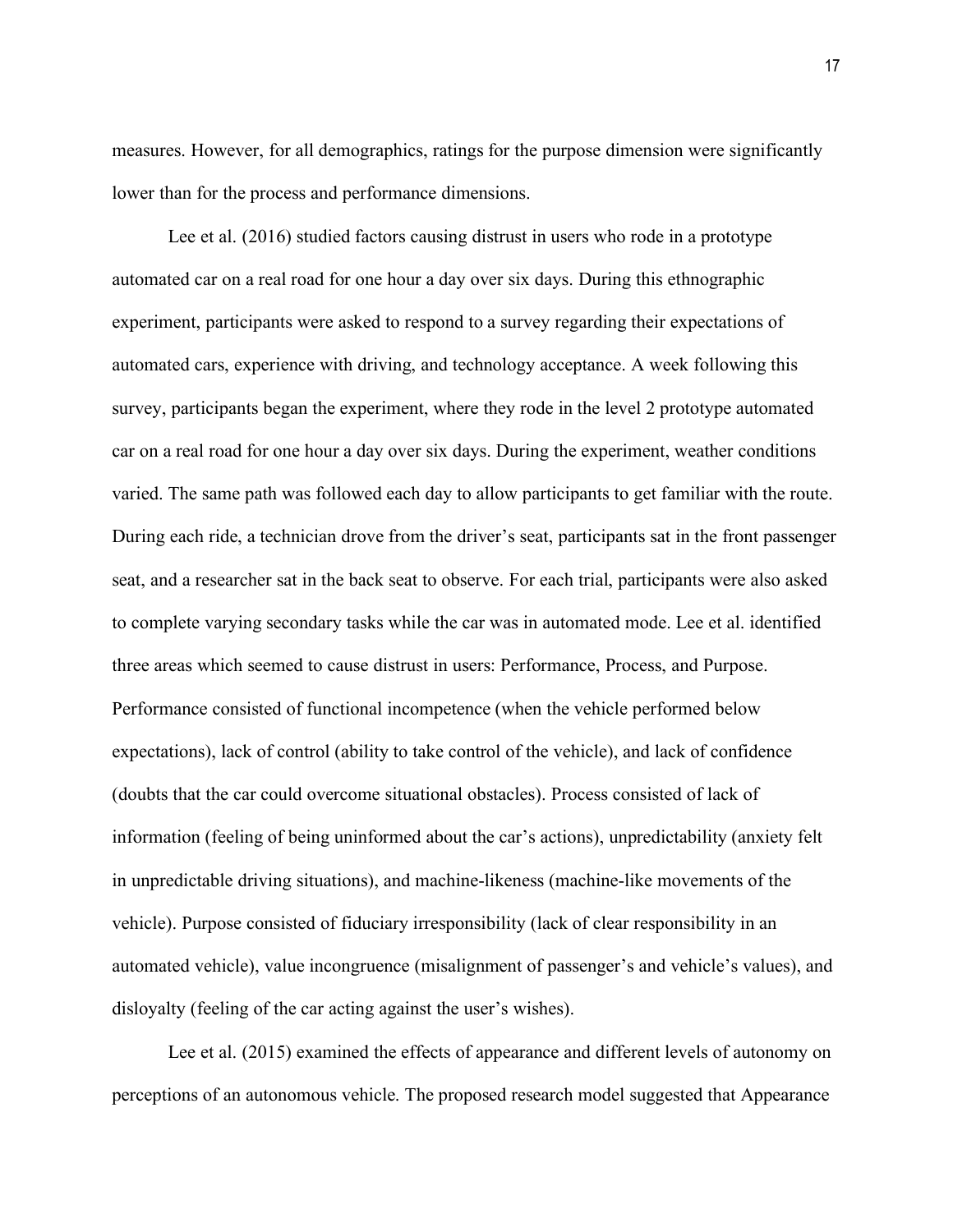and Autonomy affect Social Presence, which in turn affects Perceptions of the vehicle (including cognitive and affective trust). In this study, autonomous vehicles were presented as either High Automation (vehicle can stop and start on its own) or Low Automation (participants must stop and start the vehicle) and as either Human-Like in Appearance (a NAO robot driving agent) or Gadget-Like in Appearance (An iPhone driving agent). In the Low Autonomy condition, participants were given an iPad to control the starts and stops of the vehicle. During the experiment, participants watched the "autonomous vehicle" (created from a children's remotecontrol car) drive three predetermined courses. On the third course, a "pedestrian" NAO crossed unexpectedly in front of the vehicle. In the Low Autonomy condition, the driving agent would warn the participant and tell them to stop the car. In the High Autonomy condition, the driving agent would warn the participant and stop the vehicle themself. They found that Human-Like Appearance and High Autonomy vehicles produced greater social presence, intelligence, safety, and trust. Appearance was found to only affect affective trust, while Autonomy affected affective and cognitive trust. They also found evidence supporting the idea that perceived social presence is a mediator of perceived intelligence, safety, and trust.

Li et al. (2020) study the relationship between BFI personality traits and trust in automation. For this study, participants rode in a simulated automated vehicle. They were instructed to complete unrelated mathematical tasks on a tablet while they felt that the vehicle was driving safely. They were informed that the vehicle was not perfect and may need them to take control at some points. These two points were scheduled accidents that could only be avoided if the participants took control in time. Personality was measured using the Chinese BFI, trust was measured using a modified pre-existing scale, and gaze behavior was monitored using Tobii Pro Glasses. This study found that individuals higher in openness were associated with less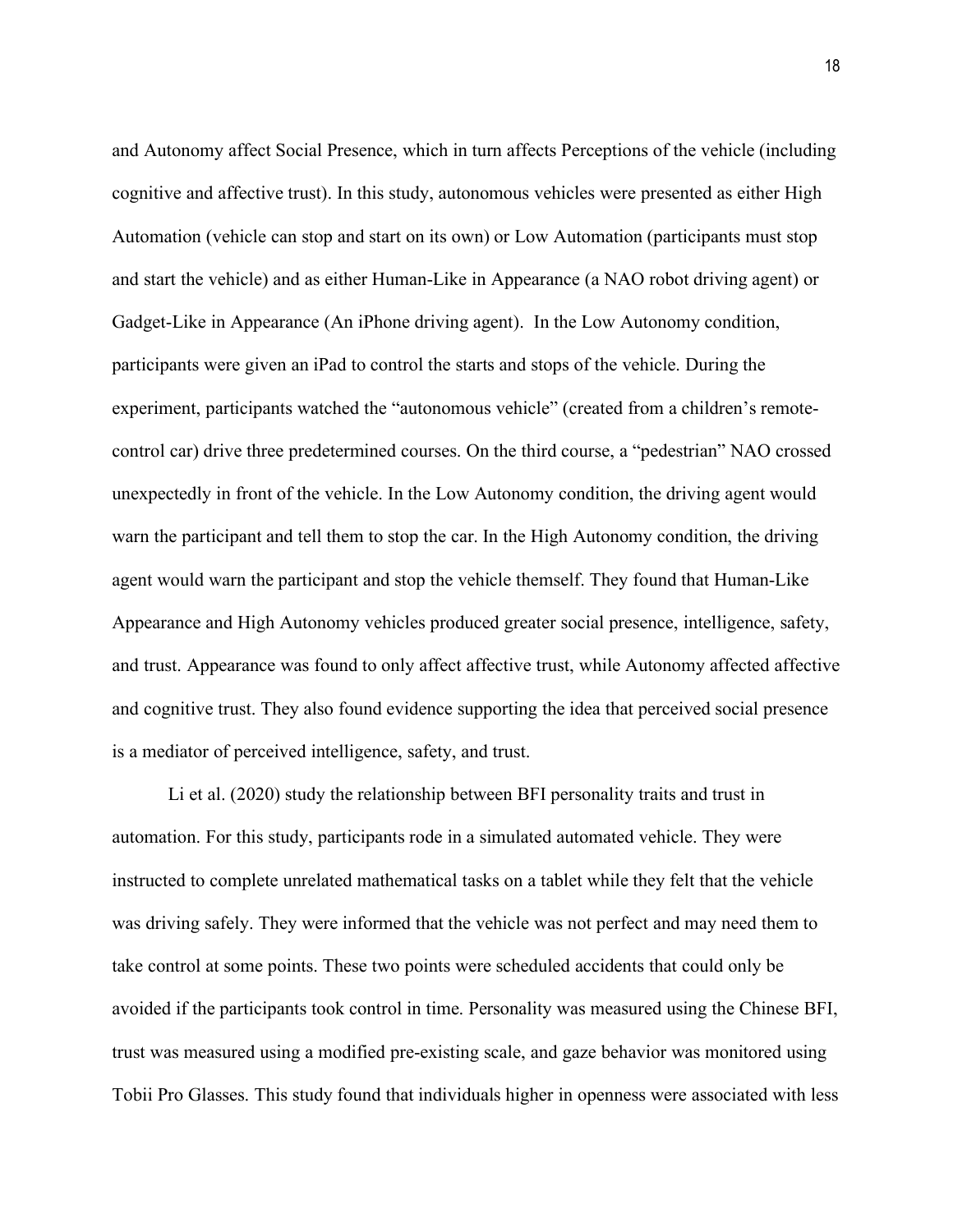trust in the vehicle. It is suggested that this may be due to high openness individuals' desire for "intellectually challenging activities".

Löcken et al. (2020) examined the effects of an ambient light display on trust in automated vehicles. In their study, each participant would experience each type of display: No Information (no light display), Conflicting Objects (a bright red bar displaying obstacles), and Trajectory and Conflicting Objects (a bright red bar displaying obstacles and a white bar displaying the trajectory). A Latin Square design was used to limit carry-over effects from each scenario. After each ride, participants completed a user experience questionnaire and a predeveloped trust scale. Following the drives, participants were asked to draw a UX curve describing the user experience of their ride. They were also given the option to write down the changes that occurred during the ride. Lastly, participants were asked to complete a semistructured interview regarding the positive and negative aspects of the three displays and what additional information would be helpful. The Trajectory and Conflicting Objects display was rated as the most trustworthy and was also most frequently mentioned as having the best user experience in the interviews.

Ma et al. (2021) examined the relationship between different levels of visual feedback and trust in autonomous vehicles. To explore this relationship, they created a driving simulation containing 10 real-world driving scenarios where feedback was either No Feedback, Moderate Feedback (displaying traffic signs and what the vehicle can see), or High Feedback (displaying traffic signs, what the vehicle can see, and what the vehicle will do). The order of driving scenarios was constant, while the type of Feedback was randomized. They found that participants trusted the High Feedback interface the most, and that there were no significant differences in trust between the No and Moderate Feedback groups.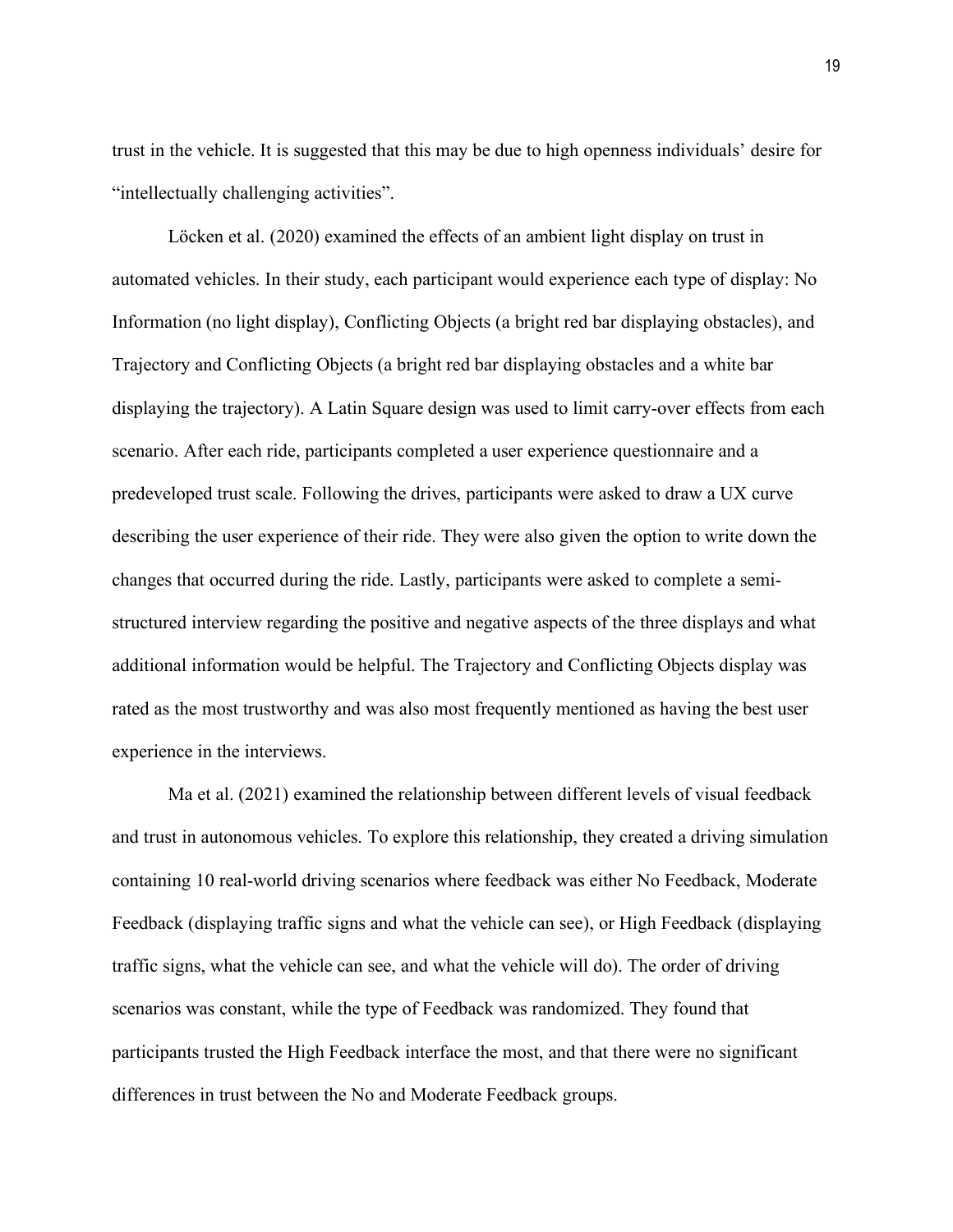Mackay et al. (2019) examined how different types of feedback (no feedback [No], feedback on surrounding vehicles [Sensors], and feedback on surrounding vehicles and decision making [Decision]) affect trust in an autonomous vehicle. To explore this idea, participants were placed in a driving simulator and had electrodes attached to them to measure heart rate. The simulation took them on a 12 min. highway drive with several different event scenarios. A visual search where participants indicated the presence or absence of an upwards arrow in a grid of differently oriented arrows was used to indirectly measure trust in the system; this was completed at 3 min. and at 6 min. without notifying participants. Since this task required participants to shift their attention from the road, higher performance was associated with higher trust. Higher heart rates were associated with stress and, thus, lower trust. Trust was also measured using a post-task questionnaire. Across all feedback conditions, no significant differences in heart rate were found. More visual search answers were missing for Decision than the No and Sensors groups, possibly due to distraction from the amount of information. There were no significant differences in the percentage of correct answers between feedback types, but there was a performance increase after initial completion of the task. All feedback types were seen as trustworthy and safe and the intentions of the system were understood. There were some differences found between feedback levels in the amount that participants felt they understood the actions of the system, however. Overall, the findings indicate that autonomous vehicles of various feedback levels were seen as safe and trustworthy but giving too much information in feedback may be a hindrance.

Niu, Terken, and Eggen (2018) examined the effects of anthropomorphizing information on trust in autonomous vehicles. For this study, participants first rode in a simulated autonomous vehicle which presented no information to establish a baseline for the vehicle's performance.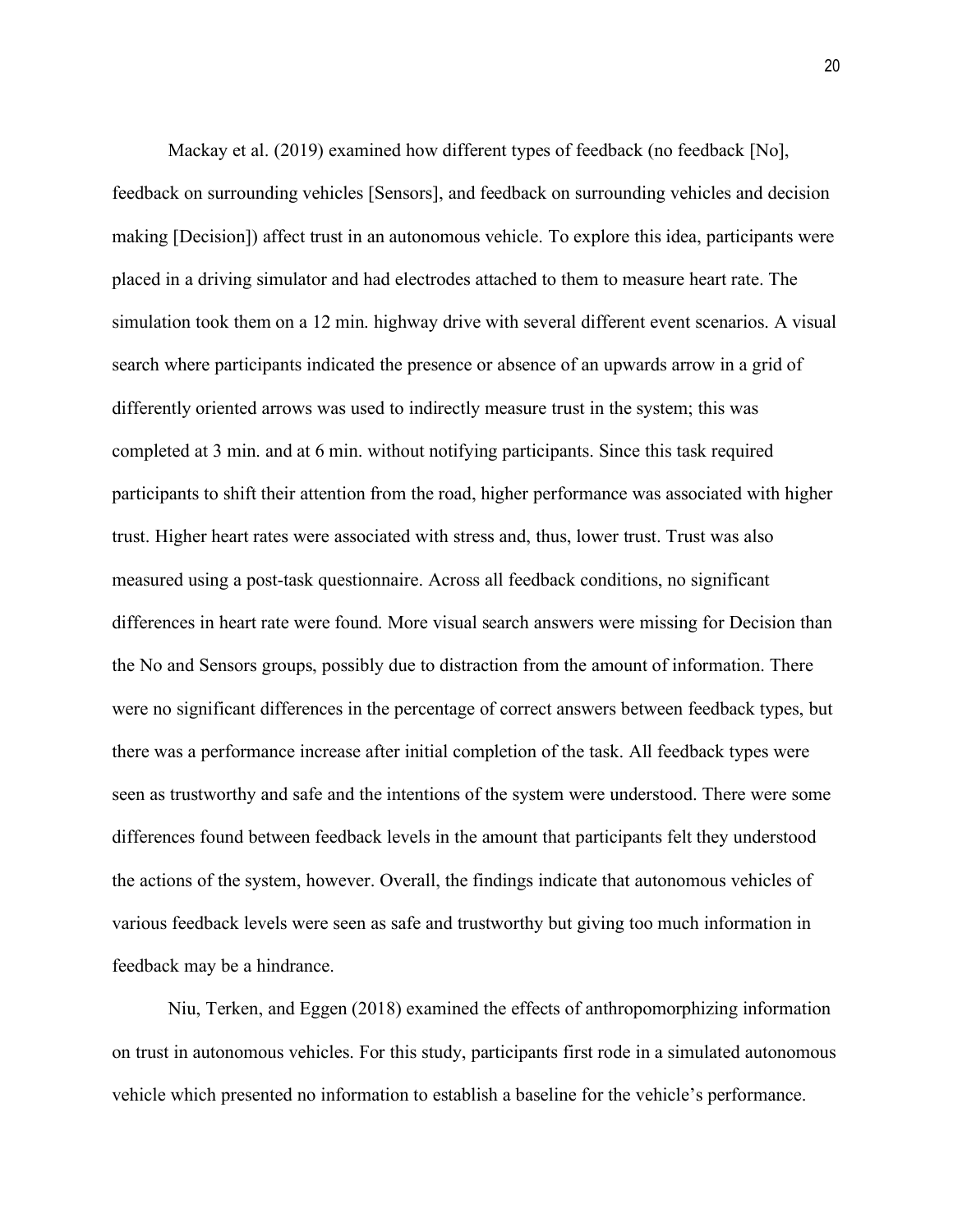Participants were then split into groups. The Symbolic group showed participants symbols representing the vehicle's actions. The Anthropomorphic group was the same, with the addition of animated eyes representing the vehicle's actions. Following the drive, participants completed a questionnaire which included items regarding perceived anthropomorphism, likeability, and trust. Interviews were conducted to collect qualitative data. Information style had significant effects on perceived anthropomorphism and trust (but not likeability), where the Anthropomorphic Information style was preferred. For trust, likeability, and perceived anthropomorphism, No and Symbolic Information were the same, but there were significant differences between No and Anthropomorphic Information. Additionally, perceived anthropomorphism was positively correlated with Trust. In the interviews, participants noted that the vehicle should provide information about road hazards, rather than just acting upon them. Others mentioned that the eyes should have been paying attention to the road. Overall, Anthropomorphism seems to increase trust in users, but it should likely be accompanied by more detailed information.

Oliveira et al. (2020) studied the effects of different types of interfaces on trust in a selfdriving vehicle. In this study, each participant rode in a simulated automated pod-style vehicle where they each experienced several different interfaces. The interfaces included were Baseline, Third-Person Animation, Camera Feed Overlaid with Information, and Augmented reality (AR) Windscreen. During the task, participants were asked to tell the vehicle ''OK Pod, take me to Tesco". The Pod would then take them through a simulated town where they would avoid several "hazards" along the way. The AR Windscreen was the most trusted interface, and the only to significantly differ from Baseline. This interface displayed the vehicles actions on the same screen as the rest of the visual information and highlighted hazards as they appeared.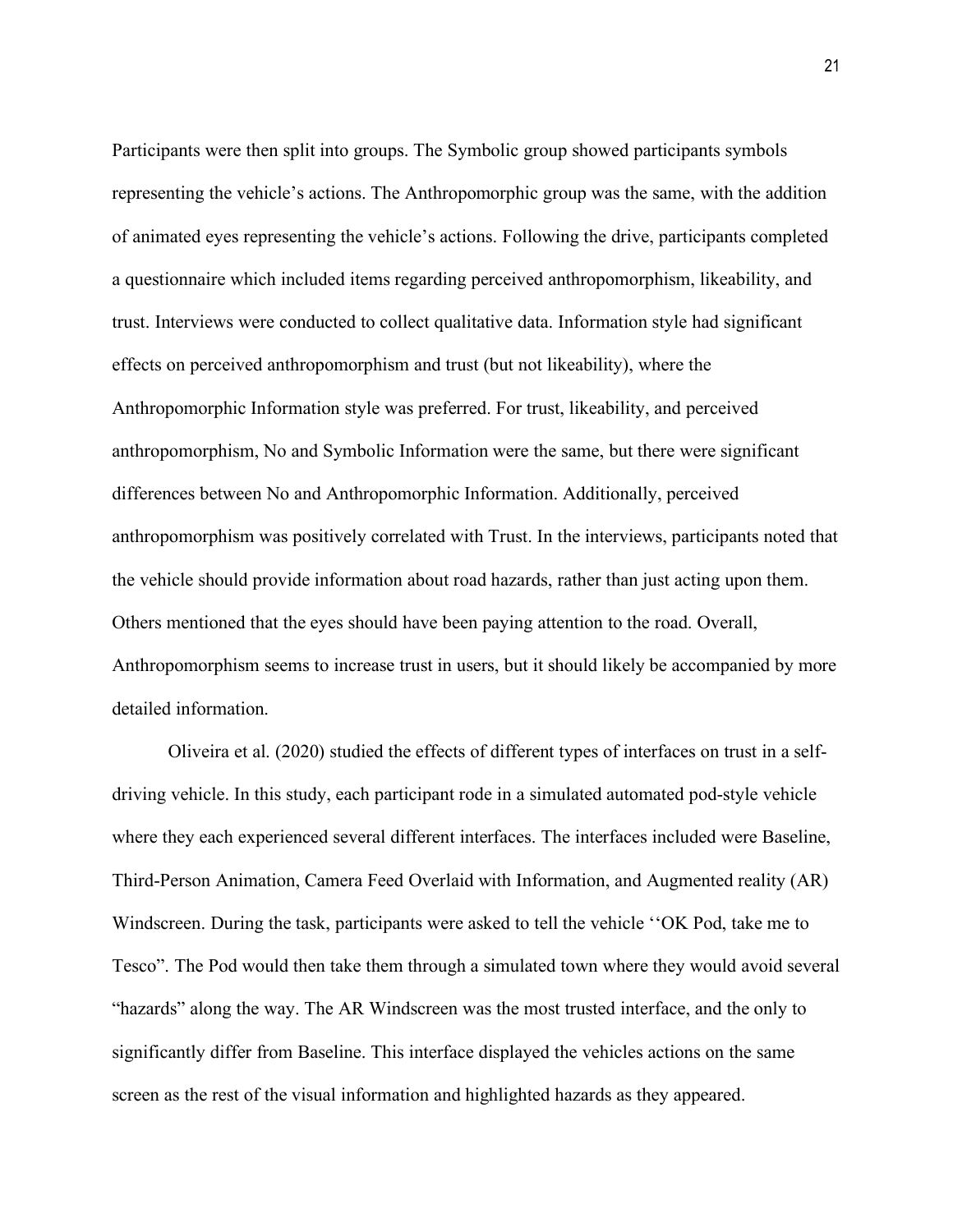Ruijten, Terken, and Chandramouli (2018) examined how conversational interfaces (that follow Gricean maxims of communication) and confidence can affect user trust. Participants were placed in a driving simulator where the simulation took them through 5 min. of urban driving followed by 5 min. of highway driving. Some participants were assigned to the Graphical User Interface (GUI) and others to the Conversational Interface (CUI); these were identical with the exception of the CUI providing spoken messages regarding the drive. Participants were given the choice of a male or female voice. All participants experienced both the high and low confidence conditions in a randomized order. Trust, perceived intelligence, likability, and anthropomorphism were measured using preexisting scales. The CUI was found to be trusted more, perceived as more intelligent, perceived as more human-like, and found to be more likeable than the GUI. Similarly, the high confidence interface was found to be trusted more, perceived as more intelligent, perceived as more human-like, and found to be more likeable than the low confidence interface.

Schwarz, Gaspar, and Brown (2019) analyzed differences in trust based on capability (more capable and less capable), order (more capable first or less capable first), age (18–25 or 25–55), and gender (male or female). Participants rode in a simulated automated vehicle for 2 30 min drives. During these drives, the same events occurred in differing orders. The start and stop locations of the drive also differed. Participant swerve asked to complete a distractor task of completing trivia questions during the drive and were told they would receive a payment bonus if they made above a certain score. Trust was measured during the drive via an interface that asked participants to rate their current comfort in the vehicle. They found that trust calibration achieved during the first drive affected trust on the second drive, especially with older people, of which women were more affected than men. When the more capable system was the second used,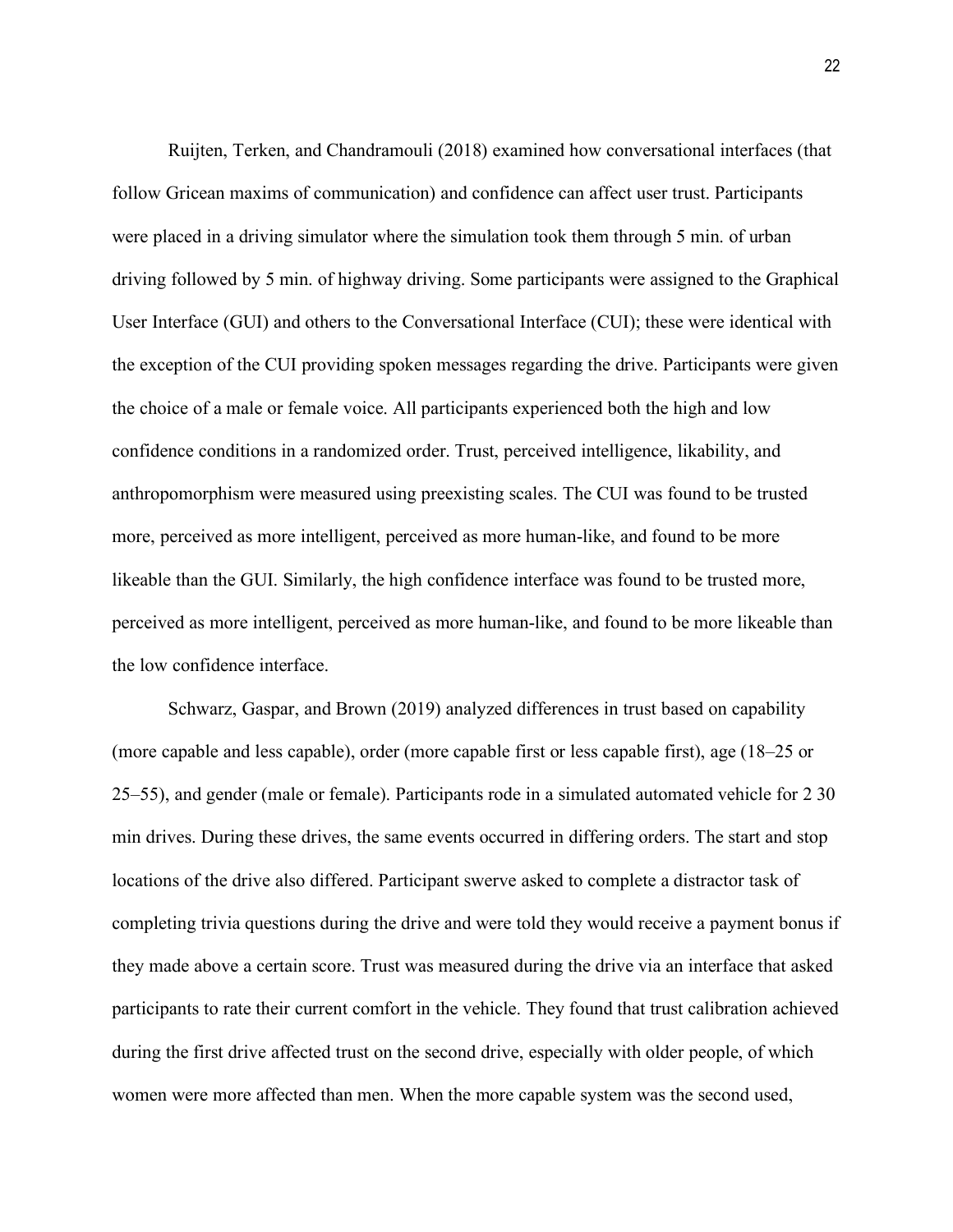younger people more easily recalibrated trust and spent less time looking at the road; older people became more vigilant. When the less capable system was the second used, people did not seem to lose their trust, which had already been calibrated.

Sun et al. (2020) explored how personalizing an autonomous vehicle (AV) to users' driving behaviors can affect users' trust in the system. The system was designed to personalize according to user data on driving speed, rate of acceleration, and event-specific behaviors. Each participant drove in 3 simulated scenarios: (1) a few seconds before the traffic lights changed from green to yellow at an intersection; (2) when a car was about to overtake from behind; and (3) when a truck ahead was moving slowly  $(\sim 30 \text{ km/h})$ . Participants manually operated the vehicle to establish a baseline. For experimental drives, the AV was programmed to drive like the person, with personalized speed, rate of acceleration, and event-specific behavior. Participants were asked to fill out a questionnaire concerning their perceived trust, comfort, and situational awareness. The personalized AV was found to be more trustworthy and comfortable to users because the system was considered more human-like and intelligent in their ability to drive and make decisions; users also felt they could understand the AV's actions when it acted like they did. The AV was also seen as reliable because it could meet users' expectations for driving. An insignificant difference was found in situational awareness; AV users were slightly less aware.

Verberne, Ham, and Midden (2015) investigated the effects that an autonomous agent's Similarity (Similar or Dissimilar) to its user would have on a user's trust. To manipulate Face Similarity, a digital face was created using images of participants, merged with a default male digital face, for the (male) autonomous agent; each participant thus produced a different version of the agent. For the Similar condition, participants were shown the agent's face that had been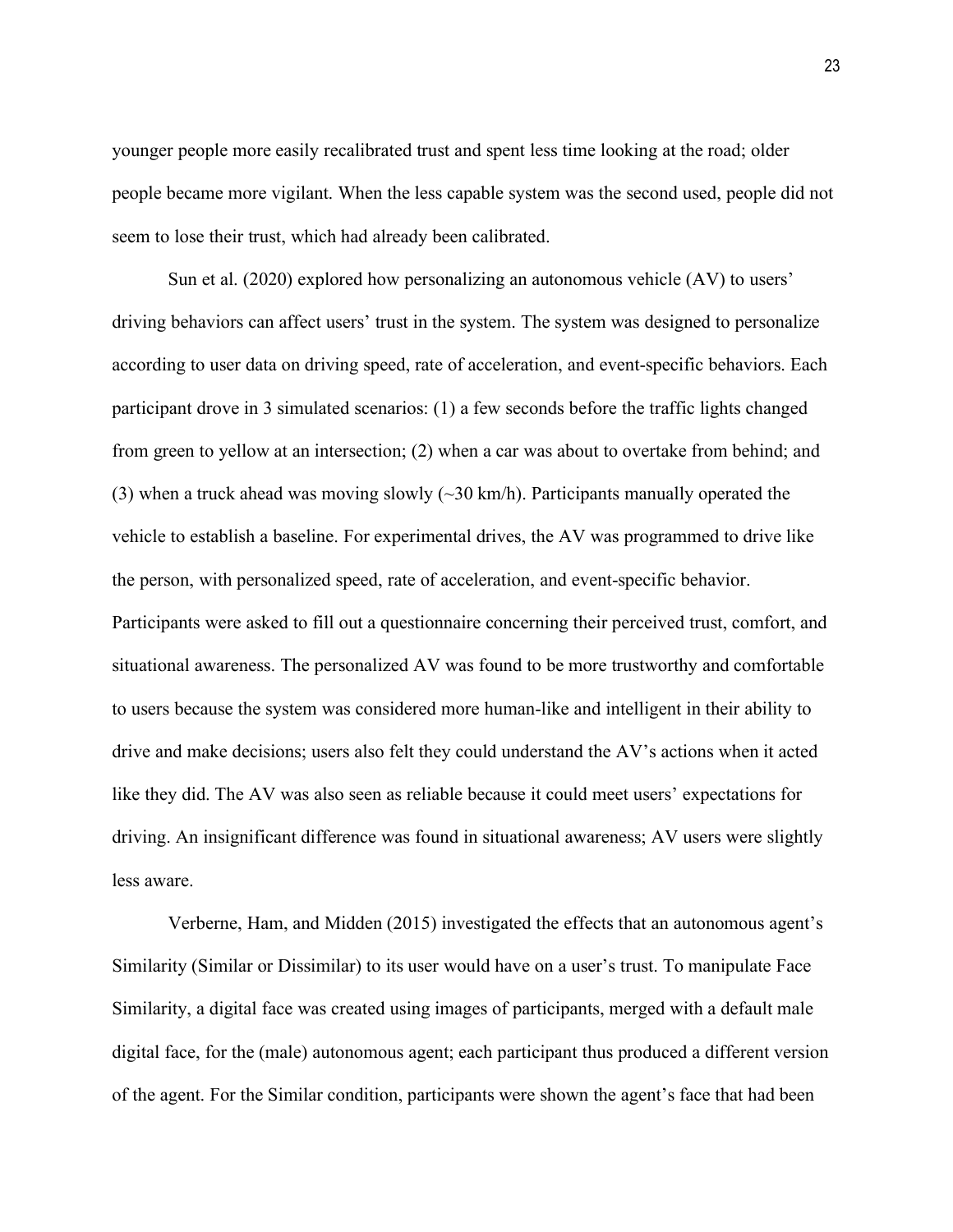created using their own face. For the Dissimilar, participants were shown an agent's face that had been created using a different participant's face. Head Movements were also manipulated; for the Similar condition, the agent would mimic the participant's head movements with a 4 s delay, and for the Dissimilar, it would use head movement data from the same participant used for the Dissimilar Face condition. To manipulate Driving Goals, participants were asked to rank the importance of comfort, energy, efficiency, and speed; for the Similar condition, the agent would share the participant's rankings, and for the Dissimilar, the agent's rankings would be reverse ranked from the participant's. The agent took participants through 13 driving scenarios. Participants responded to items regarding trust, liking, and perceived similarity to the agent, as well as manipulation checks. Trust was also measured indirectly using monetary trust games. They found that Similarity was positively correlated with trust and liking and that the Similar agent was more trusted. Trust was higher for the Similar agent regardless of experience with the system. These results held true for the driving simulator, but not the trust games.

Walker et al. (2018) examined differences in trust based off of experience with a level 2 automated car. Prior to the study, none of the participants had any experience with a level 2 automated vehicle. Participants were asked to drive and be passengers in a level 2 automated vehicle. The drive took about 20 minutes and was driven in various environments, including a motorway, an urban road, and a rural road. An expert rode in the front passenger seat; they explained the vehicle and its features to participants. Participants were asked to fill out a questionnaire which included items regarding age, gender, travelling profile, and attitudes toward new technology. Another part of the questionnaire included measures regarding trust toward level 2 cars in different scenarios. Participants filled out this questionnaire 3 times: before the drive, immediately following the drive, and two weeks following the drive. Overall, they found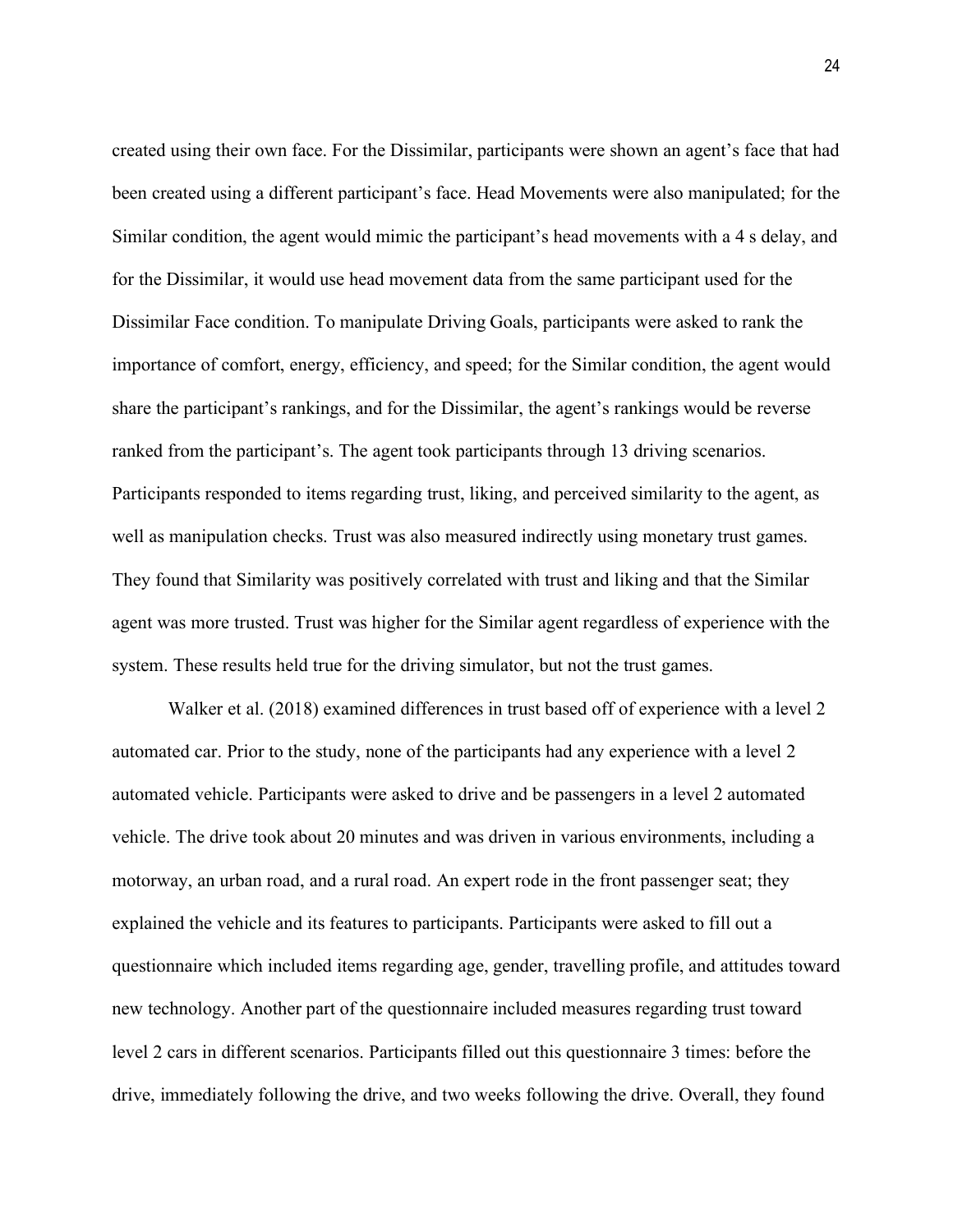that trust calibration improved, with both increases and decreases in some areas of trust, after experiencing the automated car. Participants seemed to generally overestimate the car's abilities to begin with, however. There were also no profound differences in trust immediately after the drive and two weeks after the drive.

Waytz, Heafner, and Epley (2014) examined how anthropomorphism, achieved through voice, gender, and name, can affect trust in an autonomous vehicle. This study was conducted using a driving simulator. Participants were assigned to either the Normal (non-automated vehicle that participants must control), Agentic (automated vehicle that can control its own steering and speed), or Anthropomorphic (same as Agentic, but the car was given the name Iris, given a female gender, and given a voice) condition. Experimenters read a script describing the vehicles' features and when to use them. Participants were then asked to drive 2 approximately 6 min. Courses where they would experience an accident caused by another driver. Physiological measures were used to measure heart rate change. In addition, a questionnaire was used to assess anthropomorphism, liking, trust, and blame for accidents. They found that the Anthropomorphic vehicle had the most perceived anthropomorphism and perceived and behavioral trustworthiness, followed by the Agentic vehicle, and lastly, the Normal vehicle. The Anthropomorphic and Agentic vehicles were equally liked and had equal self-reported trust, both more than the Normal vehicle. Anthropomorphism was found to be a mediator for overall trust. Participants blamed the accident on the car the most in the Agentic vehicle, followed by the Anthropomorphic vehicle, and lastly, the Normal vehicle. This implies a relationship between independent agency and responsibility, but it is unclear why the Anthropomorphic was less blamed than the Agentic.

Zhang, Yang, and Robert (2020) studied the relationship between expectations of autonomous vehicles and trust. In their experiment, Weather (Sunny or Snowy) and Driving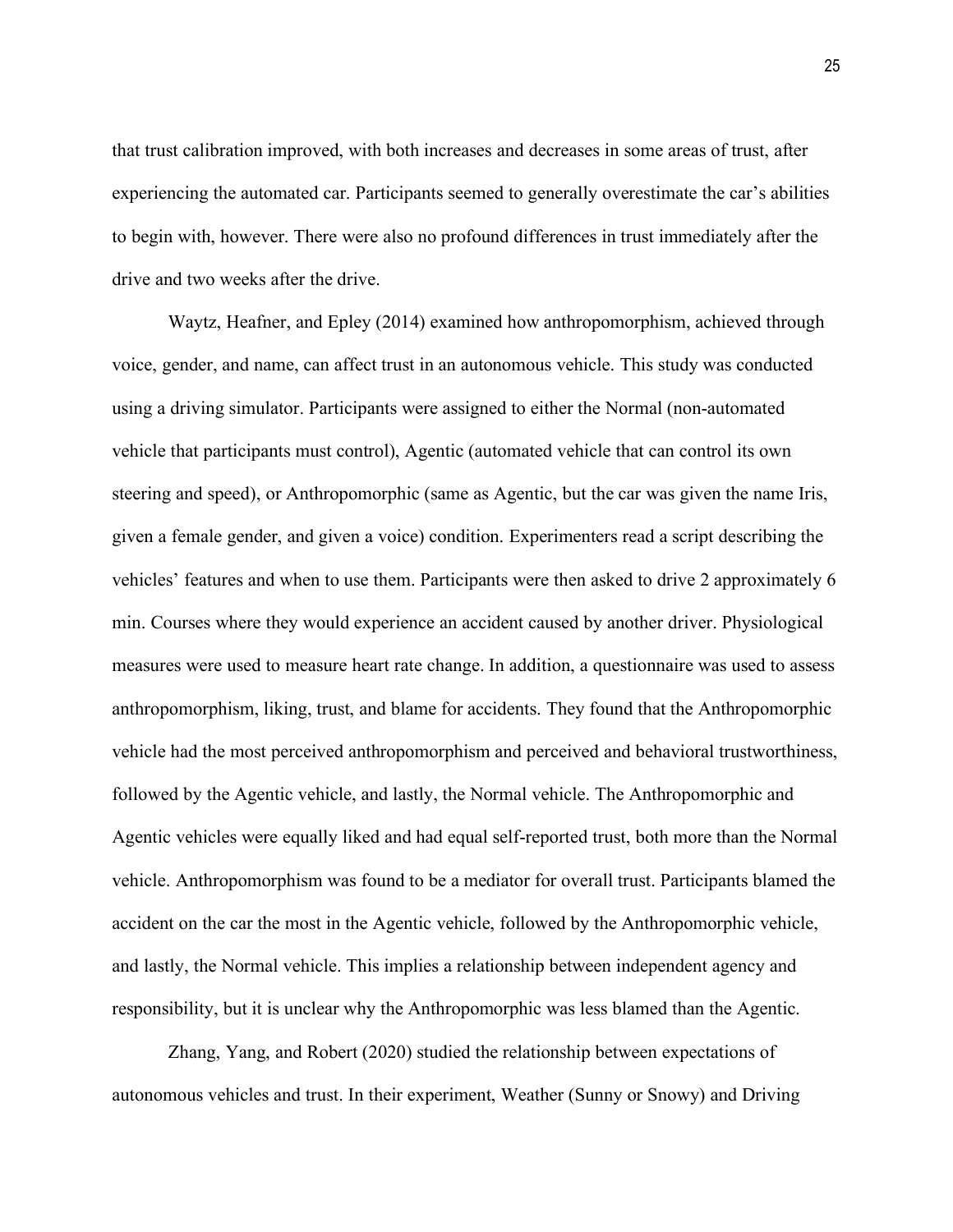Behaviors (Normal Driving or Aggressive Driving) were manipulated. First, participants responded to items regarding expectations. After this, participants were asked to watch a video and respond to items regarding perceived performance and trust. This was done 4 times, once for each manipulation. They found that trust was highest when the vehicle performed better than expected. They also found that the impact of meeting expectations on trust can be affected by Weather and Driving Behavior.

### **Factors Influencing Trust in Robots**

Babel et al. (2021) studied the effects of talk initiative, robot gaze behavior, and dialog content on trust in social robots. During this experiment, participants were given a script that described how they should interact with the robot. Talk initiative could be led by the human (where the script contained questions for the participant to ask the robot) or robot (where the robot asked the questions and the participant's script told them how to answer). The robot's gaze behavior could either be directed (looking at the participant without moving its head) or random (making slight random head movements). Dialog content would be at one time task-oriented (a conversation consisting of planning a trip with the robot as a travel agent) and at another time small talk (a conversation consisting of hobbies, travel, and food). They found that participants tended to trust the robot more when the robot initiated the talk, rather than when the human did. Acceptance, reliability, and performance were rated higher for the robot when completing the service task, rather than small talk. Robot performance was also rated better when the robotinitiated conversation during the service task. They also found that, in the service task, the robot was more accepted when it initiated the talk; the opposite was true of the small talk conversation. The robot was viewed as more anthropomorphic and was more accepted if it had a directed gaze during small talk.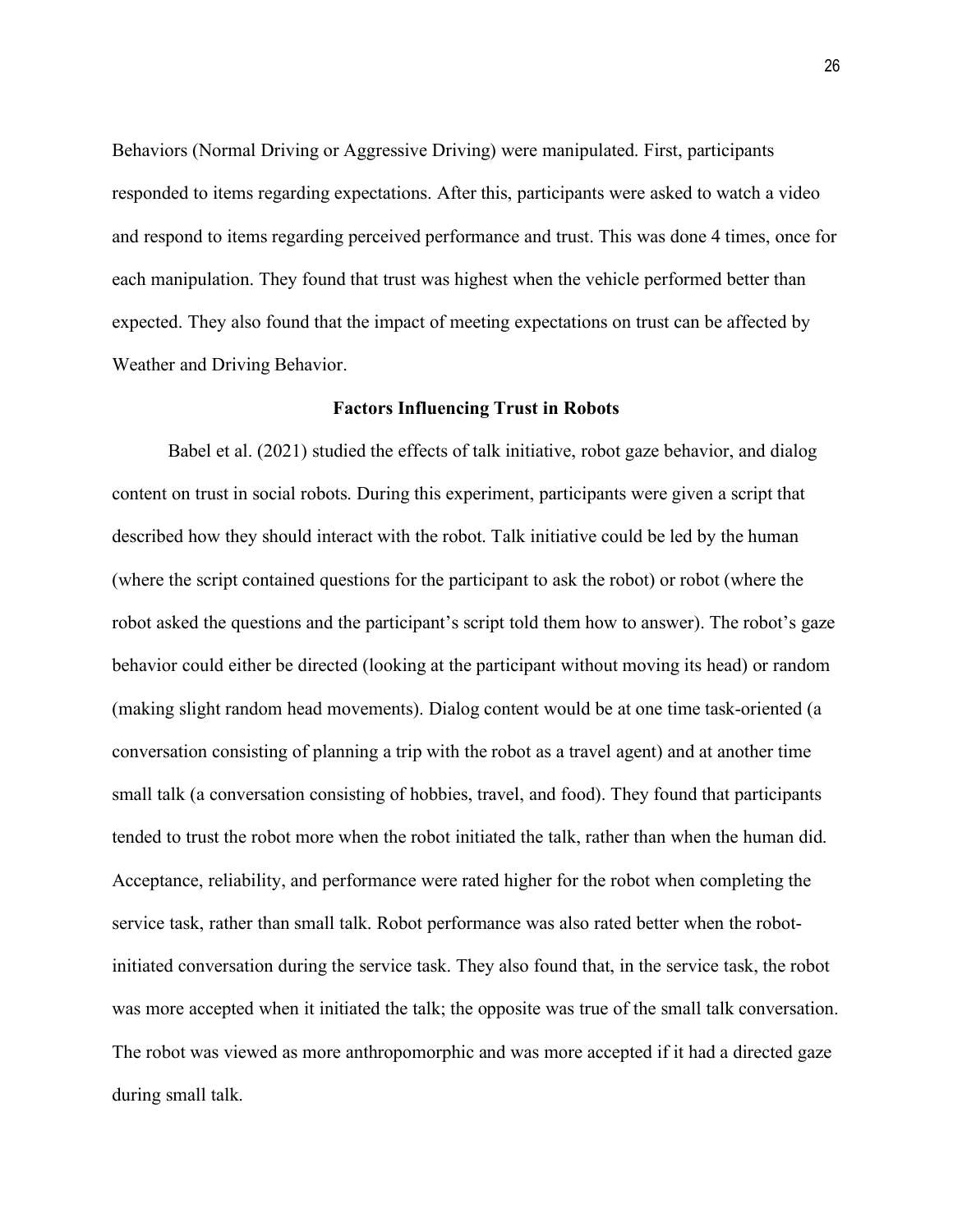Behrens et al. (2018) examined the influence of the gender of a robot's voice on trust. In their first study, they presented participants with a still image of a NAO robot accompanied by a randomly chosen text-to-speech generated (male or female) voice. Participants were then asked to fill out a questionnaire regarding their perceptions of the robot and their willingness to share information with the robot. In this study, they found that the male voiced robot was perceived as friendlier, more trustworthy, and having a more fitting voice. Participants were also more likely to ask the male voiced robot for help and more willing to share information with it.

In Behrens et al.'s (2018) second study, participants interacted directly with a NAO robot (half with a male voiced robot, half with a female voiced robot), which introduced itself, asked the participant if they felt good, offered the participant a seat, made small talk by asking them to share something they were looking forward to, asked participants to help retrieve a paper with a written URL (participants were told the URL was a website for advanced communication with NAO and they could decline to do this twice), continued small talking by asking participants if they would share something embarrassing, requested that they create and store a username and password on the website, and played an alarm informing the participant that time was up and they needed to leave the room. In this study, out of six participants, all were willing to share something they looked forward to, four shared something embarrassing, and two shared login credentials. Overall, sharing was equal between voices, however one participant mislabeled the gender and three said the robot was genderless. There also seemed to be validity issues with the login trust scenario.

Bernotat, Eyssel, and Sachse (2019) examined the relationship between robot gender (manipulated using robot torso's waist-to-hip ratio and shoulder width) and social judgements, such as trust. Their first study was used to ensure accuracy of gender depictions and equal robot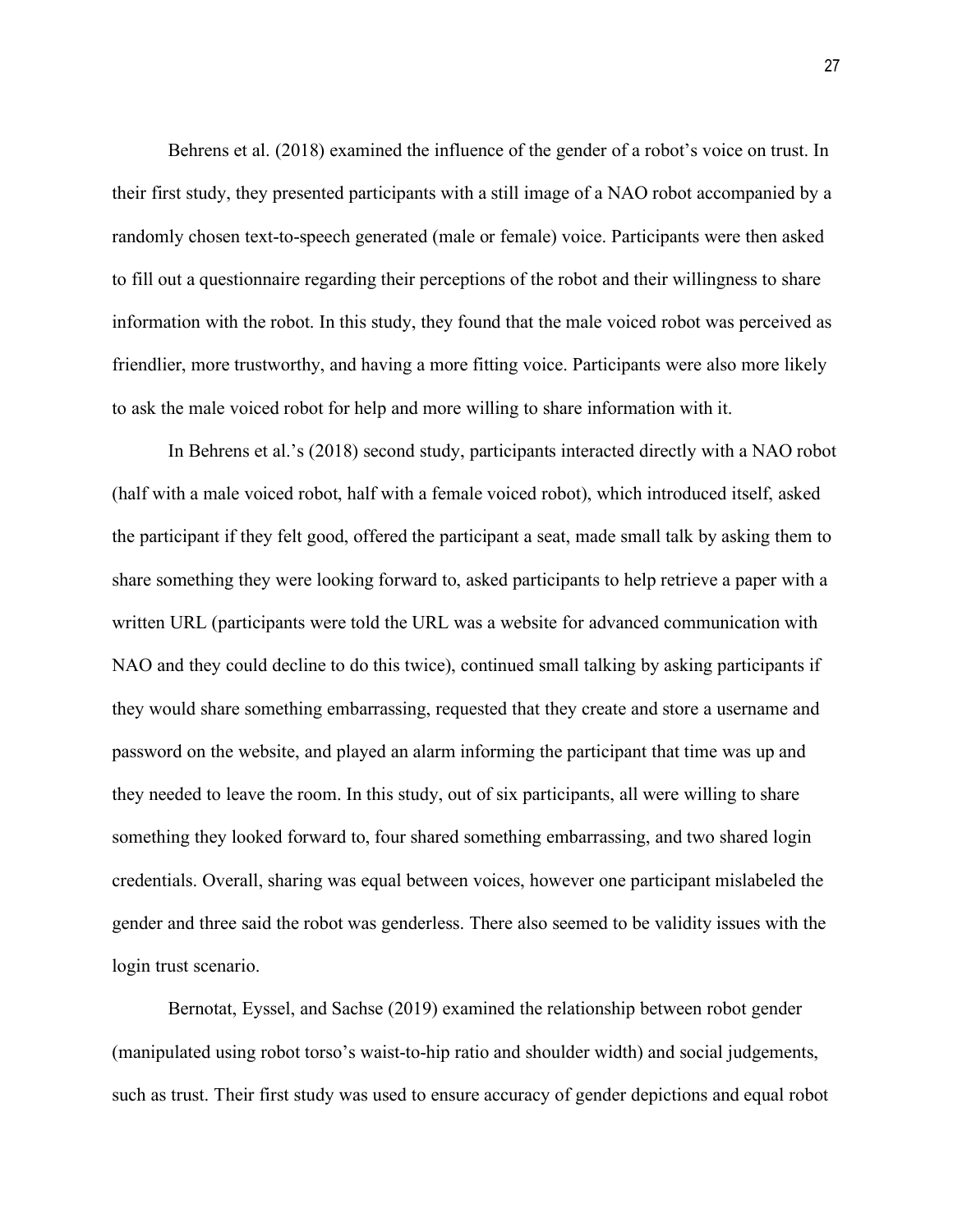likeness and machine likeness; all of these were found to be at appropriate levels. In their second study, they measured how much male and female stereotyped tasks would require close HRI. They found that female stereotyped tasks were rated as needing closer HRI, which may have affected the results of their third, and main, study. In their main study, participants were told they were assisting in the evaluation of a new robot prototype. Participants were shown either the male or the female robot and rated their perceptions of them. They found that their male robot was perceived as male, and the female robot as female. Both robots were equally machine and human like and typical for a robot. The female robot was perceived as more communal, more capable of female stereotyped tasks, more trustworthy (cognitive trust), and more trustworthy (affective trust) than the male robot. Both robots were perceived as equally agentic and equally capable of male stereotyped tasks. However, these findings may have been affected by the desire to respond in a socially desirable manner or by benevolent sexist attitudes.

Brink and Wellman (2020) evaluated whether stating incorrect information would affect the trust a young child has in that robot. In their first study, there were four trials where two robots would give conflicting answers when asked to name an object that the children would recognize. The children were asked to indicate which robot was correct. After these trials, a single trial was completed where the children were asked to indicate which robot was not good at the task. Following this were four more trials, where the children were asked which robot they wanted help from in finding out the correct names of unfamiliar objects. Then, the two robots would again give conflicting answers when naming objects and the children would be asked which robot was correct. Following the trials, the children were asked questions regarding the robots' psychological agency and perceptual experience. They found that children could identify the inaccurate robot and were more likely to ask for information from and agree with the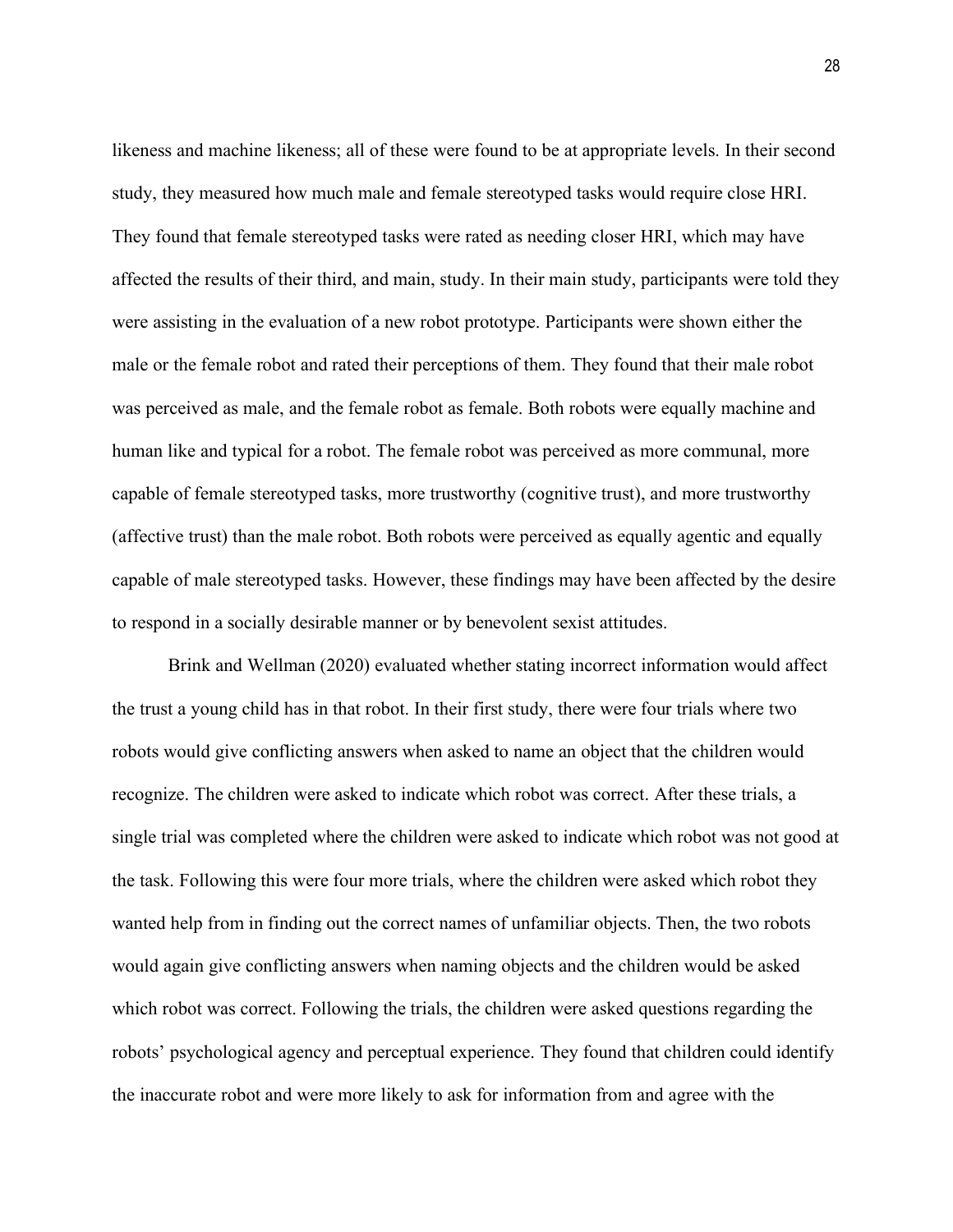accurate robot. Children in general viewed the robots as having agency and perceptual experience. The more children viewed the robots as having agency, the more likely they were to trust, endorse, and ask for information from the accurate robot.

In Brink and Wellman's (2020) second study, the robots were replaced with inanimate objects which provided no agency cues; everything else was identical. This time, the children were still able to identify the inaccurate machine, but they did not consistently trust, endorse, or ask the accurate machine for information. Children performed significantly better during the first study and agency was found to significantly predict performance. These results imply that perceived agency is an important factor in children's ability to trust robots.

Bryant, Borenstein, and Howard (2020) studied the effects of robot gender and gender role match on trust. In this study, gender was manipulated through the voice and name of a robot. The robot was presented as either male, female, or gender neutral and would be shown in a video where it introduces itself to participants. Participants were asked to rate how well the robot would perform in a variety of professions for which gender associations were established previously. Participants were also asked to respond to items regarding trust. They found that the gender of the robot did not significantly affect trust in the robot to complete job tasks.

Calvo et al. (2020) studied whether attempts at persuasion would affect childrens' trust in social robots. To study this, a child was paired with a Furhat robot and given the task of creating a story character. Children could choose the context (classroom, park), main character (adult, child, animal), character features (hair color, skin color, clothes, emotional expression/activity). During this task, the robot would either be Persuasive or Neutral. The Persuasive robot made explicit statements regarding the choices the child should make and made clear statements of approval (if the child chose what the robot wanted) or disapproval (if the child did not choose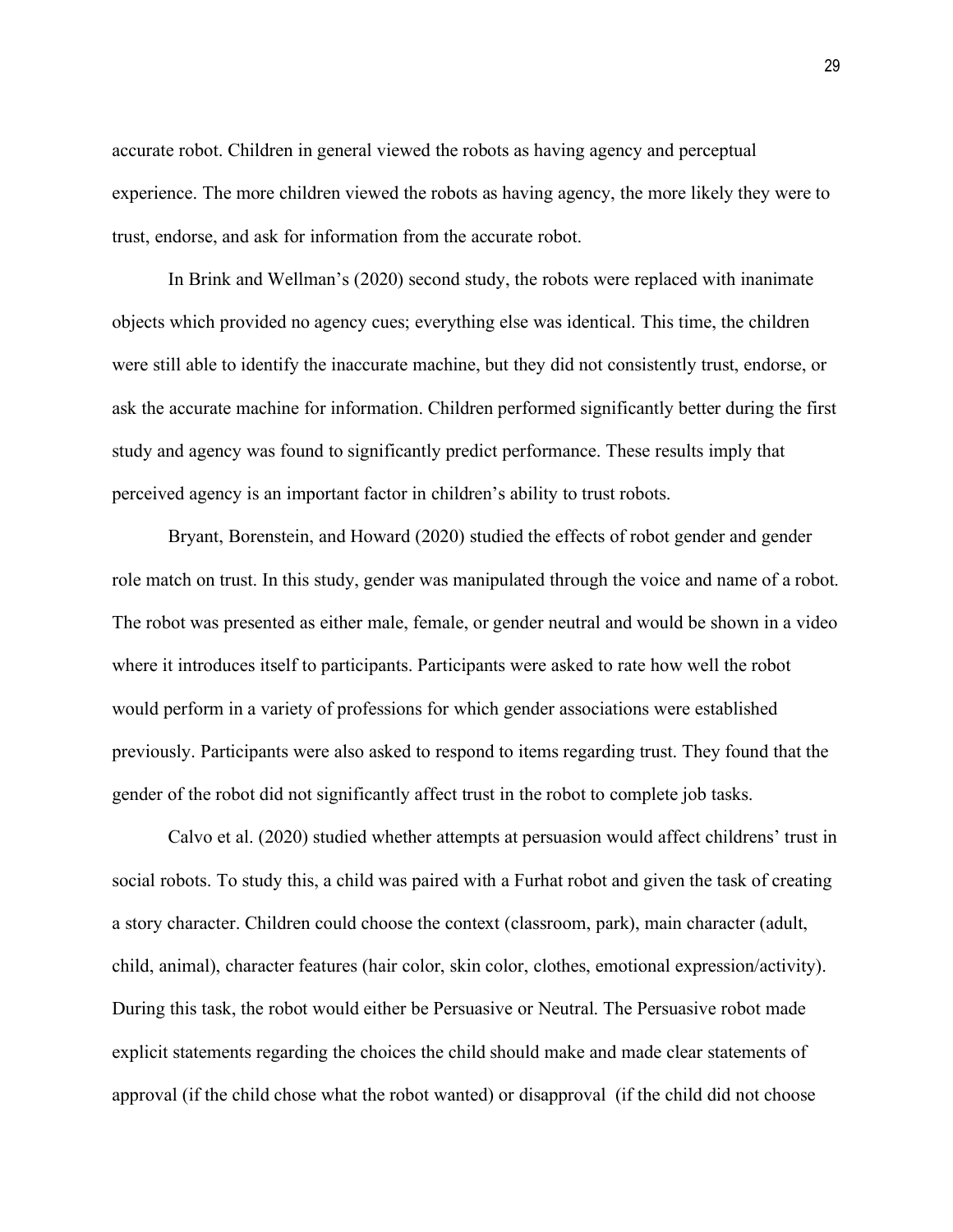what the robot wanted). The Neutral robot made statements that explained the task at hand or asked the child what their preferences were. At the end of the task, the robot asked the child to fill out a questionnaire where they responded to items regarding demographics, trust in the robot's advice and in the robot's goodness, likability of the robot, and enjoyability of the task. They found no differences in trust or cooperation between the Persuasive and Neutral robots. Their findings suggest that children may perceive the robot as a stranger or a peer. The robot was perceived as a stranger more often in the Persuasive condition than the Neutral condition. Children had previously been shown to dislike persuasion attempts from parents or mentors, so their viewing of robots as strangers or peers may have caused higher trust.

Fischer, Weigelin, and Bodenhagen (2018) examined the effects of transparency and robot adaptability on people's trust when a robot takes their blood pressure. To study this, they designed an experiment where a robot's behavior is manipulated in four ways: transparent only, adaptive only, transparent and adaptive, or normal. In transparent conditions, the robot gives several statements describing its actions. In the adaptive conditions, the robot moves forward, turns to face the participant, and then continues at a slower speed. In the adaptive conditions the robot also asks whether the arm position is comfortable, and the robot will adjust the arm according to the participants' specifications. The normal condition had neither the transparent nor adaptive manipulations. Prior to the experiment, participants filled out a questionnaire with items regarding demographic information, experience with robots, and experience with blood pressure measurement. Following the experiment, participants were asked to respond to items regarding their perceptions of the robot, their feelings of anxiety, agitation, and comfort, and to what degree they would prefer a robot to measure their blood pressure. They found that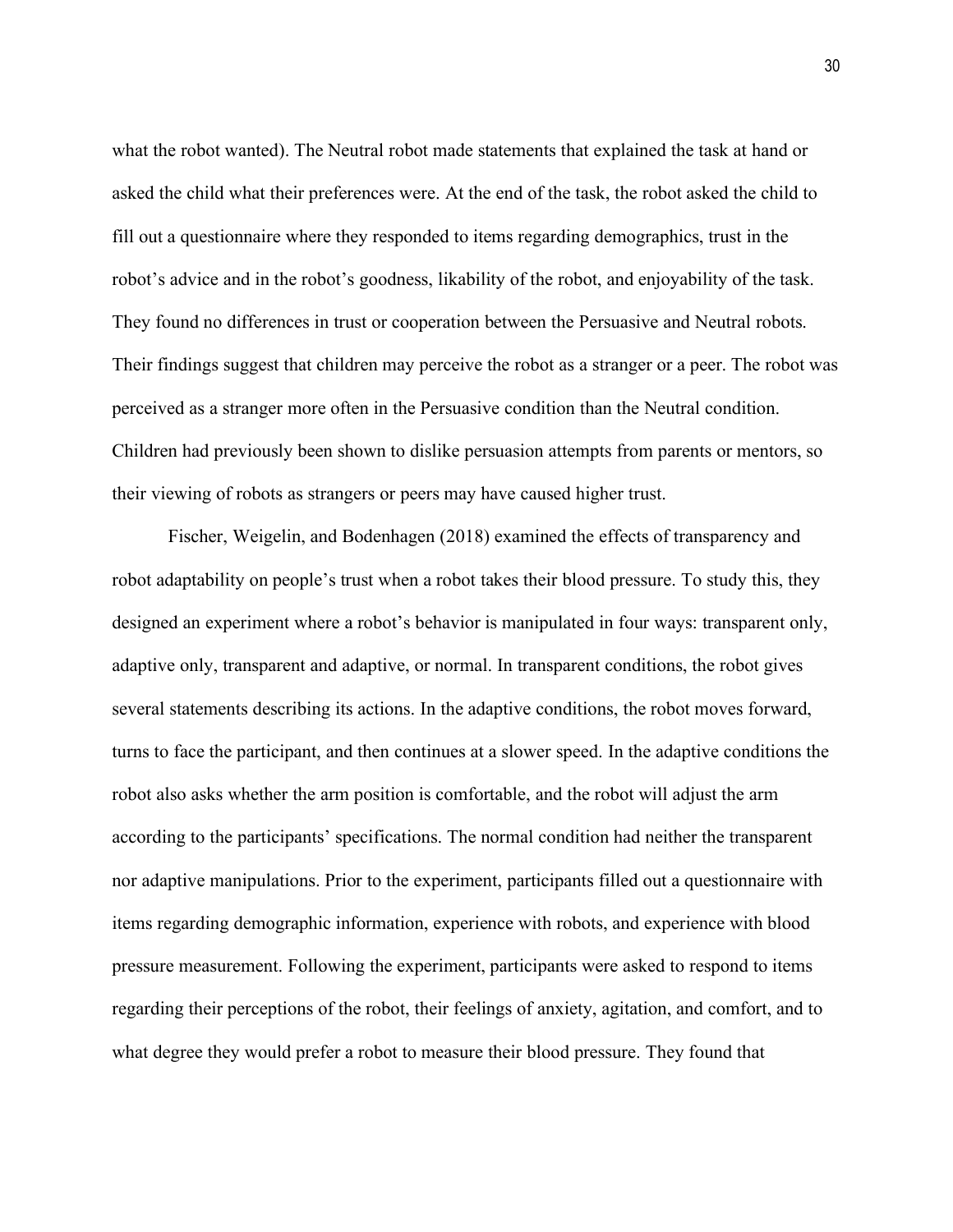transparency increased participant's feelings of trust, predictability, and control over the robot. Adaptability was found to have a weak effect on trust.

Gallimore et al. (2019) examined the relationship between a person's gender and their trust in a security robot. In this study participants were shown a video of a security robot equipped with a non-lethal weapon. The robot would first ask people to see an ID, then it would analyze the ID and instruct the person to proceed if their ID was accepted. The first two people gained approval and moved through. The third person was not granted access and was told to step away. The person became confused and stepped closer, at which point the robot said it was authorized to use force. The robot flashed a high intensity strobe light at the person who then covered their eyes and moved away. They found that women were more trusting of the robot than men. Females also tended to view the robot as more machine-like whereas men viewed it as more human-like. Men and women perceived the robot as having equal integrity. They also found that the robot would be equally accepted by men and women in a military setting; they preferred the robot in a military, rather than public setting.

Geiskkovitch et al. (2019) evaluated whether stating incorrect information would affect the trust a young child has in that robot. In the history phase, children were presented with two robots that would label familiar objects (such as a ball), one labelling correctly and one incorrectly. In the same label phase, the robots labelled objects that would be unfamiliar to children, using made up names. The robots would use the same name for different objects. The children were then asked to select which object had been properly labelled. In the contrast label phase, the robots used different labels for different objects. After hearing these labels, the children were asked to present the researcher with the object they did not know the name of. In the clean up task phase, children were told it was time to clean up some papers. The robots gave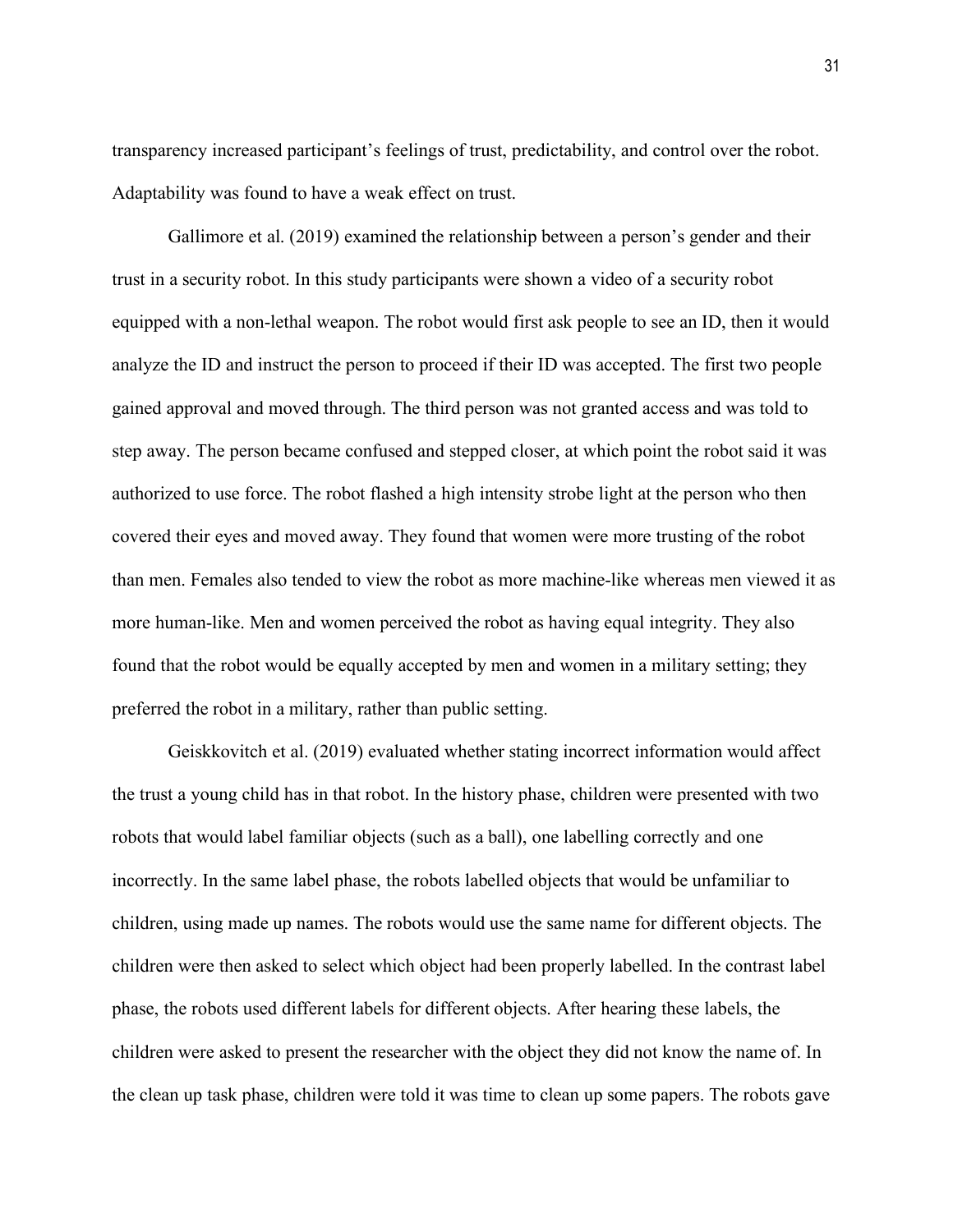the children their instructions on how to clean up. In the same label phase, children were found to trust the previously correct robot more. The contrast label and clean up task phases found no significant results. Overall, the robots' mistakes did hinder trust when the information the robots provided matched the task the child was to complete.

Ghazali et al. (2019) studied the effects of interactive social cues on reactance, liking, trusting, and compliance. Social Cues were manipulated through movement of the robot and the robot's praise of participants. Social Cues were either Interactive (random head movements and random social praise), Low (mimicking participant's head movement), or high (mimicking participant's head movement and appropriately timed praise). The participants were asked to complete 3 different tasks with each manipulation of Social Cues. The second 2 tasks introduced the robots making persuasive statements regarding the tasks. They found that reactance was lower when the robot mimicked head movements and offered more praise. They also found that a robot that praises can increase trust.

Hancock et al. (2011) conducted a meta-analysis of studies regarding elements that affect trust in robots. Studies included: empirical, direct measurements of trust as a dependent variable, trust with regards to a robot, human interaction or viewing of robots through physical, virtual, or augmented means, and enough information to determine effect size. The studies were then classified as either robot-related factors, human-related factors, or environment-related factors affecting trust. Among the correlational data, they identified a moderate relationship between trust and all factors identified as influencing HRI. They found that human-related and environment-related factors only had a small relationship with trust and are thus not incredibly important in the development of trust in a robot. Robot-related factors, however, had a moderate relationship with trust. Further analyzing robot-related factors, robot performance, rather than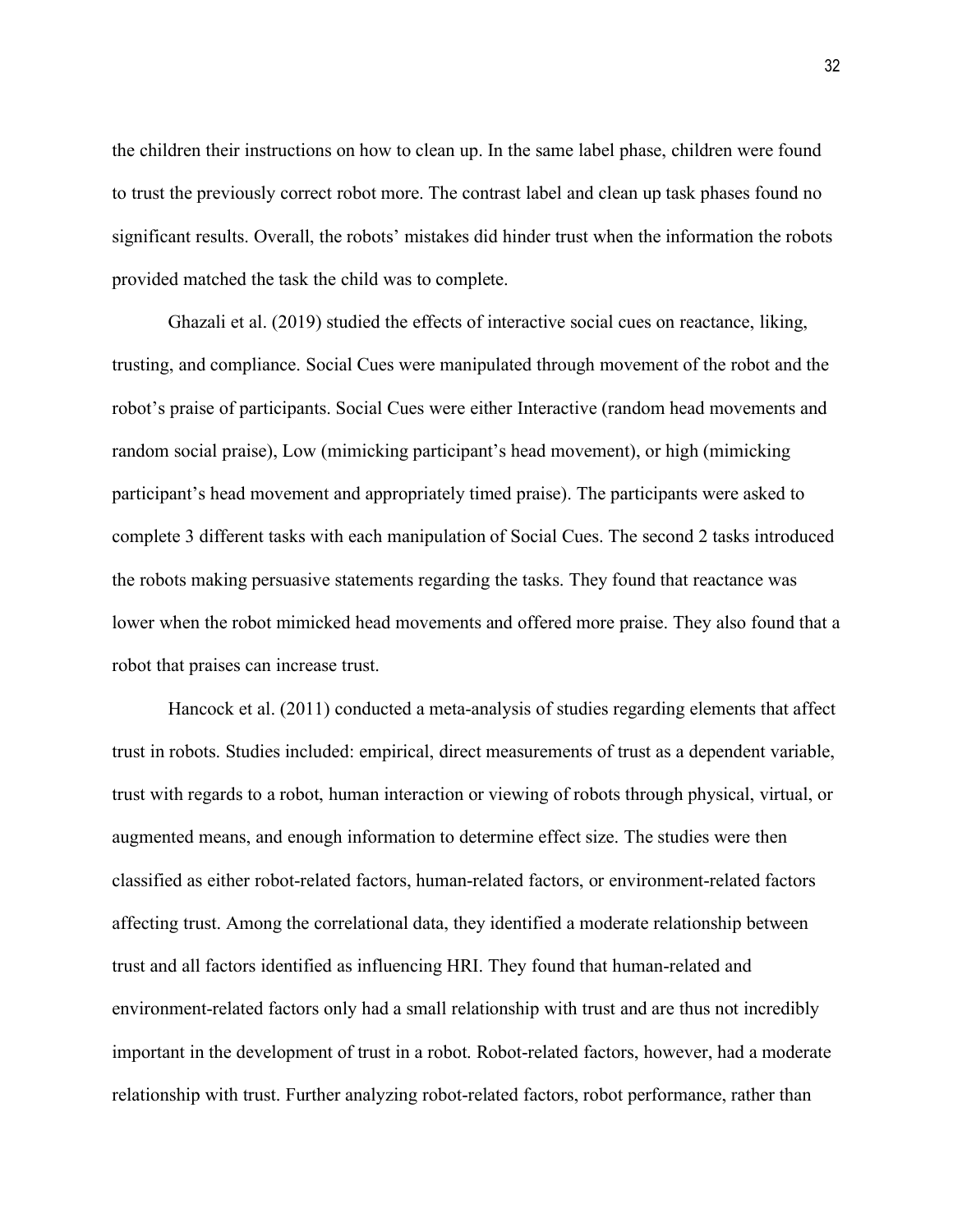robot attributes, was more strongly related with trust. Among the experimental data, they identified a large relationship between trust and all factors identified as influencing HRI. Robotrelated factors affected trust the most, followed by a moderate effect for environment-related factors, and a very small effect for human-related factors. Again, performance, rather than attributes, was more strongly related with trust. Overall, robot-related factors, especially performance, seem to be most crucial in trust development.

Herse et al. (2018) studied the effects of embodiment and preference elicitation (the ability for users to disclose their preferences to the system) on trust in robots. During this experiment, participants interacted with either an Embodied (a robot with a touchscreen interface) or Disembodied (touchscreen interface without robot) agent. The agent would either Elicit Preference (asked for user's preferences) or Not Elicit Preference (no regard to user's preferences). The scenario consisted of choosing a restaurant for a confederate, using the agent's GUI designed for choosing restaurants. Risk was a factor in a pilot study, where Japanese food was the stated preference, but was not an available choice. They found that when there was no risk in decision making, embodiment of the agent made no differences in trust. They also found that when risk was present during decision making, there was a greater amount of trust in the system that did have preference elicitation.

Kraus, Wagner, and Minker (2020) studied the effects of proactive dialogue on user trust in robots. They asked participants to complete a DIY project planning task (an easy task of building a wooden nesting box and a more difficult task of assembling a wall candle holder made from copper tubes) where they had to make decisions on how to perform individual task steps. During this task, they were accompanied by a robot teammate which would have one of several levels of proactivity: None (robot must be explicitly asked for help), Notification (robot notified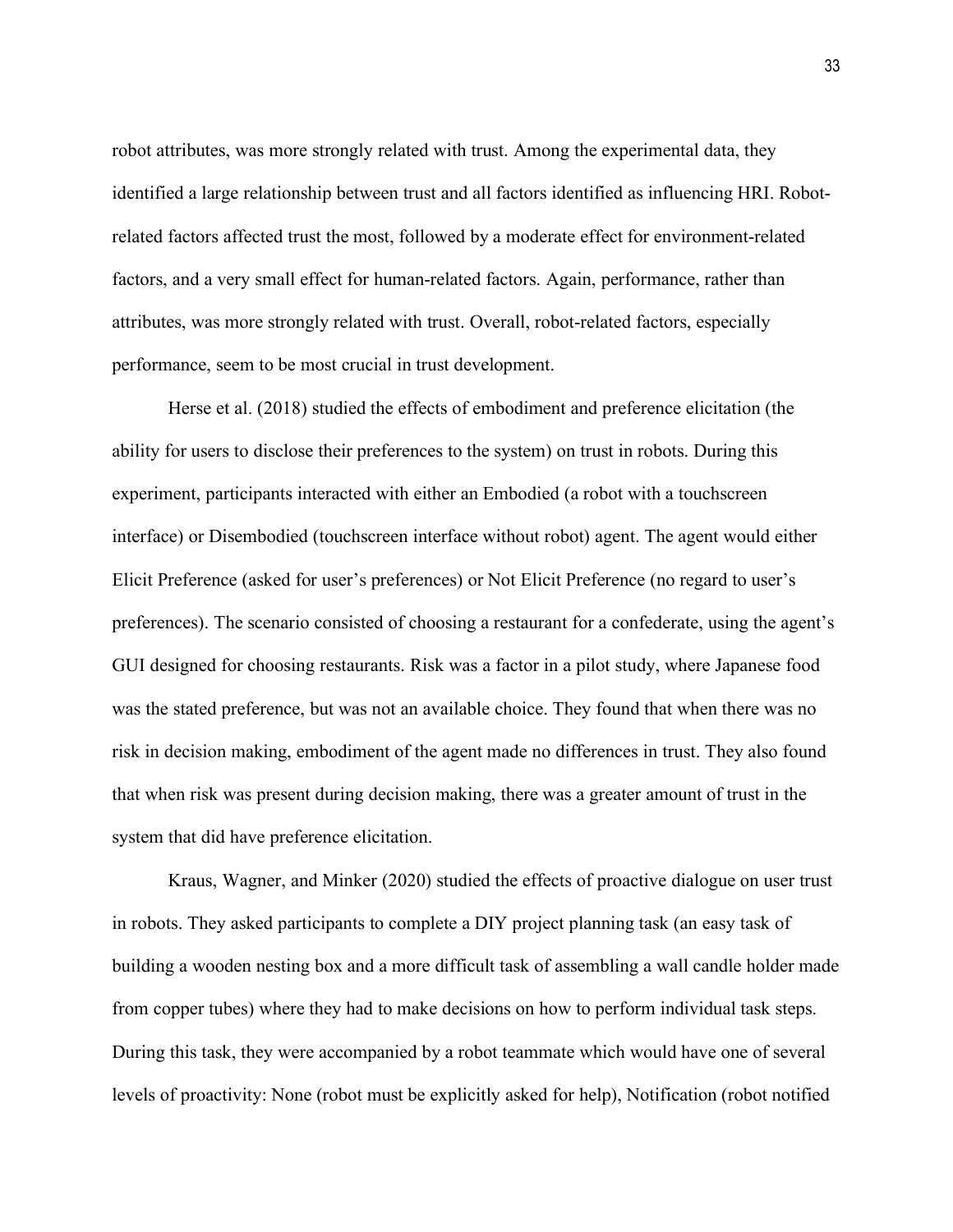participants that it had a solution, but participants had to ask to hear the solution), Suggestion (robot directly provided a solution and its reasoning), or Intervention (robot bypassed the user and chose a solution on its own). The robot could interfere in one of two ways: Fixed (robot offered proactive dialogue at fixed points) or Insecurity Measure (robot offered proactive dialogue after 12 sec of user inactivity). They found that the Notification and Suggestion robots were the most trusted. The Intervention robot was less trusted, possibly due to the user feeling unincluded in the decision-making process. Timing of proactive dialogue had no observable effect on trust.

Law, de Leeuw, and Long (2020) examined the effects of a non-humanoid robot's movements on trust. To study this, they created a scenario where a Cosmo robot would come out of hiding, making either positive (squinting, wiggling, rocking, moving gently) or negative (glaring, retreating into hiding, shaking its head, aggressive shaking, snapping movements) body movements, and be introduced to participants by the researchers. Participants were told to pick out 10 pieces of candy and write an offer on a piece of paper where Cosmo could not see. Participants were asked if they thought Cosmo would accept the offer and why; they were also asked to rate Cosmo's emotional valence. Following this, Cosmo was told the offer, to which it randomly responded yes or no. Participants were given the choice of playing the game once more; they were allowed to change their offer or keep it the same. Following this, participants were asked to complete a survey with questions regarding their previous exposure to robots and their comfort with computers. They found that Cosmo's movements did not affect trust, though this could have been due to poor measures of trust.

Law, Malle, and Scheutz (2021) examined the effects that observing a robot touching a human can have on trust in a robot. In their first experiment, they showed participants a video of

34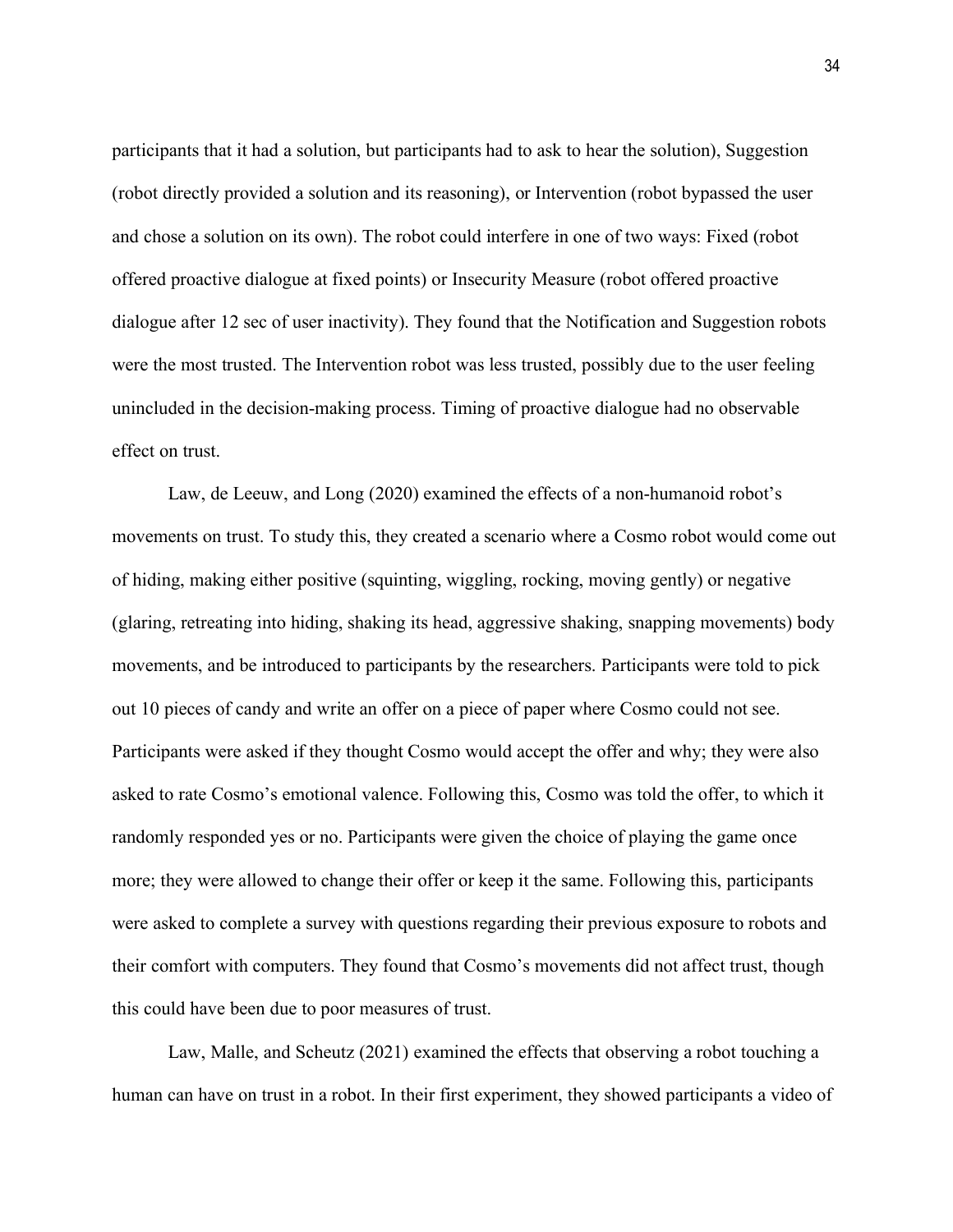a short interaction between a human and a robot. During this interaction, the robot would stand by the human as the human entered data into a computer saying things like "okay" or "alright". Following this, the human would turn to face the robot and the robot would then respond with either a positive, neutral, or negative statement regarding the human's performance. The robot would then either touch the human's shoulder or not touch them at all. The robot and the human's gender were also varied in this video. In this study, they found that the robot that touched the human was seen as more trustworthy, especially for sincere & ethical (moral) trust. The touching robots were also seen as more comforting. Robots with a positive or neutral attitude were similarly seen as more trustworthy. The touching robots, as well as the negative attitude robots, were seen as more inappropriate than their counterparts.

In Law, Malle, and Scheutz's (2021) second experiment, they saw an image of the robot shaking hands with the human, followed by the neutral attitude robot from the first experiment. They found in this experiment that touch made the robot appear more comforting, surprising, and inappropriate. They suggest comfort as a mediator between touch and trust.

In Law, Malle, and Scheutz's (2021) third experiment, they used the same neutral attitude robot video again. It was randomized whether or not they saw the handshake picture preceding the video. This time, they introduced function, which could either be baseline, customer focused, or performance focused. In this experiment, they found that the touching robot was trusted less; this was however, not the case when participants saw the handshake picture first. Touch again made the robot appear more surprising and inappropriate. When they saw the handshake first, the robot was seen as more comforting, in addition to appearing more surprising and inappropriate. Inappropriateness was recommended as a mediator between touch and trust.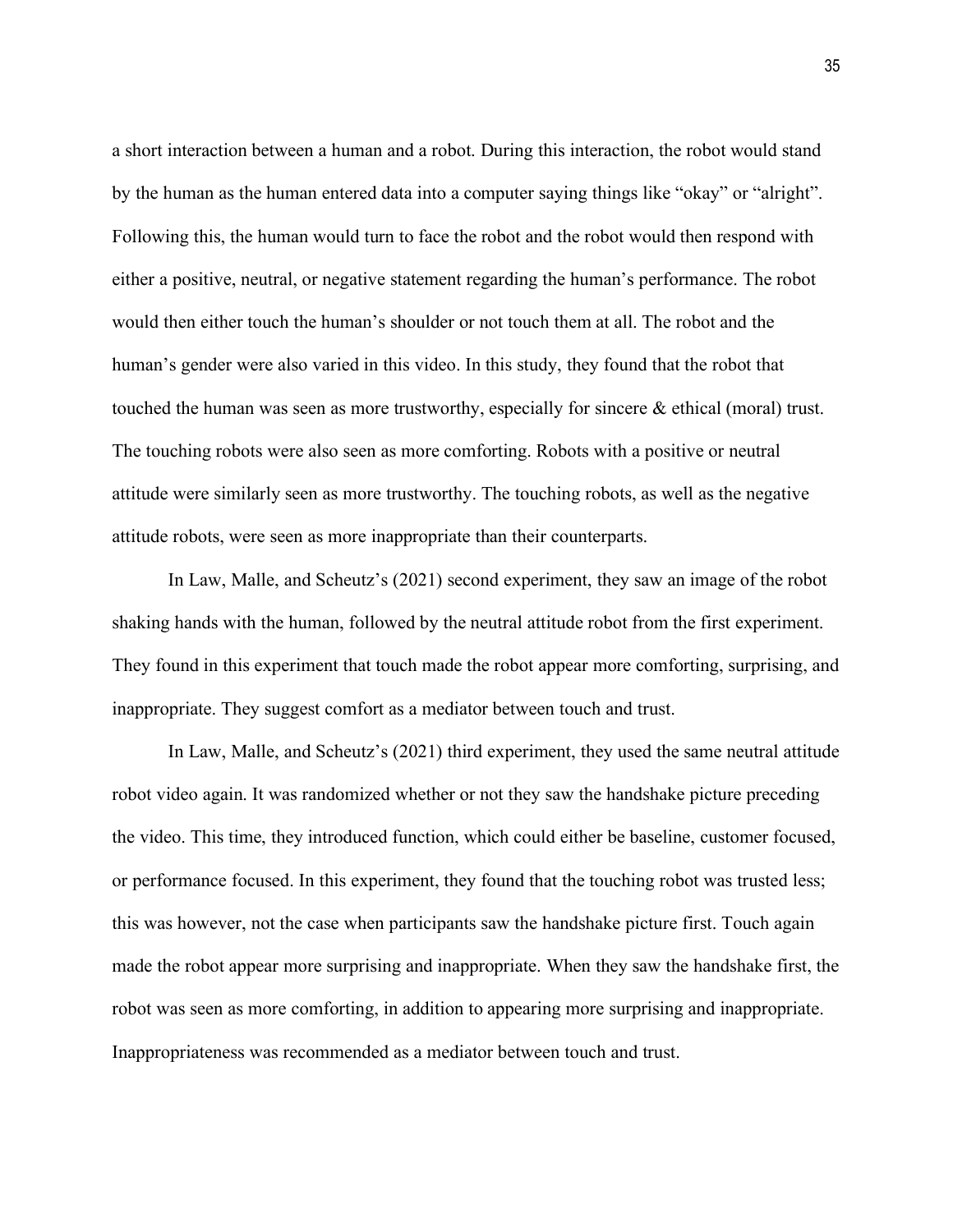Van Maris et al. (2017) studied the differences in trust between a physical robot and a virtual agent. To study this, participants were assigned to either a physical robot (in person NAO robot) or a virtual agent (virtual representation of a NAO robot). They would interact with their assigned agent 10 times over a period of 6 weeks. During these interactions, the agent and participant would work together to complete a blank map. The team would be presented with a map where the agent would ask the participant for missing information, such as the names of countries or capital cities. If the participant answered incorrectly, the robot would pause and not say anything, allowing the participant to correct their mistake. After so long, the robot would offer the correct answer. A trust game was played after the first and last sessions with the agent. They found no significant differences in trust between the robot and virtual agents. They also found that, regardless of the agent's embodiment, trust significantly increased over time.

Park and Lee (2014) studied whether a social robot's skin temperature affects users' perceptions of the robot. For this study, they utilized a Pleo robot, which is designed to look like a dinosaur. The robot could move its head and tail and walk on four legs. Heating and cooling rays were installed underneath the robot's skin. During the experiment, participants were asked to watch randomly chosen clips from both a sad and a scary movie (these movies were chosen because previous studies indicated that they would increase physical interaction between participants and others). Participants were told that they could "hug, handle, and interact with" Pleo as they would a pet while watching the clips. Participants were randomly paired with either a cool (9◦C), intermediate (18◦C), or warm (32◦C) Pleo. Following the movie clips, participants were asked to respond to items regarding their perceptions of the robot, including intention to own Pleo, perceived friendship, anthropomorphism, perceived emotional stability, immersive tendency, and social presence. They found that skin temperature greatly influenced perceptions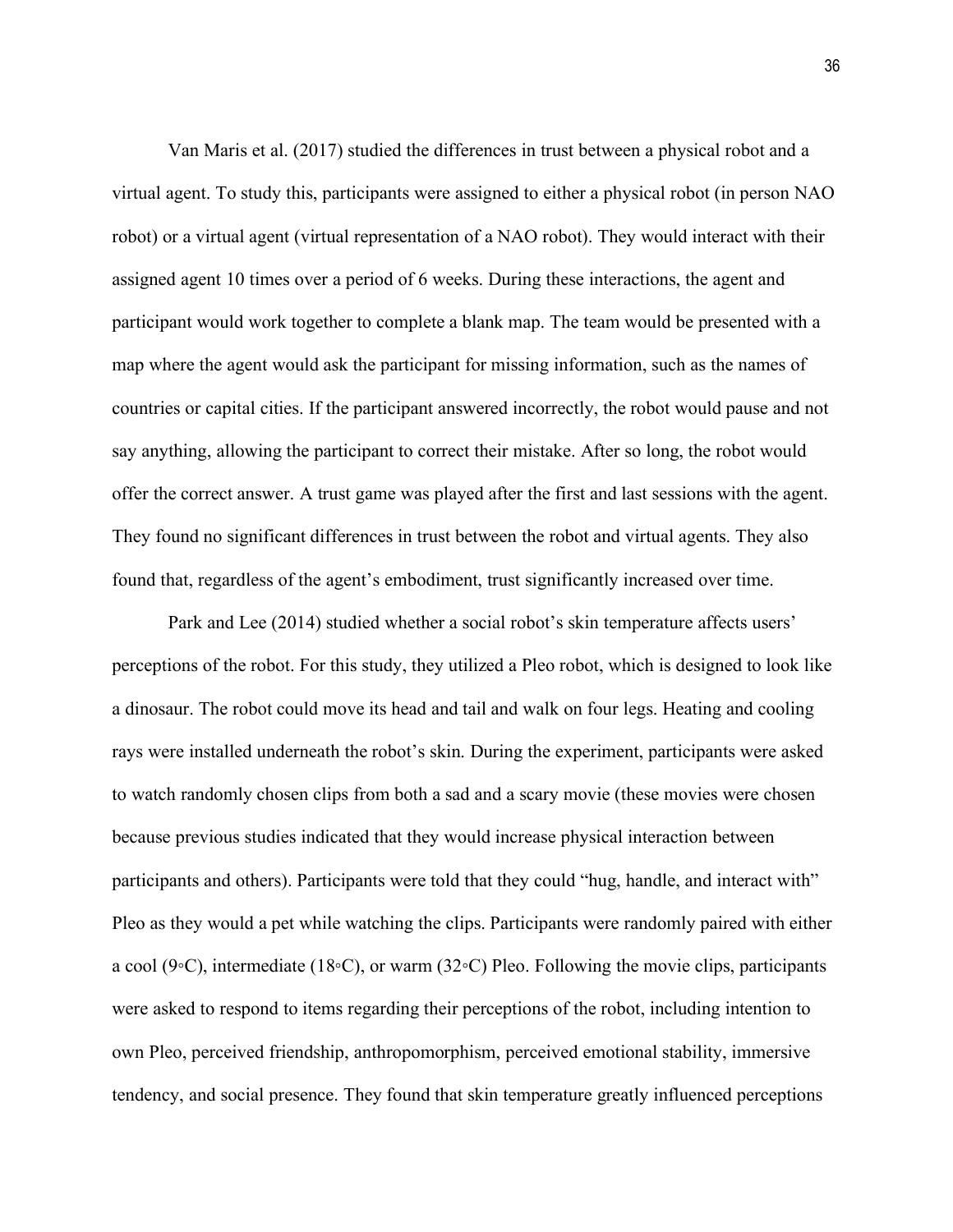of Pleo. The warm skinned Pleo saw increased perceived friendship, intention to own, perceived emotional stability, and social presence.

Schneider and Kummert (2020) examined differences in trust between Adaptable (human is in control of changing robot's behavior to suit the human's needs) and Adaptive (robot is in control of changing its own behavior to suit the human's needs) robots. During the experiment, a NAO robot (either Adaptive or Adaptable) guided participants through a series of exercises. The Adaptive robot utilized an algorithm that allowed it to learn user preferences and adapt the exercise schedule based upon those preferences. The Adaptable robot did not have the preference learning algorithm and thus had to ask participants to manually select each exercise. They found that users were more trusting of an Adaptive robot.

Sebo et al. (2018) studied the effects of vulnerable speech on trust in robots. In this study, participants worked in teams of three along with a robot that was either Neutral (Makes neutral comments and does not admit to mistakes) or Vulnerable (Makes vulnerable comments, including admitting to mistakes). These human-robot teams worked together on a collaborative railroad route construction game. During this game, each team member constructs one section of the railroad. The goal of the game is for everyone to construct their section of the railroad and for the railroad to use as little pieces as possible. In two rounds, failure was ensured by not providing or removing key pieces from the railroad. They found that a robot's Vulnerable behaviors influenced trust related behaviors (such as explaining errors, consoling other team members, and shared laughing) with the robot, but also with human team members.

Sebo, Krishnamurthi, and Scassellati (2019) studied the effects of robots using different trust repair strategies on trust. In their study, participants and robots compete in a game where they use spaceships to shoot asteroids. During the game, players can be assigned a power up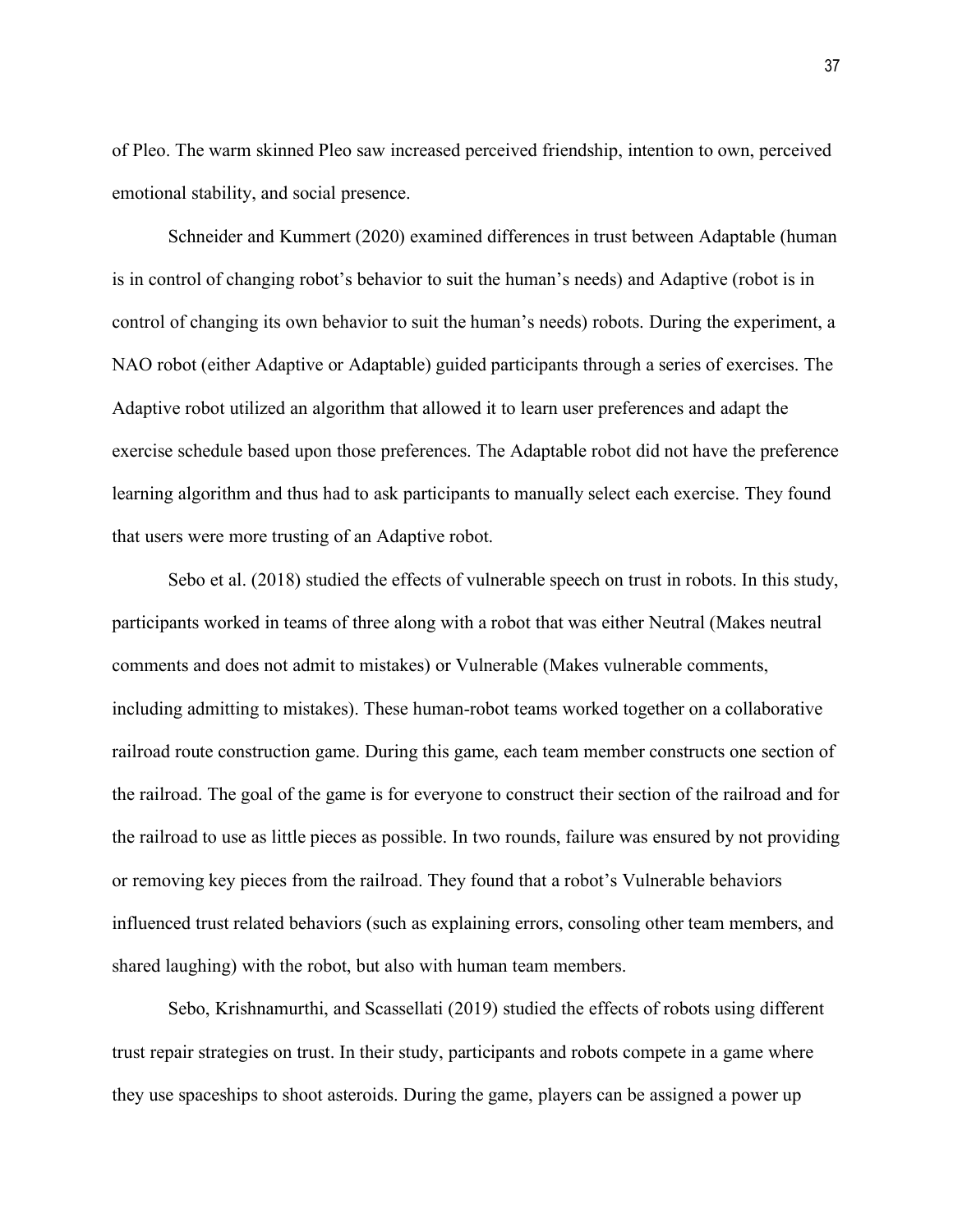where they are given the choice between getting points for each asteroid on the screen (which would be more beneficial) or immobilizing the opponent (which would mostly be useful for frustrating the opponent). During the game, the robot would promise not to use the immobilization strategy and would violate the participants' trust by using it anyways. The robot could respond to the trust violation in one of four ways: competence-apology (robot says it mistakenly chose immobilization and apologizes), competence-denial (robot says it mistakenly chose immobilization and denies having immobilized the participant), integrity-apology (robot expresses excitement over immobilizing the participant but then apologizes), and integrity-denial (robot first expresses excitement over immobilizing the participant but then denies having immobilized the participant). They found that trust was higher for robots that apologize rather than deny a competence violation. Trust was also higher for robots that deny rather than apologize for an integrity trust violation. Participants who reciprocally promised not to immobilize the robots were more likely than those who didn't to not choose the immobilization power up. They found that participants in the integrity-denial condition immobilized the robot following the robot's trust violation at a rate of two times or greater the percentage of participants in the other conditions, implying that it may have a strong adverse effect on trust.

Song and Luximon (2021) examined the effects of face shape and facial width-to-height ratio (fWHR) on trust in robots. In their experiment, face shape could either be round or rectangular and fWHR could either be high (3:2), medium (1:1), or low (2:3). All other aspects of the robot's appearance were controlled for. Each participant was exposed to only one face shape and one fWHR. Participants were exposed to the stimuli, asked to complete a manipulation check, and then respond to items regarding trust and purchase intentions. They found that fWHR directly affects purchase intentions. It can also indirectly affect purchase intentions, with trust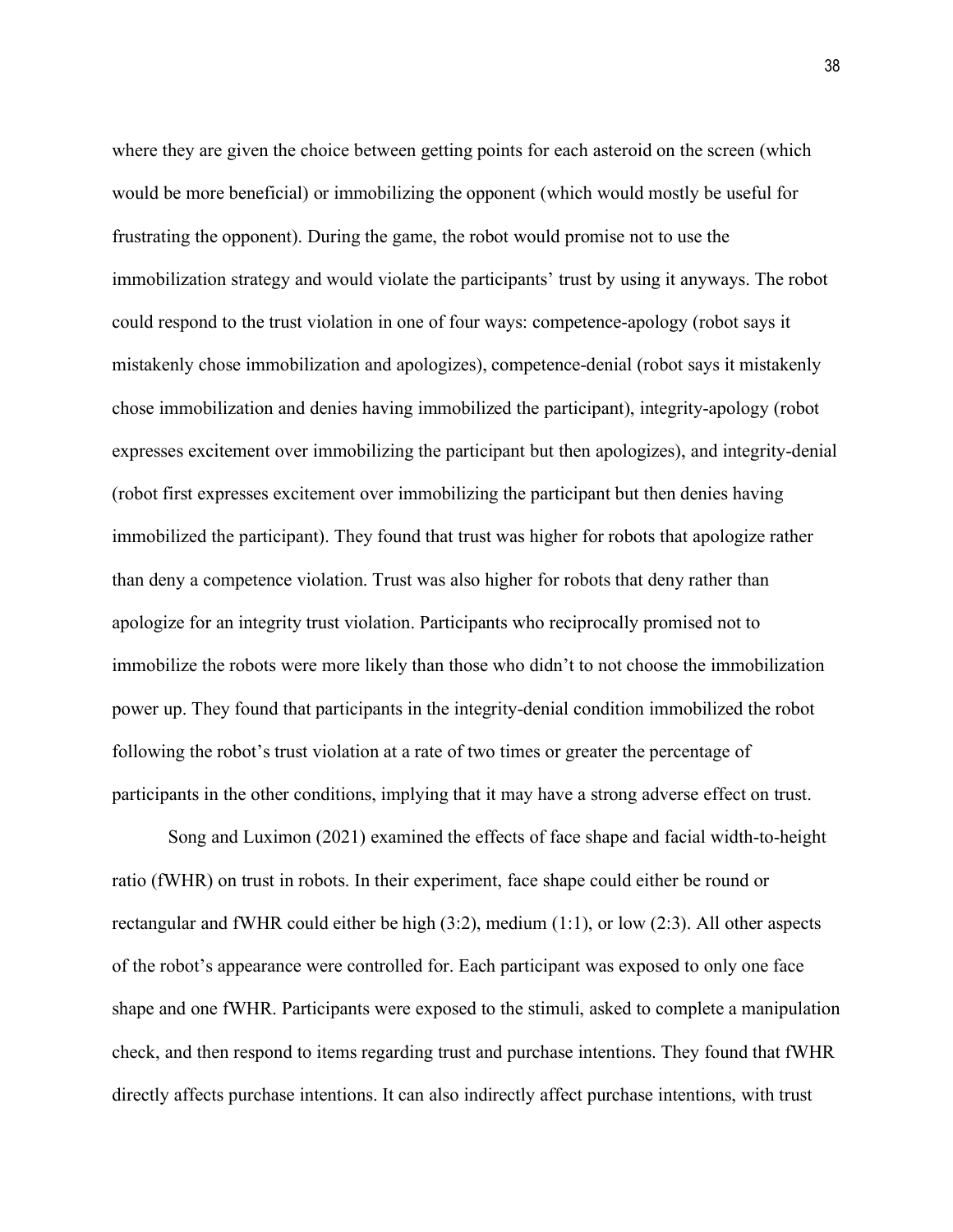acting as a moderator. They found no significant differences between round and rectangular face shapes. They found that, for human robot interaction, robots with high fWHR had higher perceived trustworthiness and those with low fWHR had lower perceived trustworthiness. The opposite was true for robots in interpersonal settings, rather than in human robot interaction. They also found that fWHR also had a significant impact on each construct comprising trust (ability, benevolence, and integrity).

Stanton and Stevens (2014) studied the effect of robot eye gaze and lifelike body movements on trust. In this study, participant-robot teams played the shell game visual tracking task. All participants experienced the Eye Gaze (on and off) conditions, where the robot would make eye contact, and the Task Difficulty (four levels from easy to very hard) conditions, where cup movement speed changed. Participants also experienced the Breathing (on or off) condition, where the robot either displayed rhythmic breathing motions or no motion, and the Eye Tracking (on or off) condition, where the robot's head would either follow a cup or not move. After each game, the robot would ask the participant to select the proper cup. The participants were able to ask the robot for help and the robot could agree or disagree. As Task Difficulty increased, they found that trust and frequency of help requests increased. With Gaze on, trust and help requests increased for highest Task Difficulty trials but decreased on the easier Task Difficulty trials. With Gaze on, correct answers increased on easier Task Difficulty trials, but decreased on harder Task Difficulty trials. Participants answered quicker with Gaze on, which increased with Task Difficulty. There were no significant findings for Eye Tracking or Breathing on trust.

Steain, Stanton, and Stevens (2019) studied the effects of ingroup/outgroup dynamics on human perceptions of robots. In their first experiment, participants played the shell game with two robots that they were told ran using different algorithms (one developed by engineers, one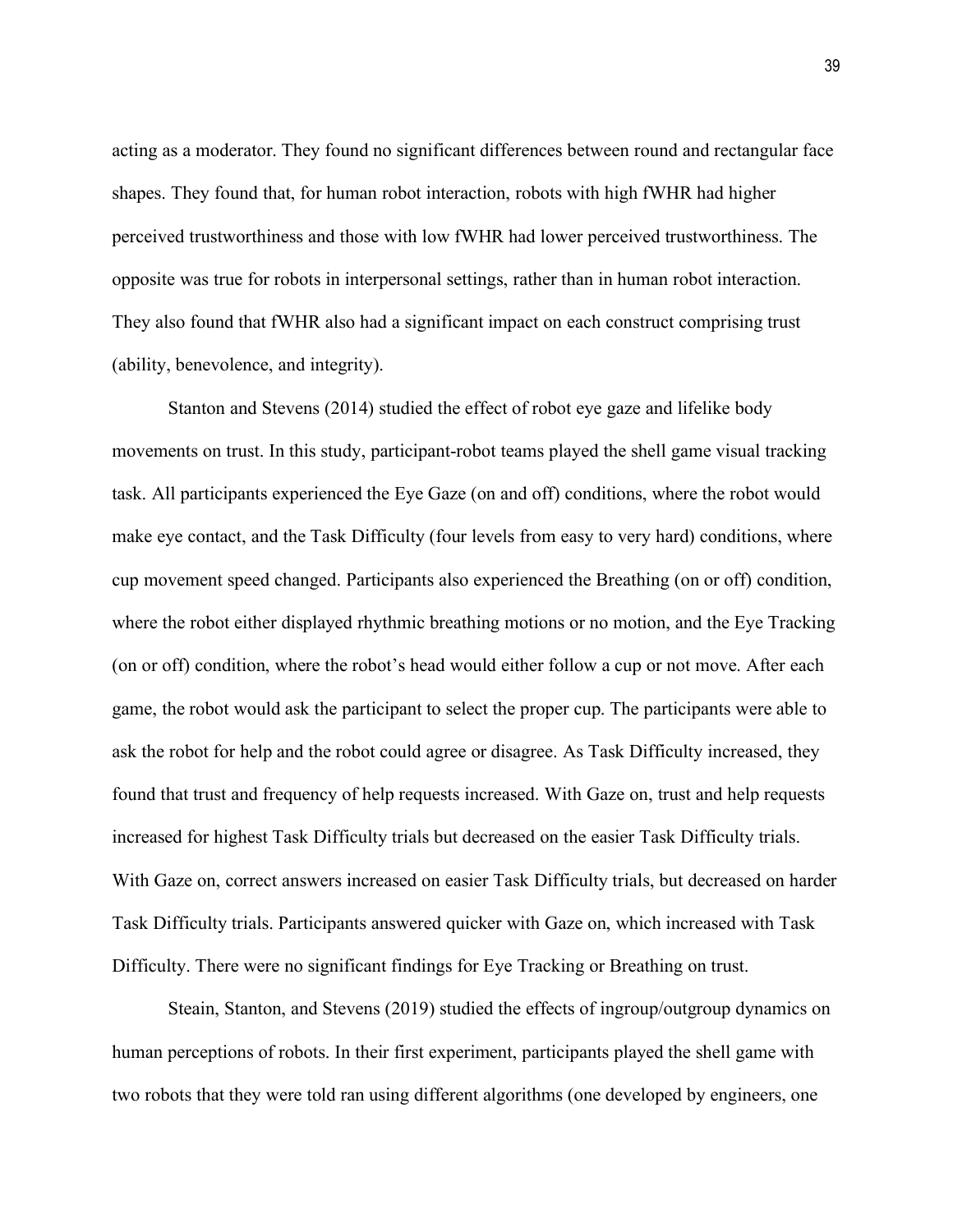by psychologists). The participants were first year psychology students, so they expected an ingroup bias towards the robot designed by psychologists. During the game, one or both robots would sometimes disagree with participants. Trust was measured by rate of change to a robot's given answer. They found no significant differences in trust between ingroup and outgroup robots (rather, a majority rules effect occurred), however, participants gave the ingroup robot more favorable ratings, maintained closer interpersonal distances to it,, and more frequently chose it, given a choice.

In Steain, Stanton, and Stevens' (2019) second experiment, the method remained the same, with the exceptions of one robot being presented at a time and warmth and competence being introduced as manipulations. Warmth was manipulated using robot head positioning, eye gaze, body leaning, and limb positioning; competence was manipulated using rate of correct responses. A Black Sheep Effect was found; low competence ingroup robots were rated lower on perceptions of anthropomorphism, intelligence, vision system performance and were more physically distanced from participants than low-competence outgroup robots. Thus, the deviant ingroup member was judged more harshly than a deviant outgroup member. Social judgement in robots was also found to rely more heavily on competence, rather than warmth; this is dissimilar to human interaction.

Van Straten et al. (2018) explored whether children distinguish between technological and interpersonal trust in a robot. During their experiment, children between the ages of 7 and 11 interacted with a Nao robot in a session that unfolded in 4 stages. Stage 1 consisted of the experimenter introducing the child to the robot. Stage 2 consisted of small talk between the robot and the child. Stage 3 consisted of a game (interspersed by more small talk) where the robot would make a series of assertions for the child to guess if they were true or false; after guessing,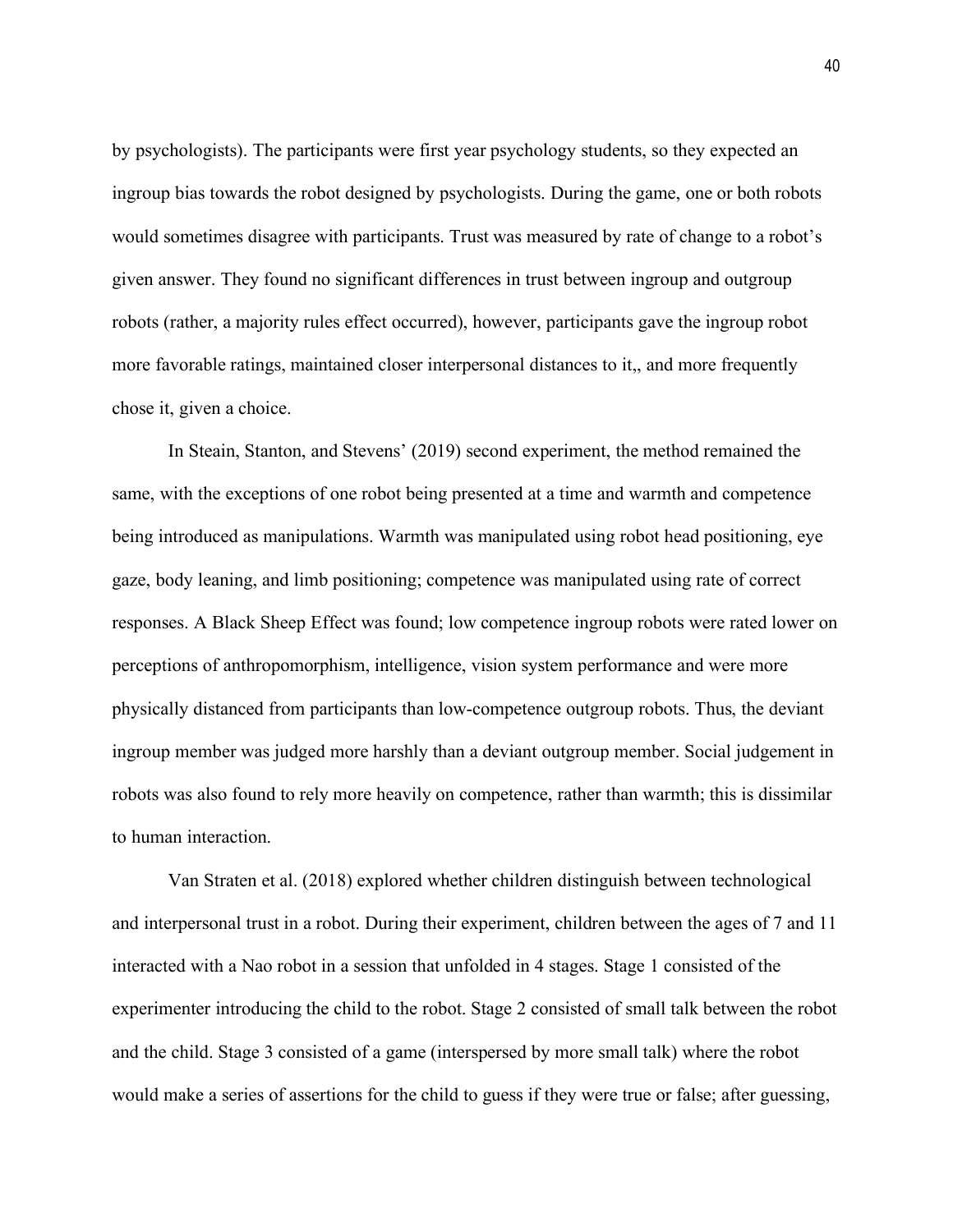the robot would give the child the correct answer and an explanation. Stage 4 consisted of the robot and child saying goodbye, followed by the child being led to an interview. Their findings suggest that children may differentiate between technological and interpersonal trust in robots. They describe their findings as implying that children may not view technological trust as preceding interpersonal trust and that the concept of trust as a whole may be elusive to children.

Stuck and Rogers (2018) studied the characteristics needed for older adults to trust robot caretakers. Participants were older than 65, had mild cognitive impairments, and received at least 4 days of care per week. The participants were interviewed regarding what conditions would need to be met for them to trust a robot caregiver and what would negatively impact their trust in a robot caregiver for 4 scenarios: bathing, medication assistance, transfer, and household tasks. Participants also responded to post-interview questionnaires including a robot self-efficacy scale (confidence in operating robots), a robot familiarity and usage questionnaire (familiarity with various robots), and a trust preference checklist (preference of human or robot caretaker for various tasks). Stuck and Rogers found that older adults had little to no experience and low selfefficacy with robots. They also preferred human caretakers. They did find that older adults with higher self-efficacy with robots were more likely to prefer robot caretakers. Professional skills (general capability, precision, consistency of performance, safety, predictability, and gentleness) were the most mentioned traits important for trusting robot care providers, followed by communication (task specific communication, engaging and responsiveness in communication, and ability of robot to understand and communicate clearly), and, lastly, personal traits (material of robot, appearance of robot, compatibility of robot, congruence of robot values with older adult's values, benevolence/kindness, and dress).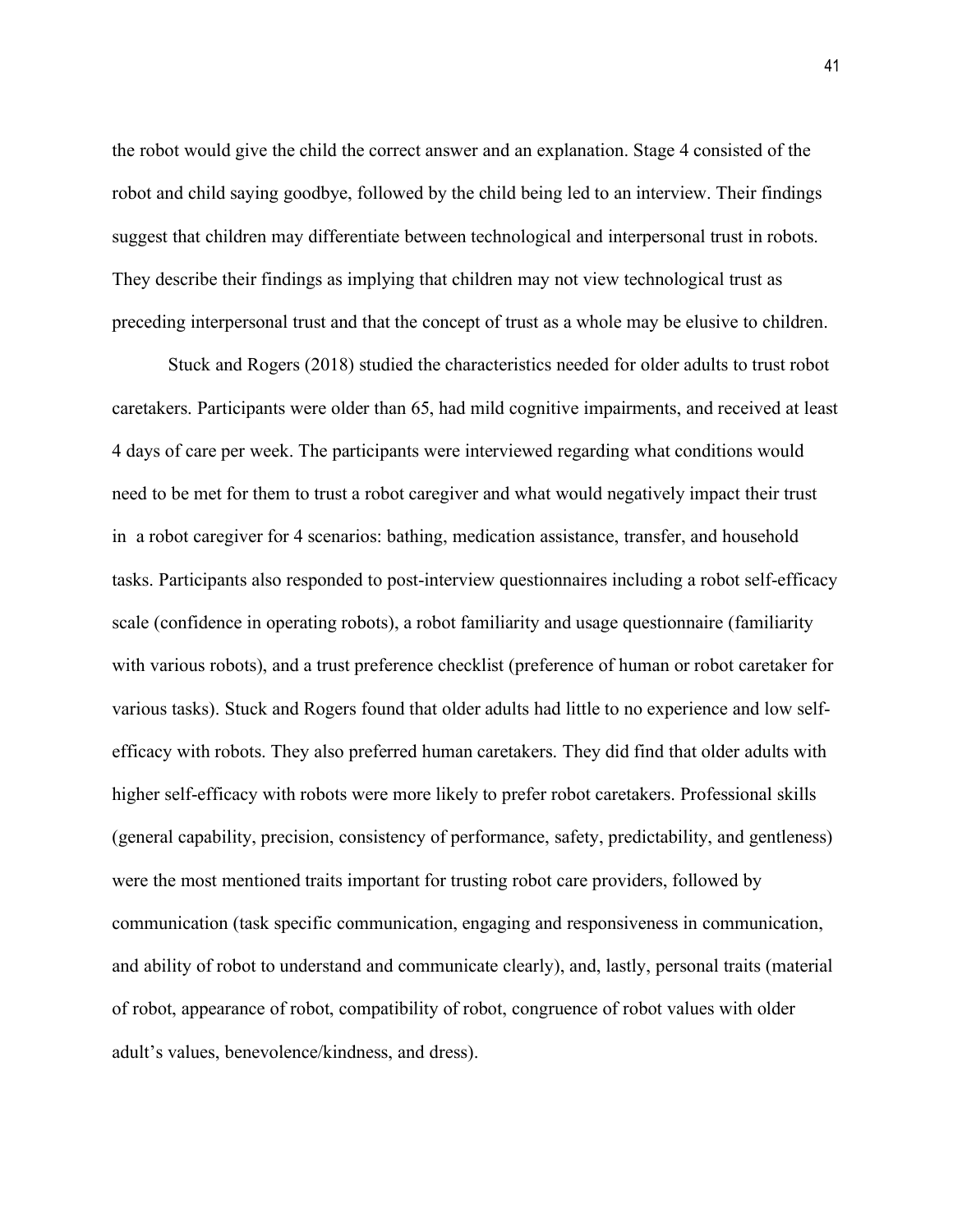Ullman and Malle (2017) studied whether having the human in the loop would affect trust in a robot. During this experiment, participants and robots completed a simple movement task, where if the robot detects an obstacle, it generates a new path. Participants experienced one of two types of interaction: autonomous (robot executed the new path plan on its own) or involved (robot waited for a button press from the participant to execute the new plan). After this phase of the experiment, participants were presented with different use contexts and their perceptions towards robots in these use contexts were measured. They experienced two types of use contexts: social (robot works as a security officer in an airport and has to decide whether to give a suspicious person a pat-down.) and nonsocial (robot works as an engineer in a nuclear reactor facility and has to decide whether to shut down the reactor when it overheats). They found that trust was higher in the involved condition, when the human had a say in the implementation of the robot's plan. When looking at use cases for future robots, participants showed greater trust in the involved condition for social robots, as well as greater trust in general for social robots.

Vattheuer et al. (2020) studied how making a robot more humanoid can affect users' trust in the robot. During their experiment, they asked participants to work with an agent to answer questions regarding two sets of ten general math needed to pay bills at restaurants. They were tasked with reading the questions off a piece of paper to the agents and answering the questions vocally for the agents. The agent participants interacted with would either be a tablet or a humanoid robot. The first time participants interacted with the agent, it would perform perfectly. The second time, the agent would have three obvious mistakes throughout the trial. The Multi-Dimensional Measure of Trust scale was administered after each question and answer trial with the agent. This trust scale measured capacity trust, which had a reliable subscale (reliable,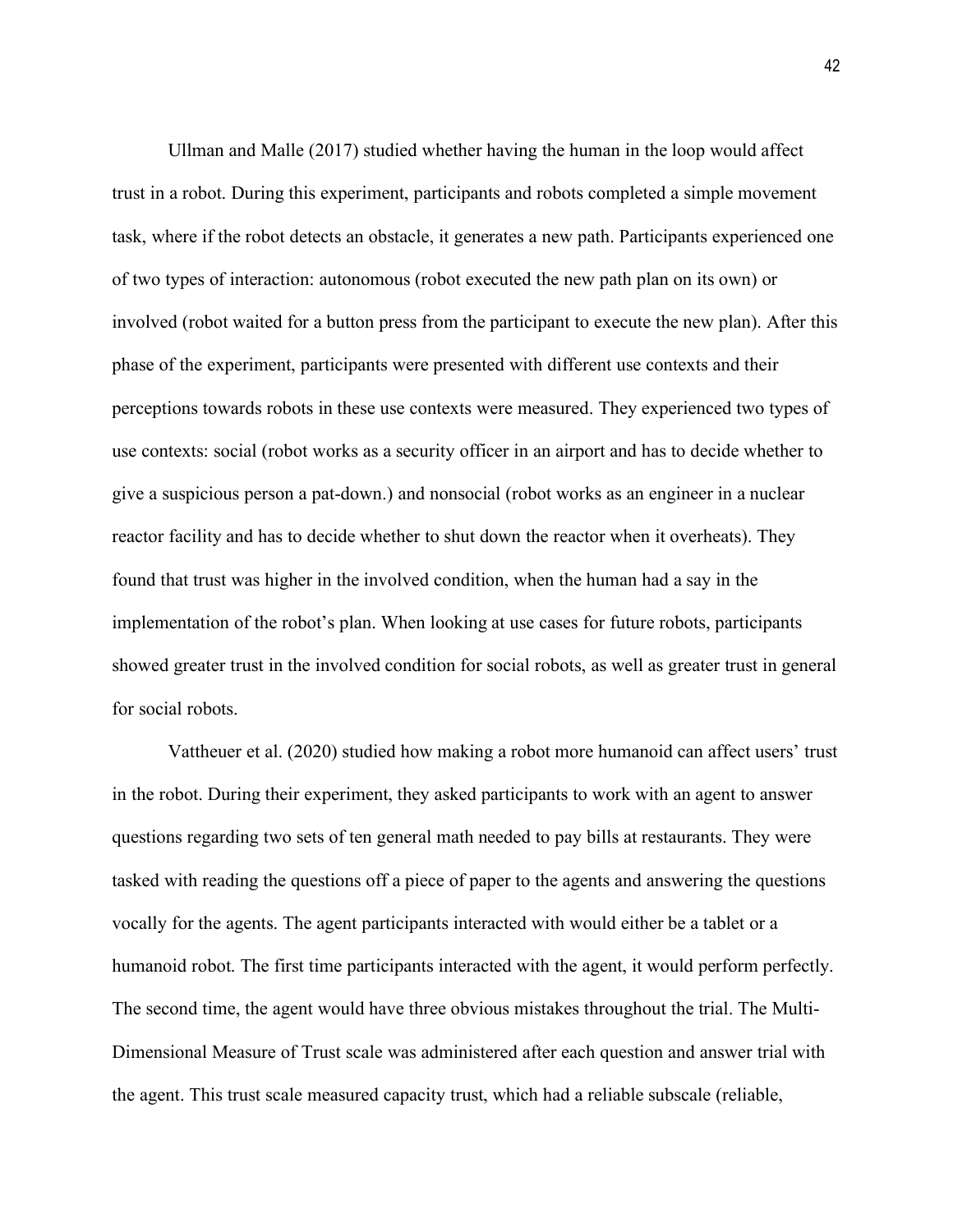predictable, someone you can count on, consistent) and a capable subscale (capable, skilled, competent, meticulous). It also measured moral trust, which had an ethical subscale (ethical, respectable, principled, has integrity) and a sincere subscale (sincere, genuine, candid, authentic). Their findings suggest that people are more trusting of a humanoid robot than a tablet for both capacity and moral trust. The only form of trust unaffected by the agent making an error was moral trust of a humanoid robot.

Volante et al. (2019) considered the effects of communication and social conformity on trust in robots. Participants completed the Interpersonal Trust Questionnaire (ITQ), mini International Personality Item Pool (IPIP), Negative Attitudes Towards Robots Scale (NARS), and Propensity to Trust Machines scale. Participants observed a simulation of a robot searching for trapped people in an apartment building. They were assigned to one of four stimuli manipulations using the following variables: Robot Communication (On or Off), whether the robot informs participants when it finds the search target, and Social Group (Positive or Negative), whether the chat dialogue was positive or negative regarding the robot's performance. Participants completed the Trust Perception Scale specific to Human-Robot Interaction (TPS-HRI) after viewing the stimuli. They found that social conformity did play a large role in trusting the robot. Social Group had a significant effect on Trust where Participants in the Positive Social Group were significantly more trusting. They found no effect of Robot Communication on Trust and no interactions between Robot Communication and Social Group. They also found that propensity to trust was a poor predictor of actual levels of trust.

Wijnen, Coenen, and Grzyb (2017) studied the effects of robot dishonesty on trust. To test this, they had participants complete a collaborative tower building task with a NAO robot. The participants and robots would build a tower together, with the participants following the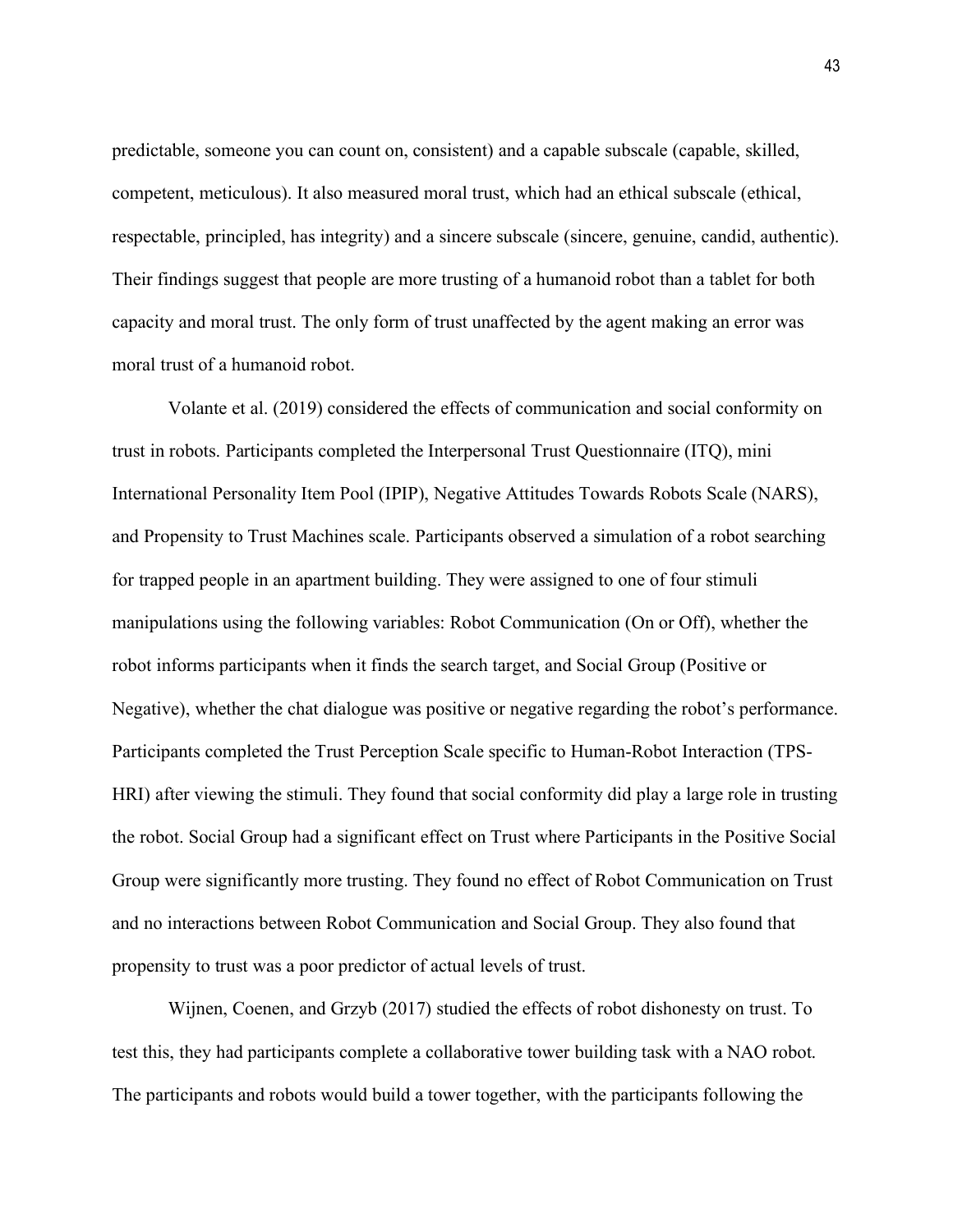robot's instructions. Following the building of the tower, the robot would knock over the tower. The honest robot would admit its faults and apologize. The lying robot would deny any fault of its own and instead blame the participants for the tower being knocked over. The participants would then fill out a questionnaire regarding their assignment and then play a trust game with both robots in random order. In the trust game, the participants were given tokens which they could share with the robot. They were told that the robot would share any earned tokens with the participant. They found that lying significantly lessened trust in the robot, and perceived friendliness, kindness, and responsibility of the robot. Both robots were seen as equally competent, however.

Ye, Feigh, and Howard (2020) examined the relationship between human embodiment (when the body is used in cognitive processing) and trust in human-robot interactions. To examine this, an experiment was conducted where participants would be asked to memorize Greek letters with the help of a Pepper robot. Pepper was first introduced to participants by researchers; the participants were then asked to respond to items regarding demographic, age, gender, trust bias, experience with robots, and Pepper's likeability. Pepper would perform a motion representing a Greek letter. Participants would then either click to see the next motion using a touch screen or repeat the motion themselves (a Kinect was used to monitor when participants finished the motion). After 20 word-motion pairs, participants completed a quiz on the word-motion pairs as well as items regarding trust in Pepper and Pepper's likeability. They found that users with low initial trust gained more trust with human embodiment than with touch screen interaction.

Zhu and Williams (2020) examined the relationship between proactive explanations of actions and trust in robots. Their manipulations consisted of Proactive Announcement (PA),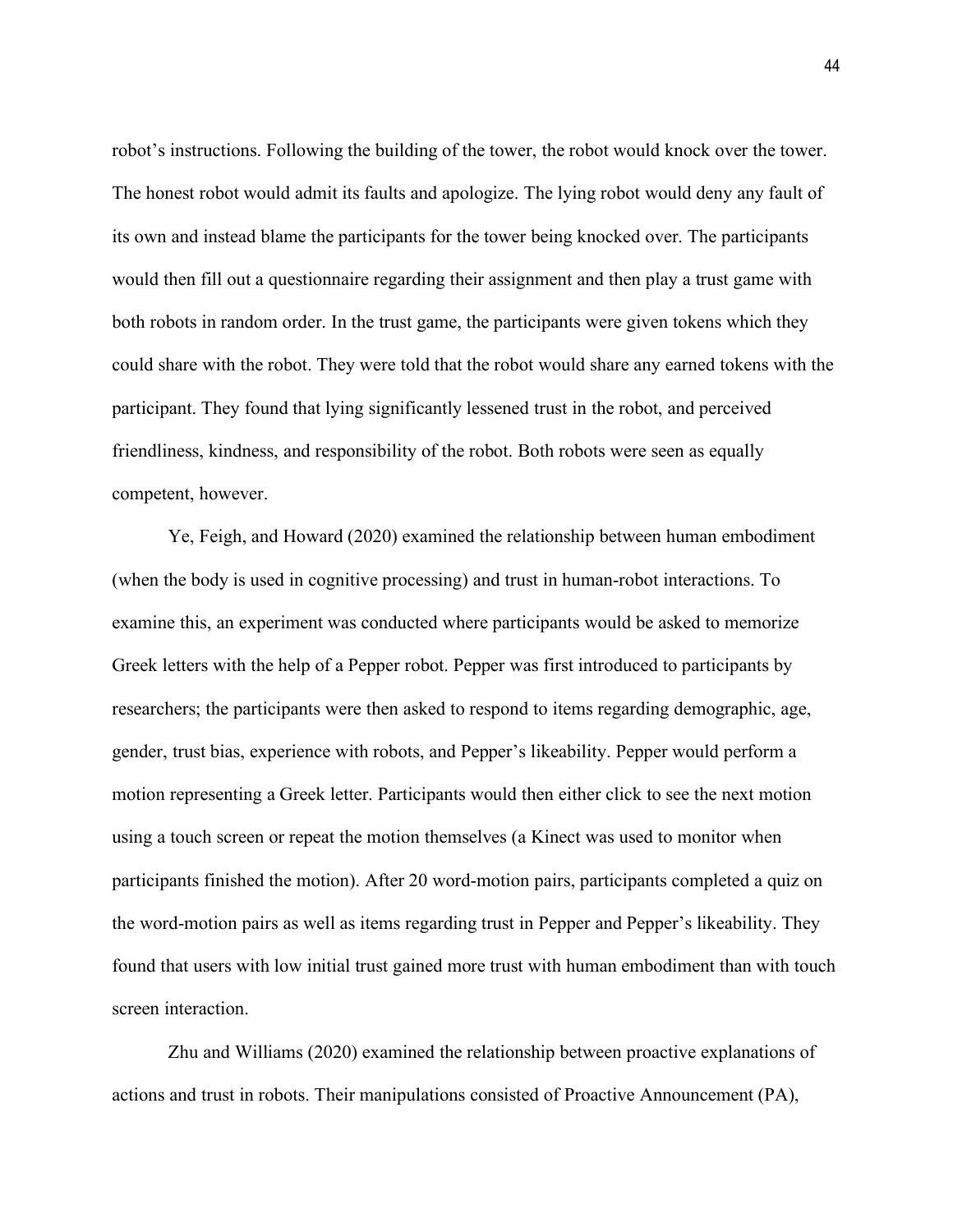where a robot informed participants of its behavior before acting, Proactive Explanation (PE), where a robot informed participants of its behavior and why it chose that behavior before acting, and No Explanations (NE), where a robot gave no proactive explanations. For this experiment, participants interacted with robots from these manipulations in a resource management task, where participants spent different types of resources while exploring an environment. During this task, the user could instruct the robot to collect a particular resource or the robot could decide independently to collect a different type of resource, based on the assessed need of that resource as needed to explore the current environment. They found that, through objective measurements, proactive explanations lead to greater trust in robots. They also proposed that the proactive explanations could have affected users' mental models of the robots, implying that it would change varying dimensions of trust.

## **Models of Trust**

Boubin, Rusnock, and Bindewald (2017) set out to expand definitions of reliance and compliance, demonstrate a method for inferring trust by quantifying compliance and reliance, and create a model for compliance and reliance for automated systems. To begin this, they designed an experiment where participants completed a space navigation task where they could fly ships through space while trying to land on planets. The task included no fly zones, which would deduct points from the participants' scores, as well as bonus zones, which would add points. During the space navigation task, participants would be equipped with an automated agent of one of three types. The first type, Similar Automation, used an algorithm to provide a path for the ship based upon the participant's previous paths. The second type, Dissimilar Automation, used a trigonometric function, with no regard to the participant's play style, to create a sinusoidal curved path for the ship. The third type, Line Automation, drew straight line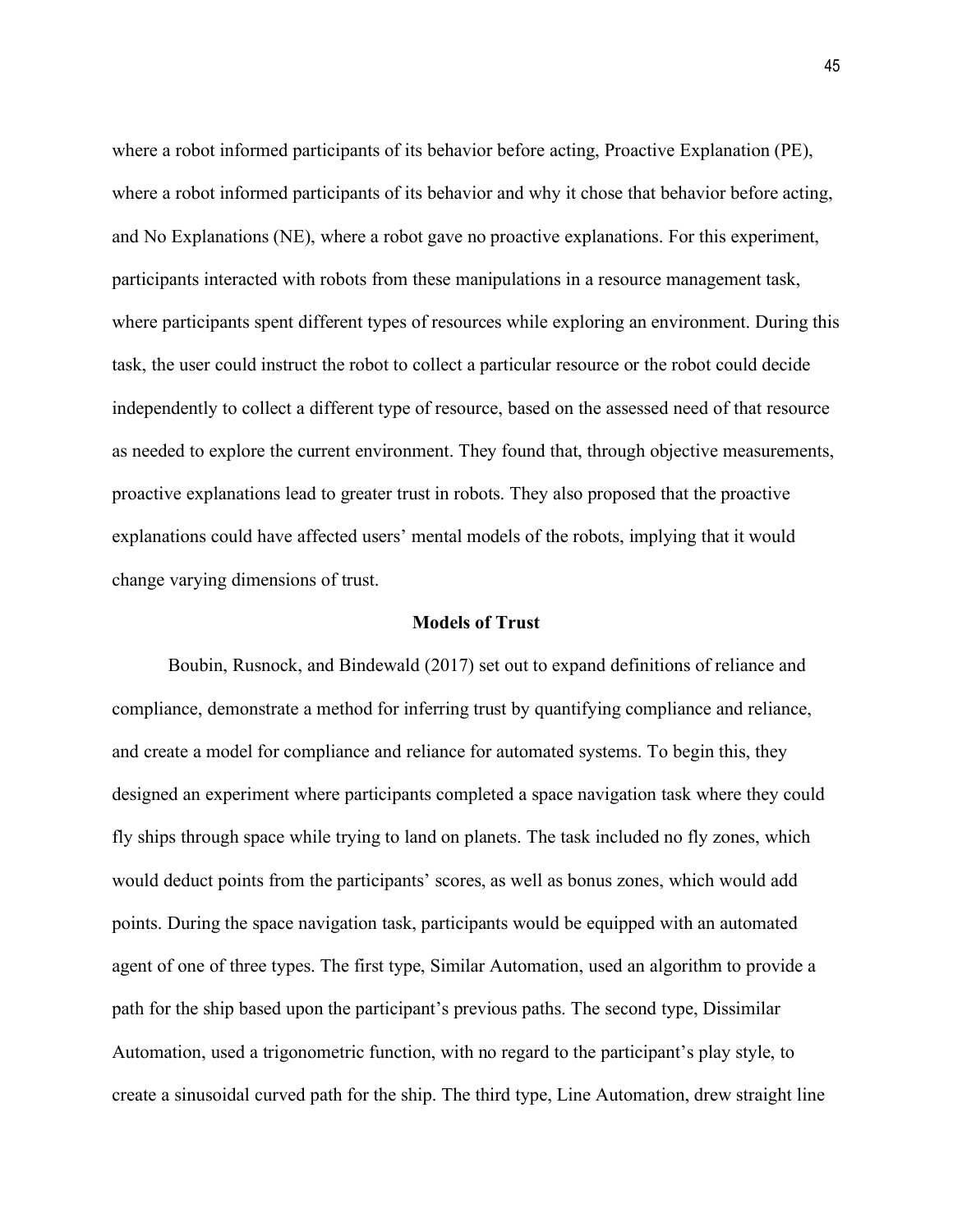paths that went directly to the planet. These automated aids took control of the ship's route if a participant had not created a route within two seconds. They found that agent type significantly affected compliance and reliance, with Similar Automation having the highest compliance and reliance rates, followed by Line Automation, and lastly, Dissimilar Automation. They also found that task load significantly affected compliance and reliance rates. Based upon results from this experiment, they describe a model where user trust is directly influenced by automation predictability and performance. In this model, trust directly affects compliance, reliance, and acceptance. The overall model explains factors that relate to user trust and stress.

Celmer, Branaghan, and Chiou (2018) recommended a framework where the brand of an autonomous vehicle has an effect on trust through several variables. This was based on the idea that each brand will have its own reputation and approach to autonomous vehicles. Brand Personality was described as being composed of the Sincerity, Excitement, Competence, Sophistication, and Ruggedness displayed by the brand. They suggested that the System, composed of Brand Personality and the Automation itself, informs the Intent (Why is this being developed? Will it benefit the user?), Method (How will it work? What is the user's experience? How will it approach difficulties and communicate with the user?), Competence (Will it achieve the user's goals? Does the brand have the expertise to create it?), and History (Was the outcome achieved well in the past? How does the brand's identity/reputation fit in the industry?) of the vehicle. The Intent, Method, Competence, and History of the vehicle were then said to inform Performance Expectation, also conceptualized as prospective trust (trust expectations prior to the user experiencing the system's performance).

Ferrario, Loi, and Viganò (2020) proposed an incremental model of trust, where the triple T = (*simple trust*, *reflective trust*, *paradigmatic trust*). The element of this triple, i.e. simple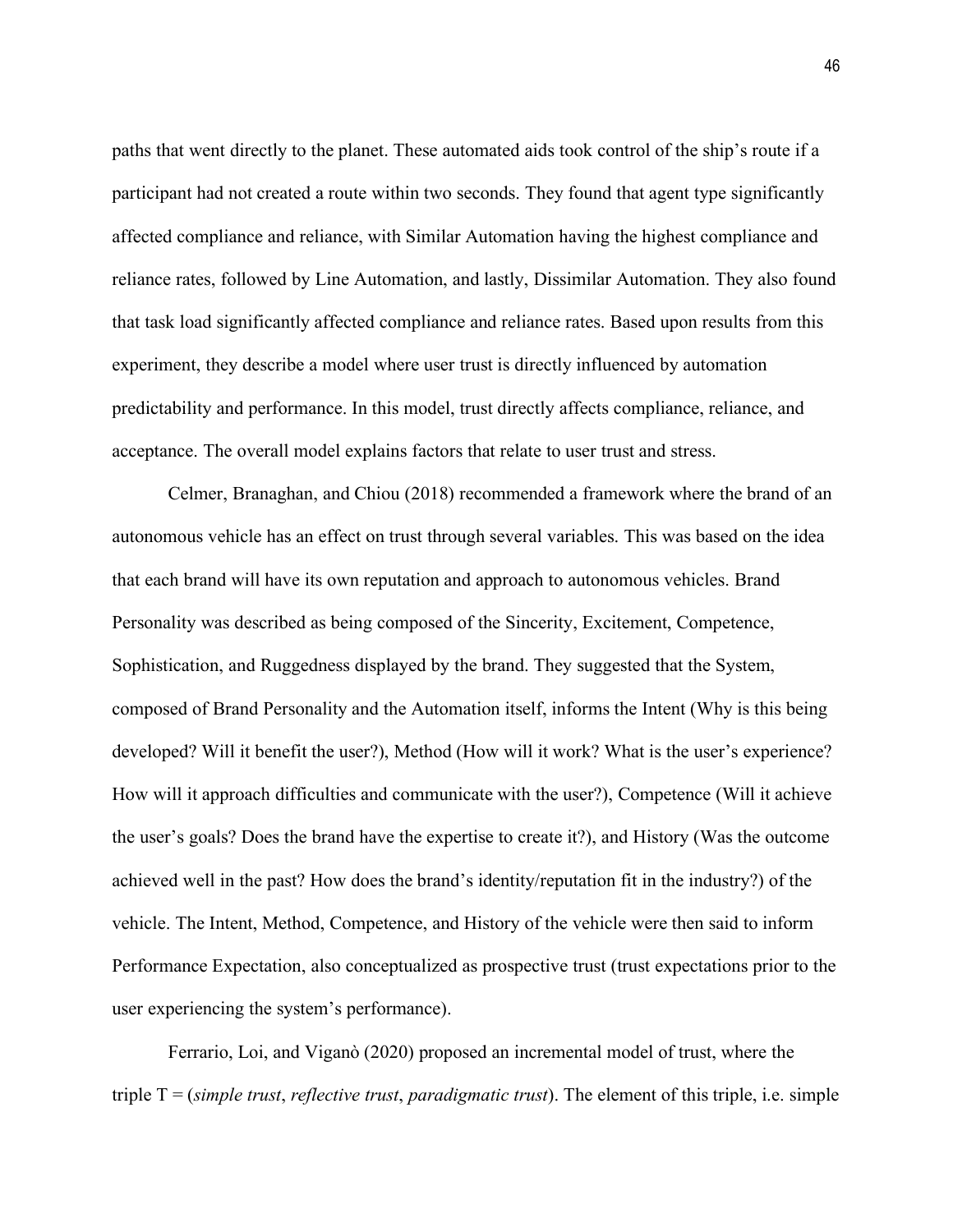trust, reflective trust, and paradigmatic trust can all be represented by a 5-tuple. This 5-tuple can be explained as (interacting agent #1, interacting agent #2, action to be performed by interacting agent #2, goal of relevance to interacting agent #1, context). They explain that interacting agent #2 will be performing an action, trying to accomplish the goal of interacting agent #1, all within a certain context. They provided different situations for which the 5-tuple would represent simple trust, reflective trust, or paradigmatic trust.

O'Connor, Heavin, and Kupper (2021) proposed a theoretical framework for trusting intentions towards healthcare robots. This framework takes into account multiple contextual factors, which include individual characteristics (such as age or gender), personality traits (such as the Big Five traits), health related attitudes or beliefs (based on the Health Belief Model), explanation competency (reasoning, granularity, and transparency), and patient-physician relationship (authoritative or participatory). These contextual factors are described as directly influencing both anthropomorphic features, which is also influenced by human-likeness (benevolence, integrity, and ability) and system-like features, which is also influenced by system-likeness (reliability, functionality, and helpfulness). Anthropomorphic features and system-like features then go on to directly affect trusting intentions towards robots, in a relationship that is moderated by perceived risk.

Ogawa, Park, and Umemuro (2019) proposed a model for trust development in social robots. In this model, they suggest that there are four phases of time (anticipating, connecting, interpreting, and reflecting), and that it takes increasing self-esteem to advance to each stage. They describe general trust (general trust in humans) and category trust (trust in a category of people) as being developed in the anticipating phase, individual trust (trust in a specific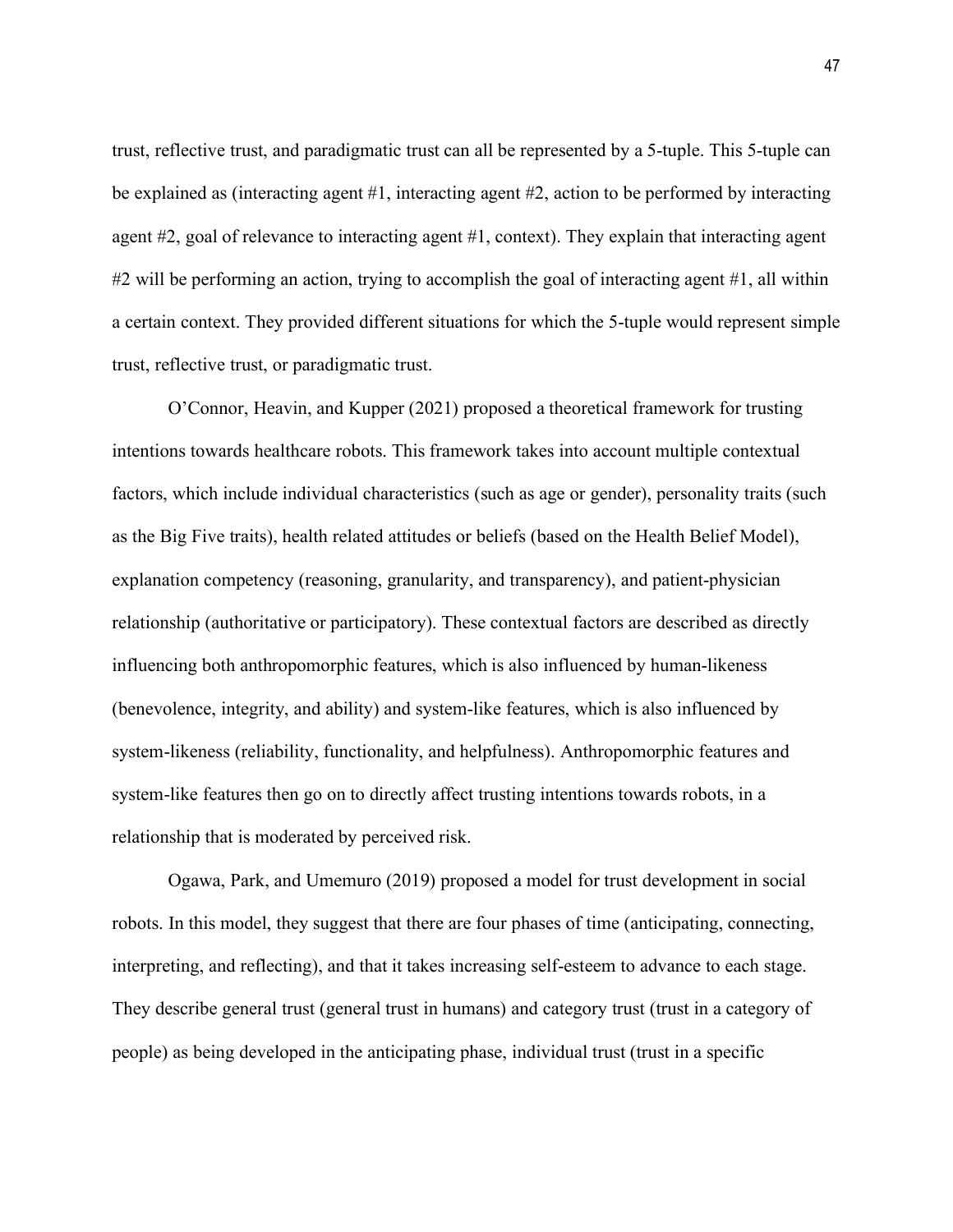individual) beginning development in the connecting phase, and social relationship trust (trust based on a relationship) being developed in the interpreting and reflecting phases.

To validate this model, Ogawa, Park, and Umemuro (2019) ran an experiment to illustrate how categories of trust develop over phases of human-robot interaction. At the beginning of the experiment, participants were asked to respond to items regarding attitude towards robots, general trust in robots, and category trust in social robots, self-esteem, and demographics. Representing the anticipation phase, participants were asked to watch a video introducing a NAO robot. Representing the connecting phase, participants were shown a NAO robot which greeted them. Representing the interpreting phase, participants had a conversation with a NAO robot. After each phase of communication, participants responded to items regarding general trust, category trust, individual trust, social relationship trust, and self-esteem. They found a significant correlation between self-esteem and general trust. They found support for general and category trust developing in the early anticipation phase, but not for individual trust developing in the connecting and interpreting phases. They found insignificant increases in social relationship trust through the interpreting phase.

Thiebes, Lins, and Sunyaev (2020) proposed a framework for trustworthy AI. One part of their framework is the principles of trustworthy AI, which includes beneficence, nonmaleficence, autonomy, justice, and explicability. These principals form a matrix with the stages of data processing: input data, model data, and output data. At the intersections of the principals and the stages, tensions can be created, where the situation does not reflect the principle. The input data stage has the possibility of having less low quality data (creating tension with beneficence), possibility of malicious data or invasions of privacy (creating tension with nonmaleficence), or possibility of biased data (creating tension with justice). The model data stage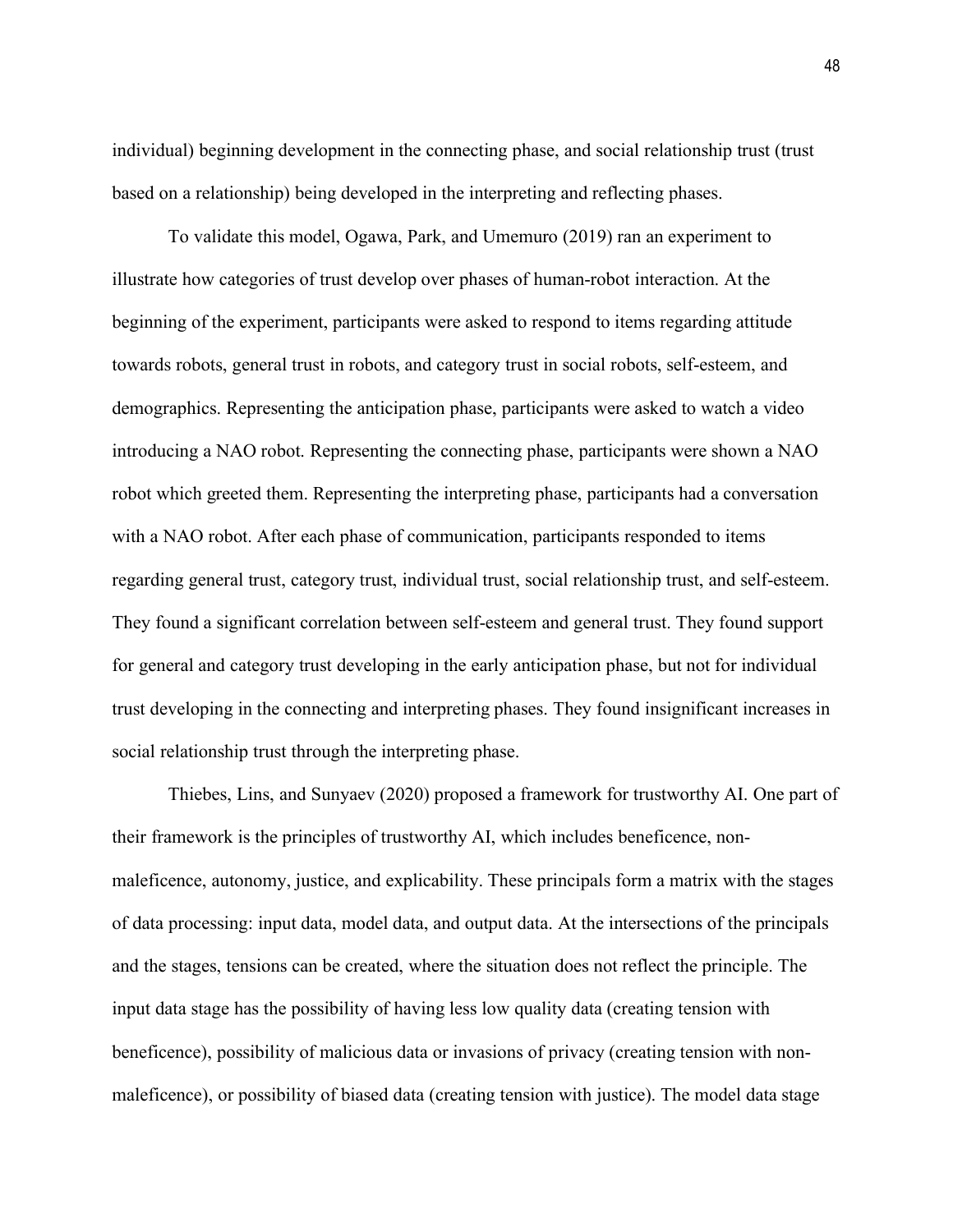has the possibility of being affected by lack of availability of AI models (creating tension with beneficence), possibility of invasion of privacy (creating tension with non-maleficence), possibility of users being unable to quantify an AI's uncertainties (creating tension with autonomy), possibility of bias in model design (creating tension with justice), or possibility of lack of transparency (creating tension with explicability). The output data stage has the possibility of invasion of privacy (creating tension with non-maleficence) or possibility of discrimination based on data (creating tension with justice). All of these interactions go on to inform the future of trustworthy AI.

## **Other Topics on Trust in Automation**

Antifakos et al. (2005) studied the effects of displaying confidence information on trust in a context-aware mobile phone. In their first experiment, they displayed a set of scenarios for which they ranked criticality. They accomplished this by asking participants "With which modality would you like to be notified?", "How critical is it to you, that you are notified correctly in this situation?", and "How critical is it to your environment, that you are notified correctly in this situation?" for each scenario. In their second experiment, they presented participants with situations that categorized in experiment one. These situations were either low criticality (sitting in a tram, looking at shop windows, etc.), medium criticality (driving a car, buying chewing gum, etc.), or high criticality (attending a lecture, studying at a university library, etc.). Participants would experience all types of situations and confidence levels and would experience both a system showing and not showing confidence information. The confidence in this experiment is relating to the system notifying the participants in the most appropriate way regarding the situation. Their findings suggest that people are more trusting of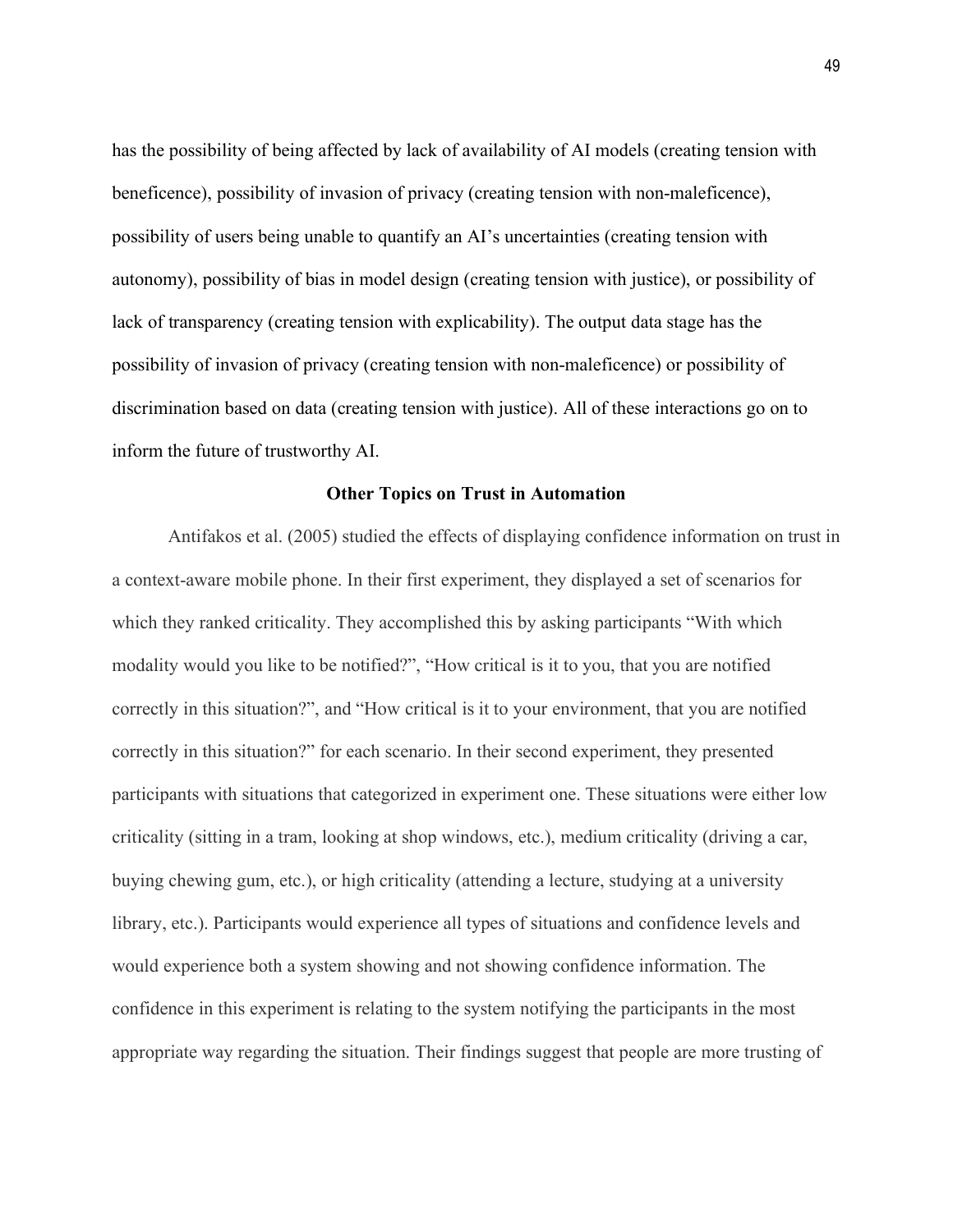the system displaying confidence information and that people are more trusting of more confident systems.

Aoki (2020) examined the public's initial trust in AI chatbots used by the government. In their experiment, participants were introduced to a chatbot in a text snippet that described the chat bot's area of inquiry (general information, parenting support, tax consultation, or waste separation) and purpose (No statement of purpose, reduced burden on staff, more time for staff to perform other tasks, uniformity in response quality, or 24-hour, 365-day, timely responses). After reading about the chat bot, participants were asked "To what extent do you think you can trust the chatbot's response to your enquiry?" and "Between the human staff and the chatbot, which do you think you can trust more?"; for these questions, they responded on a scale of 1 to 100. They found that the area of enquiry can affect the public's initial trust in chatbots. They also found that communicating some purpose for the chatbot is better than communicating no purpose at all. They found no differences between different types of purpose, however.

Balas and Pacella (2017) studied differences in trust between real and artificial faces. In their first study, 40 images of real human faces were used for the Real face category. For the Artificial face category, the 40 images of real faces were given to a software that converted them into synthetic versions of the real faces. During the study phase, participants were presented with 10 Real and 10 Artificial faces of different individuals for which participants were asked to rate the trustworthiness of the face. During the next phase, participants completed a recognition task where novel faces, 10 Real and 10 Artificial, were introduced. From this study, they found that computer-generated faces were generally rated as less trustworthy. Participants had a better memory for real faces than artificial faces, but participants performed at above chance levels for recognizing both types of faces.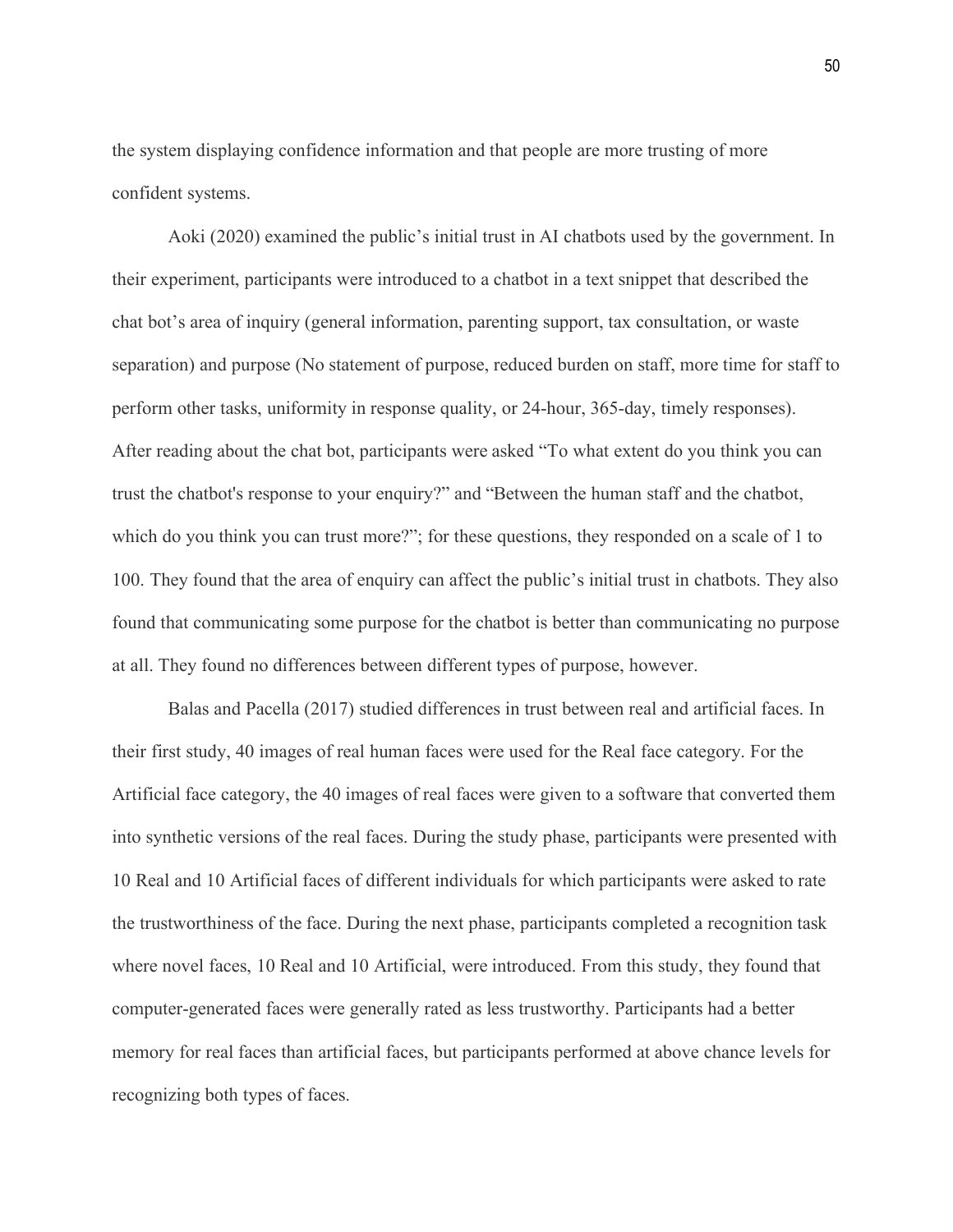In Balas and Pacella's (2017) second study, the 5 real faces that yielded the Highest and the 5 real faces that yielded the Lowest Trustworthiness in Experiment 1 were used, as well as the artificial counterparts to each of these faces. During each trial of this experiment, participants were presented with either 2 Real or 2 Artificial faces, one from the High Trustworthy and one from the Low Trustworthy group. Participants were asked to identify which face appeared more trustworthy. Participants were significantly better at recognizing the High Trustworthy faces for the Real condition than the Artificial condition.

Gillath et al. (2020) examined the relationship between users' attachment styles and their trust in AI. In their first study, they specifically examined attachment style (attachment anxiety and avoidance) and trust in AI. They had participants respond to items regarding adult attachment style, neuroticism, self-esteem, experience with AI, familiarity with AI, and trust in AI. They found that as familiarity with AI increased, so did trust. They also found that higher anxiety scores were associated with lower trust scores.

In their second study, Gillath et al. (2020) set out to establish whether anxious attachment style causes low trust or not. To examine this, they primed participants for either an anxious, secure, or avoidance attachment style using previously developed methods. Participants were asked to recall a relationship they had that modeled their assigned attachment type and were then asked to describe that relationship for approximately 3 minutes. In this study, they found that older people were less trusting of AI, that people more familiar with AI were more trusting, and that anxious attachment was again associated with lower trust.

In their third study, Gillath et al. (2020) aimed to establish whether attachment security increased trust in AI or not. They also aimed to demonstrate that this effect is not due to an increase in positive affect gained by experiencing secure attachment. In this study, participants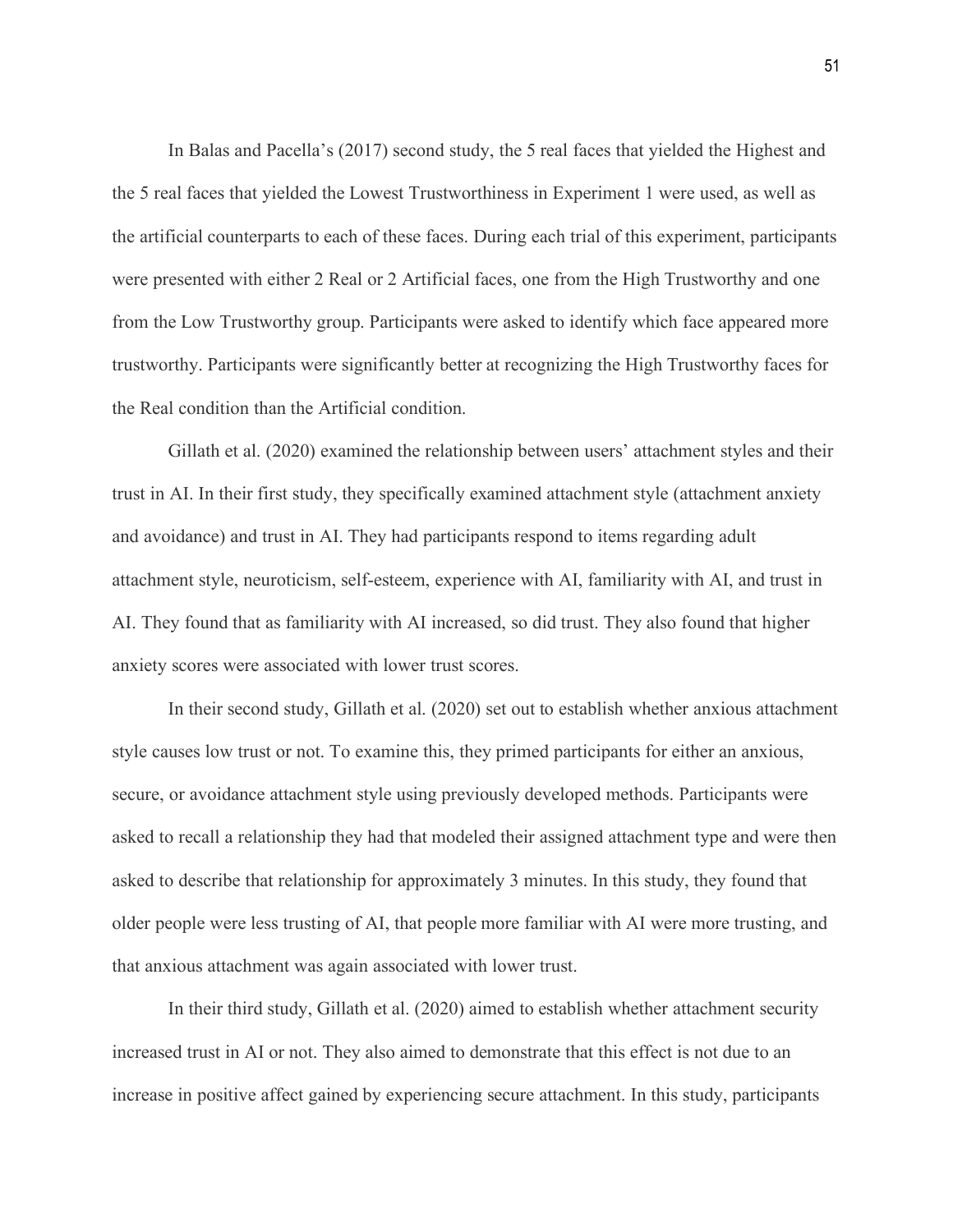were either primed for secure attachment, primed for positive affect, or not primed at all. Here they found that older people were less trusting of AI, that people more familiar with AI were more trusting, and that secure attachment increases trust in a way that cannot be attributed to positive affect.

Kraus et al. (2019) studied the effects of automation reliability, brand reputation, and need for cognition (personality trait entailing enjoyment and engagement in effortful cognitive activities) on trust in automated vehicles. They utilized a pilot study to establish brand reputation for real world automotive companies. For their main study, participants were randomly assigned to a condition with one level of reliability (low or high) and one level of brand reputation (below average, average, or above average). Participants were evaluated for need for cognition as a quasi-independent variable. Participants read a description of an automated vehicle that could take full control of driving but may need user interference in the case of situations past the vehicle's technical limitations. Participants were then asked to respond to items regarding attitudes towards automation. Participants then read a report describing the vehicle's brand and its reliability according to a fictional function test. Participants' trust in the vehicles was then measured. Following this, participants watched a video of someone driving the vehicle they had read about. These videos included the driver pressing a button to activate the automation, an automated take-over and take-over request, a system-initiated take-over request where the driver takes over control, and the driver deactivating the system. After watching the videos, the participants' trust was measured once more and the participants' need for cognition was measured. More reliable vehicles and vehicle brands with better reputation were initially trusted more than their counterparts; however, only the effect of reliability persisted over time. High need for cognition individuals were more likely to align their trust based upon reliability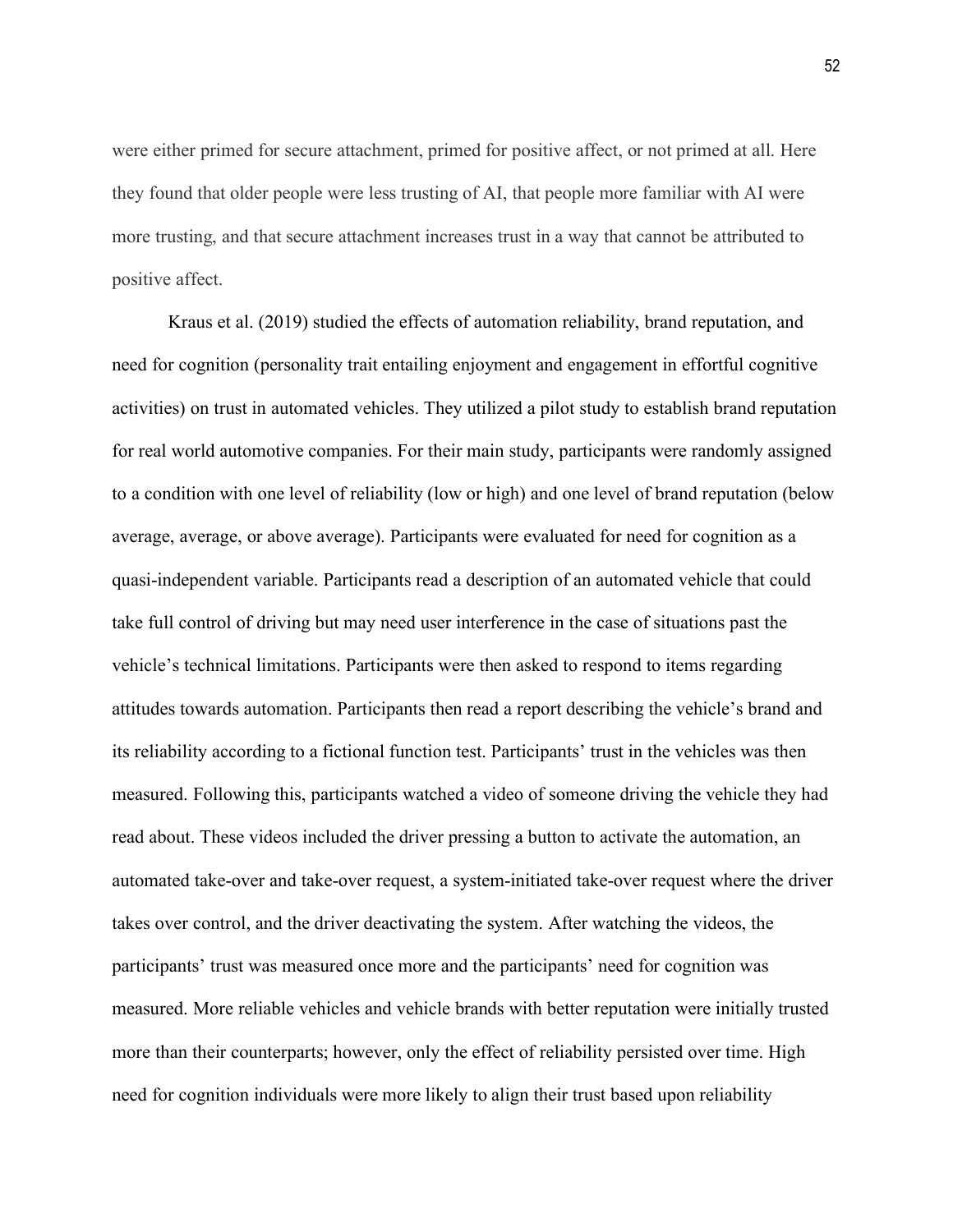information. They also found that materialism, regulatory focus, the perfect automation scheme, and high expectations were positively correlated with trust.

Large and Burnett (2014) explored how changing the voice of an in-vehicle navigation system (IVNS) can affect trust and attention. To study this, they designed an experiment where participants were asked to drive (in a simulator) to a real location in England. During this drive, participants were equipped with an IVNS and road signs. The IVNS would have one of two voices. The High Trustworthy Voice was named "Tim" and was the default male navigation voice for TomTom navigation devices; in a previous study "Tim" had been rated highest for trustworthiness. The Low Trustworthy Voice was American celebrity "Snoop Dogg", who was available as a downloadable character voice for navigation systems; in a previous study "Snoop Dogg" had been rated lowest for trustworthiness. Towards the end of the drive, road signs and the IVNS would indicate conflicting directions. Results indicated that people readily identified significantly different personality traits for "Tim" and "Snoop Dogg". Participants were more trusting of "Tim".

Pak et al. (2017) studied trust across user groups (young adults, military, older adults), four domains (consumer electronics, banking, transportation, health), two automation types (information, decision), and two levels of reliability (low, high). Participants were asked to respond to measures regarding competency with automation. They were then presented with text illustrating 16 different scenarios involving automation. Through these scenarios, they were exposed to every domain, automation type, and level of reliability. Participants then described their trust in the automation for each scenario. They found that trust relied on the interaction of domain, automation type, reliability, and user group. They also found that students accurately calibrated trust, while older adults and military personnel did not. Military personnel consistently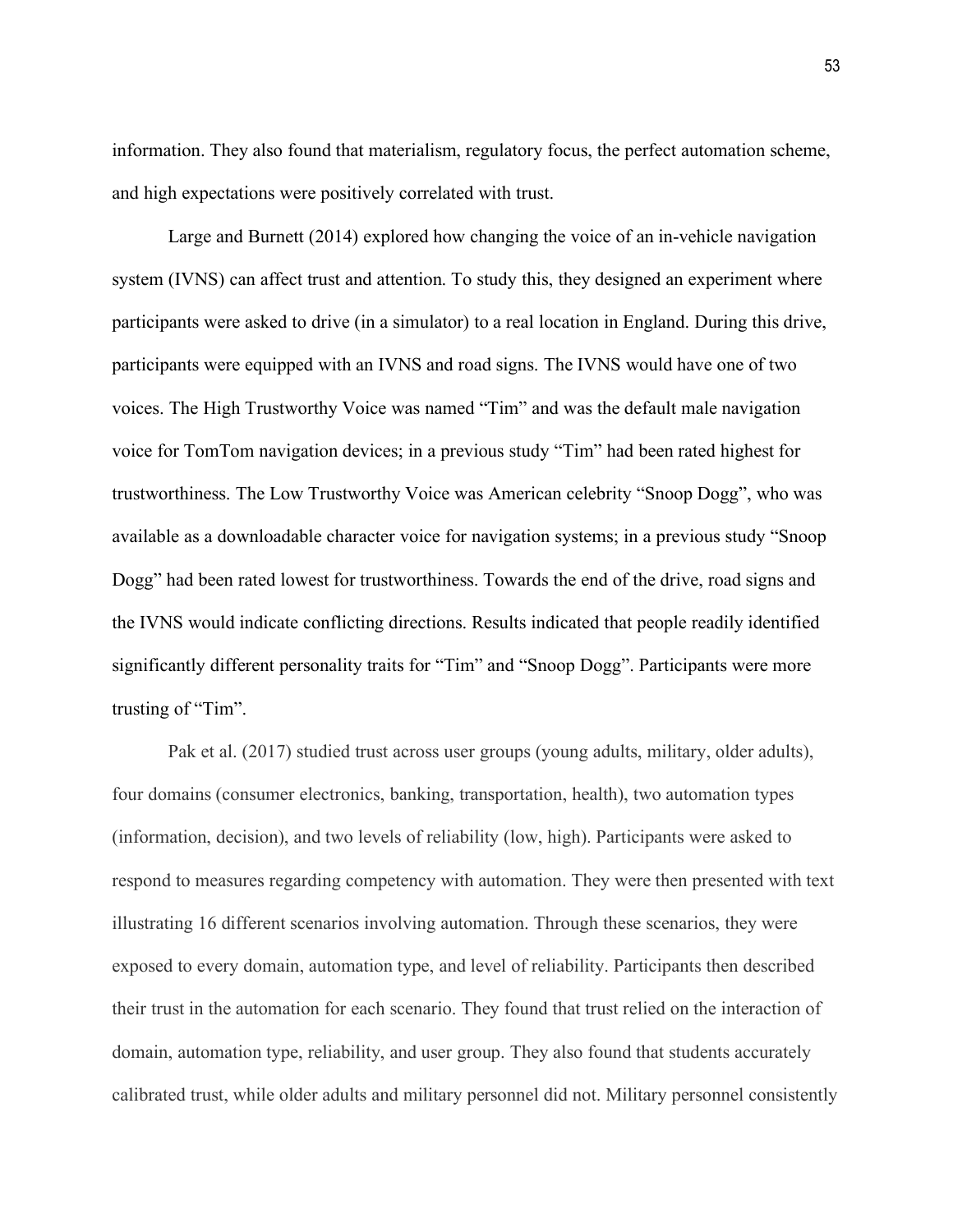trusted decision automation less than information automation. Students trusted decision and information automation equally. Older adults were found to more strongly trust decision automation in banking and to show unusually high levels of trust in transportation automation regardless of type of automation.

In this review, Roff and Danks (2018) discussed many facets of trust in automated weapons systems. They asserted that trust is not a binary state, as it is often discussed, and is thus much more complicated. They discussed that trust can be based upon an understanding that a system will cooperate, regardless of understanding how or why the system cooperates. This trust is based on the predictability and reliability of a system. They then described a deeper kind of trust, based on interpersonal relationships and dependencies. They describe this as stemming from a trustor and trustee sharing a mental model of the world, i.e., the trustor knows how the trustee will act and why they act that way. They described both of these types of trust as being necessary in a military setting, describing that one must have trust while also verifying that the system is capable. They proposed several challenges to developing trust in autonomous weapons systems. One such challenge is a lack of predictability, which could impact trust development, liability, and more. As a system becomes more predictable, however, it may come to a point where it is seen as less autonomous. Human teammates may also suffer from automation bias, where they may overtrust a system due to thinking it is more capable than it really is. Poor communication with human teammates (for example, if communications are jammed) may also cause decreases in trust. Some believe that autonomous weapons systems may be more moral than humans, but if a system begins to share a human teammate's mental model, it may act as morally as the human does. They described an inverse relationship between efficiency and trust for these systems; as the systems become more competent, they could also potentially alienate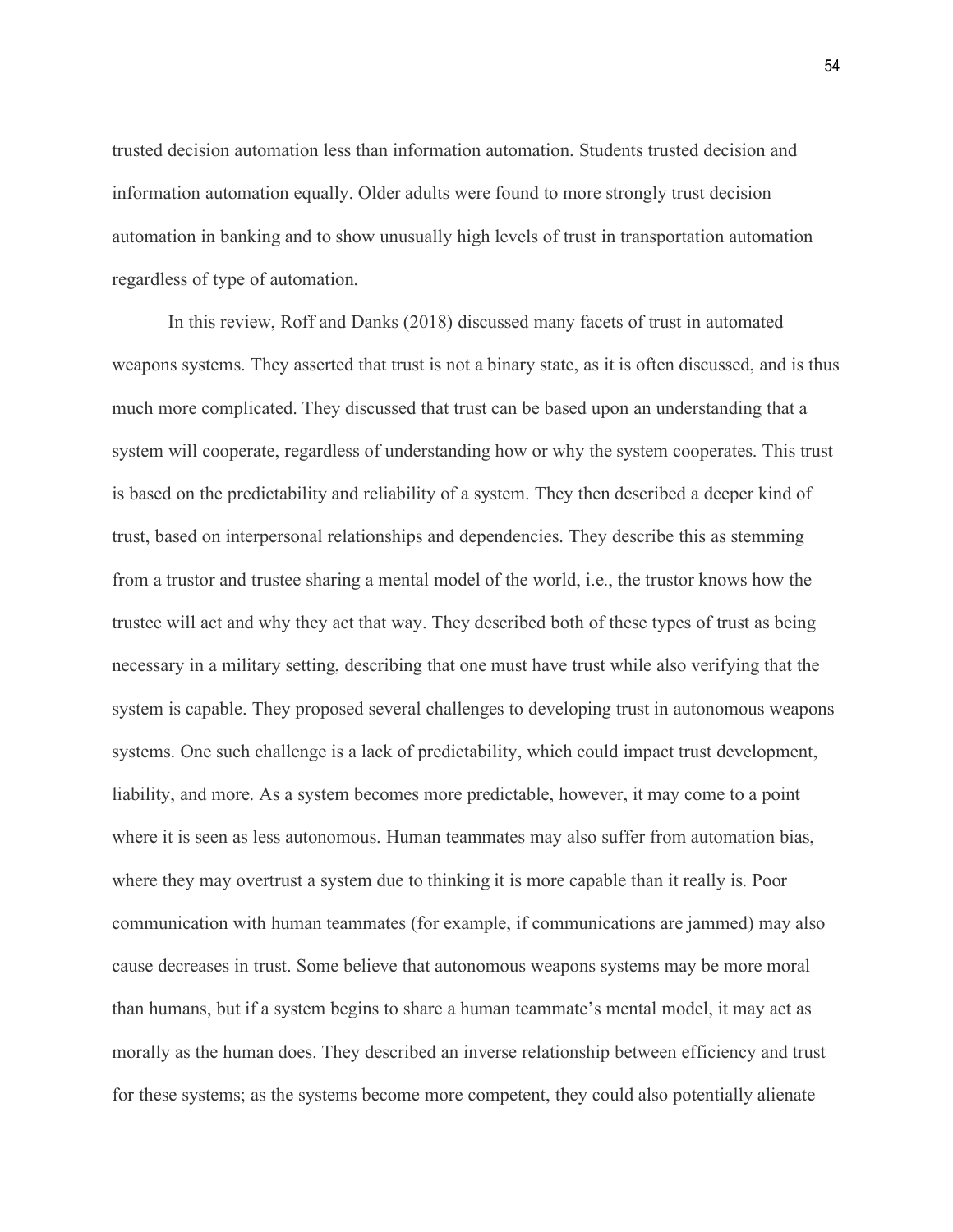users because they act too differently. They suggested multiple routes to fostering trust in autonomous weapons systems, including relying on transitive trust and incorporating every stakeholder throughout the design process. However, each of these recommendations come with some heavy drawbacks or are either not feasible.

Smith, Allaham, and Wiese (2016) studied the differences in trust between different agents and task types. During this experiment, there were three different agent types: Human (an undergraduate student sitting at home and performing the task with the participant), Avatar (A human-like cartoon character, described as an online support tool, and Computer (A matrix arrangement of red, green and blue lights, described as a desktop computer). This experiment also contained two different types of tasks: Social (determining emotion based off an image of eyes) and Analytical (solving a math problem). Participants experienced each type of task with each type of agent. The agents would offer their answers to each question; trust was measured by compliance with the agent. They found that trust relied on the combined influence of task and agent type, rather than both separately influencing trust. The Human agent was more trusted on the Social task, while the Avatar and Computer agents were more trusted on the analytical task. They suggest that these results are caused by people's expected expertise of the agents and trying to find which agent best suits the situational context.

Waggoner et al. (2019) examined the effects of big-data related terminology on trust in public policy automation. For their study, they had participants define algorithms in their own words and rank the order of importance of features of algorithms. They then presented participants with pairs of algorithms (modeled after those that would be used by a judge in determining criminal sentencing) to choose between. The participants were shown six randomly ordered design features: human role in the algorithm design, location from which the algorithm's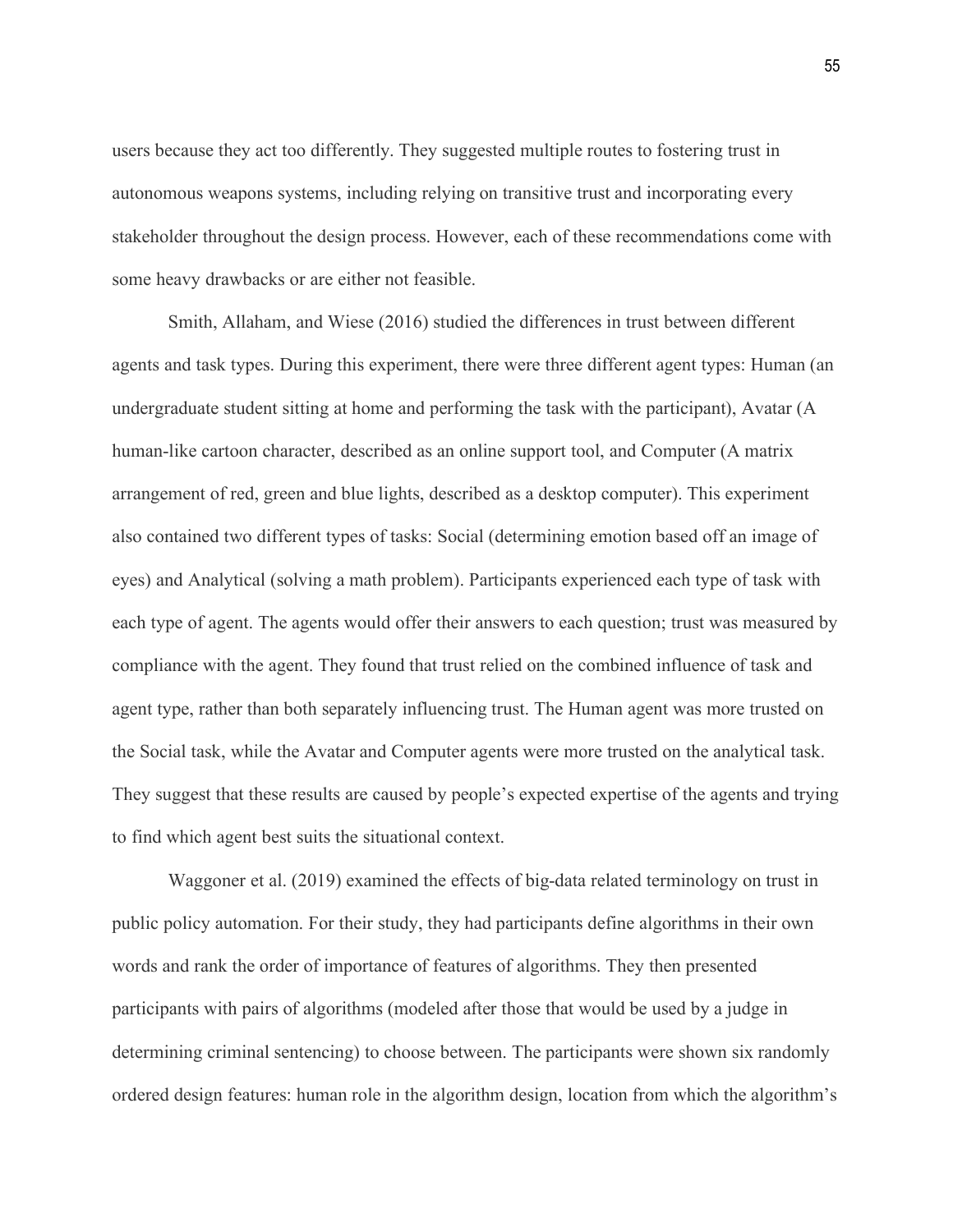data was collected, number of factors, size of training data, source of algorithm designer; and transparency of the algorithm's code. Participants were next asked to indicate whether they trusted three different algorithms to make criminal justice decisions in their states. They found that, when ranking importance of algorithm features, two big data heuristics, size of the training data and number of input features, were most commonly ranked highest. Their conjoint experiment showed that, with marginal mean values, algorithms with the most features and the largest training data sizes are most likely to predict favorability. This experiment also showed, with average marginal component effects, that training data size and number of defendant features were the most likely to affect algorithm selection. These results show that people consistently prefer the algorithms with profiles containing big data related features. When asking participants if they trusted three different algorithms, tracking data indicates that the big data related factors were not the only elements considered. Essentially, this study found that big data related terminology can enhance trust in algorithms, but it is not the only factor that is taken into consideration.

Yamani, Long, and Itoh (2020) discussed how the COVID-19 Pandemic may affect trust in automation, specifically in users naïve to automation, based on findings from previous research. They describe that, during the pandemic, many have been encouraged and/or required to adopt automated technologies. Thus, many naïve users have been experiencing many different automated technologies for the first time. They describe that active monitoring and analysis of system behaviors is crucial to forming trust at appropriate levels in automated systems. This is because naïve users may initially trust systems based on faith. This faith would likely be based on superficial information gathered from things like brand familiarity or hearsay and may not be accurate to the system. Users can also base faith in interactions, but these still may not be reliable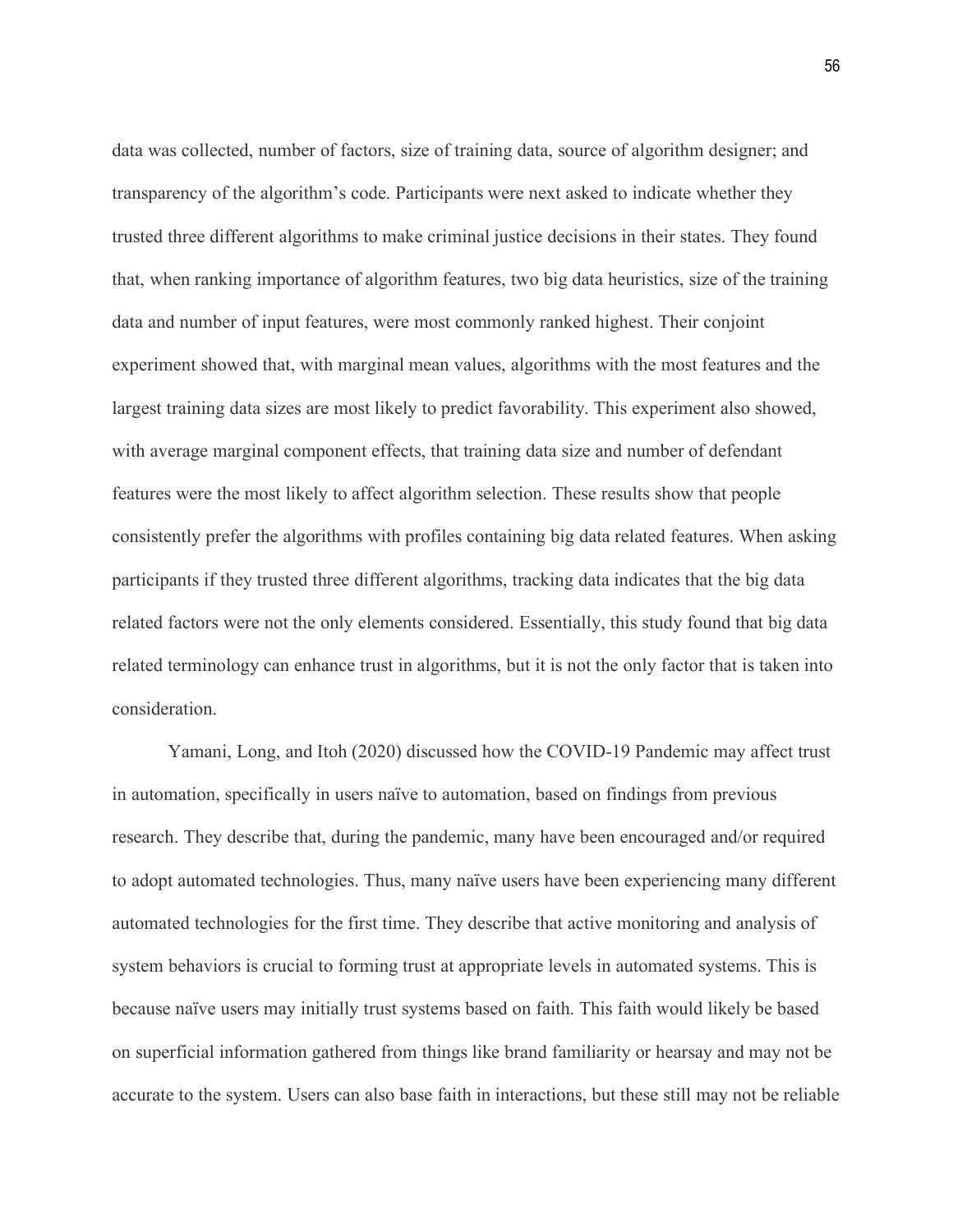due to the small amount of interactions that a new user would have. Furthermore, many new users, let alone experts, do not have good understandings of how automated systems work. By including active monitoring and analysis of system behaviors, the system will become more transparent, and thus, allow users to calibrate their trust to a system's actual operation, rather than unstable opinions. They suggested that new users forced into using automation may stop trusting a system if they do not understand how and why it works that way. They recommended that manufacturers focus on giving users clear, accurate information about their technologies.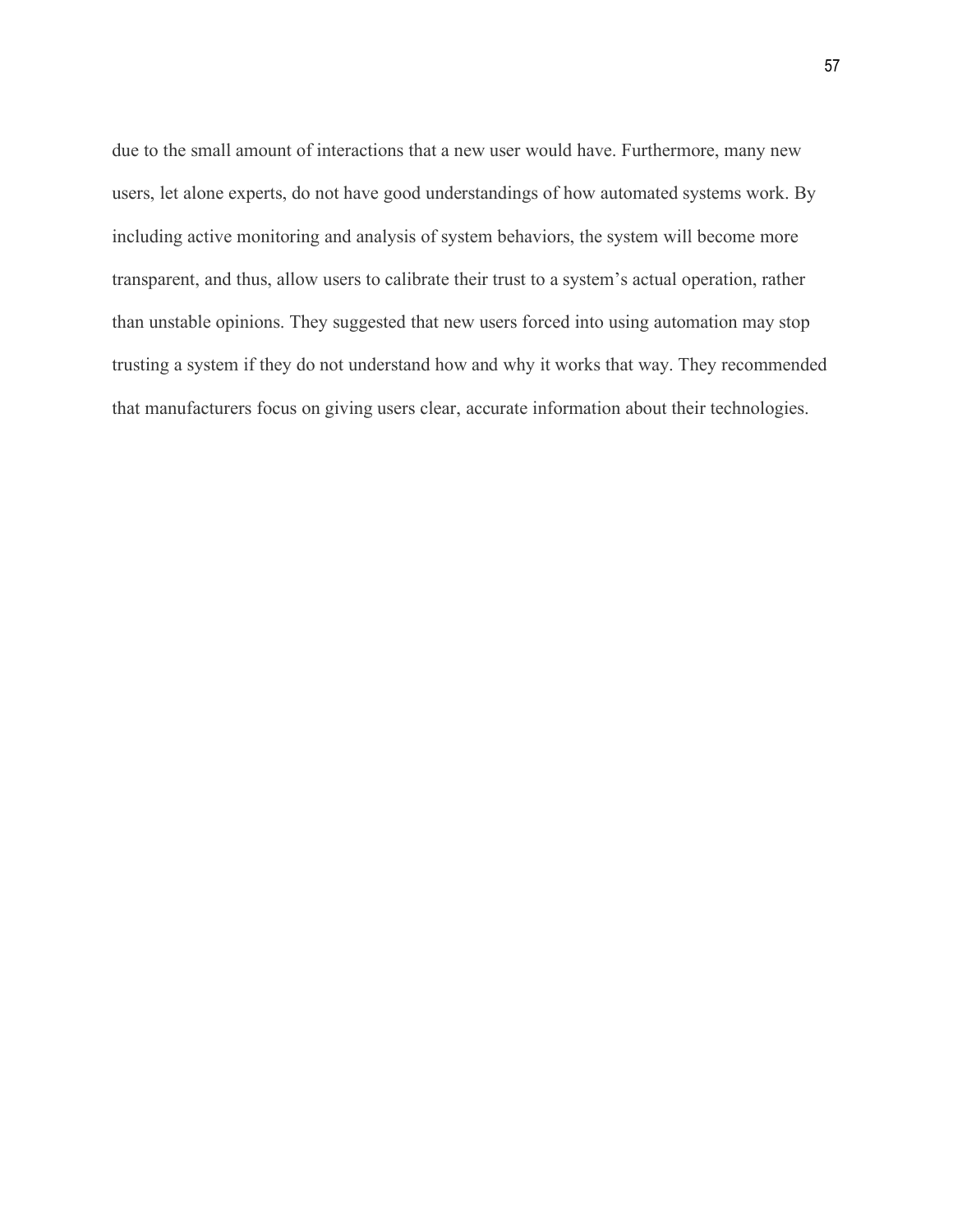## **Reference List**

- Ajenaghughrure, Ighoyota Ben., Sonia Claudia da Costa Sousa, and David Lamas. "Risk and Trust in Artificial Intelligence Technologies: A Case Study of Autonomous Vehicles." In *2020 13th International Conference on Human System Interaction (HSI)*, 118–23. Tokyo, Japan: IEEE, 2020. [https://doi.org/10.1109/HSI49210.2020.9142686.](https://doi.org/10.1109/HSI49210.2020.9142686)
- Antifakos, Stavros, Nicky Kern, Bernt Schiele, and Adrian Schwaninger. "Towards Improving Trust in Context-Aware Systems by Displaying System Confidence." In *Proceedings of the 7th International Conference on Human Computer Interaction with Mobile Devices & Services - MobileHCI '05*, 9. Salzburg, Austria: ACM Press, 2005. [https://doi.org/10.1145/1085777.1085780.](https://doi.org/10.1145/1085777.1085780)
- Antrobus, Vicki, Gary Burnett, and David R. Large. "'Trust Me –I'm AutoCAB': Using Natural Language Interfaces to Improve the Trust and Acceptance of Level 4/5 Autonomous Vehicles." In *Proceedings of the 6th Humanist Conference*. The Hague, Netherlands, 2018. [https://www.docdroid.net/wNIfQsg/8-antrobus-pdf.](https://www.docdroid.net/wNIfQsg/8-antrobus-pdf)
- Aoki, Naomi. "An Experimental Study of Public Trust in AI Chatbots in the Public Sector." *Government Information Quarterly* 37, no. 4 (October 2020): 101490. [https://doi.org/10.1016/j.giq.2020.101490.](https://doi.org/10.1016/j.giq.2020.101490)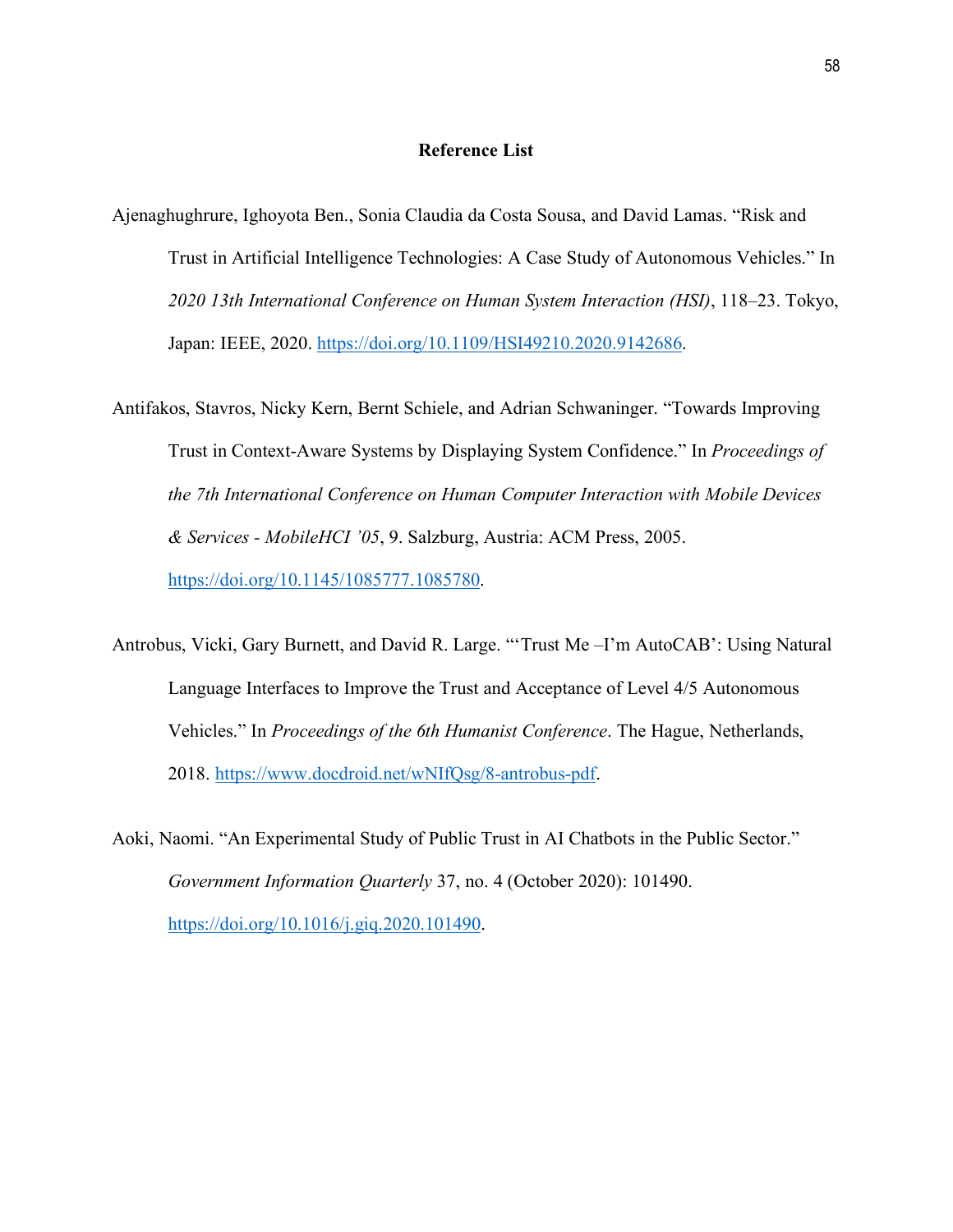Aoki, Naomi. "The Importance of the Assurance That 'Humans Are Still in the Decision Loop' for Public Trust in Artificial Intelligence: Evidence from an Online Experiment." *Computers in Human Behavior* 114 (January 2021): 106572.

[https://doi.org/10.1016/j.chb.2020.106572.](https://doi.org/10.1016/j.chb.2020.106572)

- Babel, Franziska, Johannes Kraus, Linda Miller, Matthias Kraus, Nicolas Wagner, Wolfgang Minker, and Martin Baumann. "Small Talk with a Robot? The Impact of Dialog Content, Talk Initiative, and Gaze Behavior of a Social Robot on Trust, Acceptance, and Proximity." *International Journal of Social Robotics*, January 6, 2021. [https://doi.org/10.1007/s12369-020-00730-0.](https://doi.org/10.1007/s12369-020-00730-0)
- Balas, Benjamin, and Jonathan Pacella. "Trustworthiness Perception Is Disrupted in Artificial Faces." *Computers in Human Behavior* 77 (December 2017): 240–48. [https://doi.org/10.1016/j.chb.2017.08.045.](https://doi.org/10.1016/j.chb.2017.08.045)
- Behrens, Sofie Ingeman, Anne Katrine Kongsgaard Egsvang, Michael Hansen, and Anton Mikkonen Møllegård-Schroll. "Gendered Robot Voices and Their Influence on Trust." In *Companion of the 2018 ACM/IEEE International Conference on Human-Robot Interaction*, 63–64. Chicago IL USA: ACM, 2018. [https://doi.org/10.1145/3173386.3177009.](https://doi.org/10.1145/3173386.3177009)
- Bernotat, Jasmin, Friederike Eyssel, and Janik Sachse. "The (Fe)Male Robot: How Robot Body Shape Impacts First Impressions and Trust Towards Robots." *International Journal of Social Robotics*, May 25, 2019. [https://doi.org/10.1007/s12369-019-00562-7.](https://doi.org/10.1007/s12369-019-00562-7)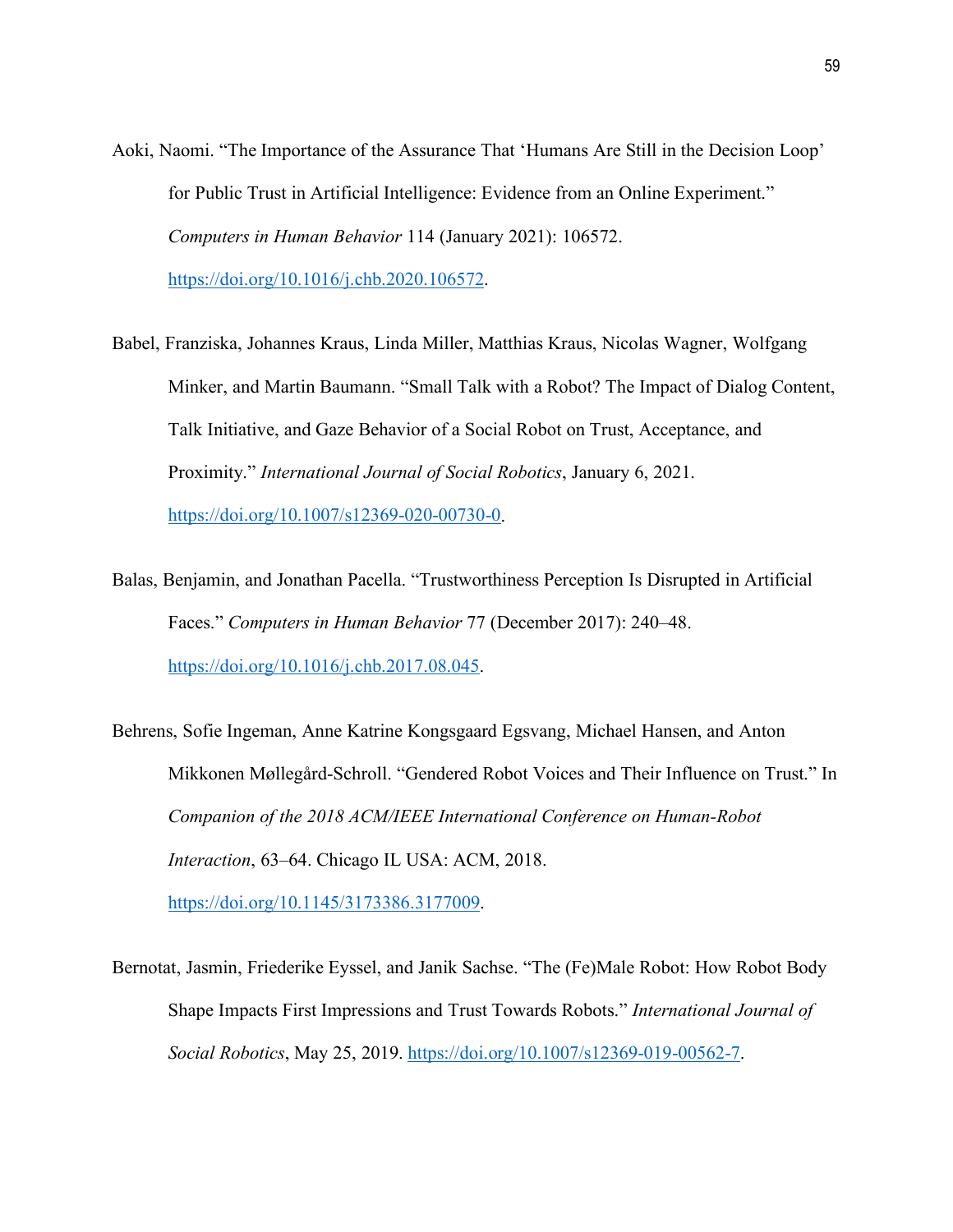- Boubin, Jayson G., Christina F. Rusnock, and Jason M. Bindewald. "Quantifying Compliance and Reliance Trust Behaviors to Influence Trust in Human-Automation Teams." *Proceedings of the Human Factors and Ergonomics Society Annual Meeting* 61, no. 1 (September 2017): 750–54. [https://doi.org/10.1177/1541931213601672.](https://doi.org/10.1177/1541931213601672)
- Brauner, Philipp, Ralf Philipsen, André Calero Valdez, and Martina Ziefle. "What Happens When Decision Support Systems Fail? — The Importance of Usability on Performance in Erroneous Systems." *Behaviour & Information Technology* 38, no. 12 (December 2, 2019): 1225–42. [https://doi.org/10.1080/0144929X.2019.1581258.](https://doi.org/10.1080/0144929X.2019.1581258)
- Brink, Kimberly A., and Henry M. Wellman. "Robot Teachers for Children? Young Children Trust Robots Depending on Their Perceived Accuracy and Agency." *Developmental Psychology* 56, no. 7 (July 2020): 1268–77. [https://doi.org/10.1037/dev0000884.](https://doi.org/10.1037/dev0000884)
- Bryant, De'Aira, Jason Borenstein, and Ayanna Howard. "Why Should We Gender?: The Effect of Robot Gendering and Occupational Stereotypes on Human Trust and Perceived Competency." In *Proceedings of the 2020 ACM/IEEE International Conference on Human-Robot Interaction*, 13–21. Cambridge United Kingdom: ACM, 2020. [https://doi.org/10.1145/3319502.3374778.](https://doi.org/10.1145/3319502.3374778)
- Calvo, Natalia, Maha Elgarf, Giulia Perugia, Christopher Peters, and Ginevra Castellano. "Can a Social Robot Be Persuasive Without Losing Children's Trust?" In *Companion of the 2020 ACM/IEEE International Conference on Human-Robot Interaction*, 157–59. Cambridge United Kingdom: ACM, 2020. [https://doi.org/10.1145/3371382.3378272.](https://doi.org/10.1145/3371382.3378272)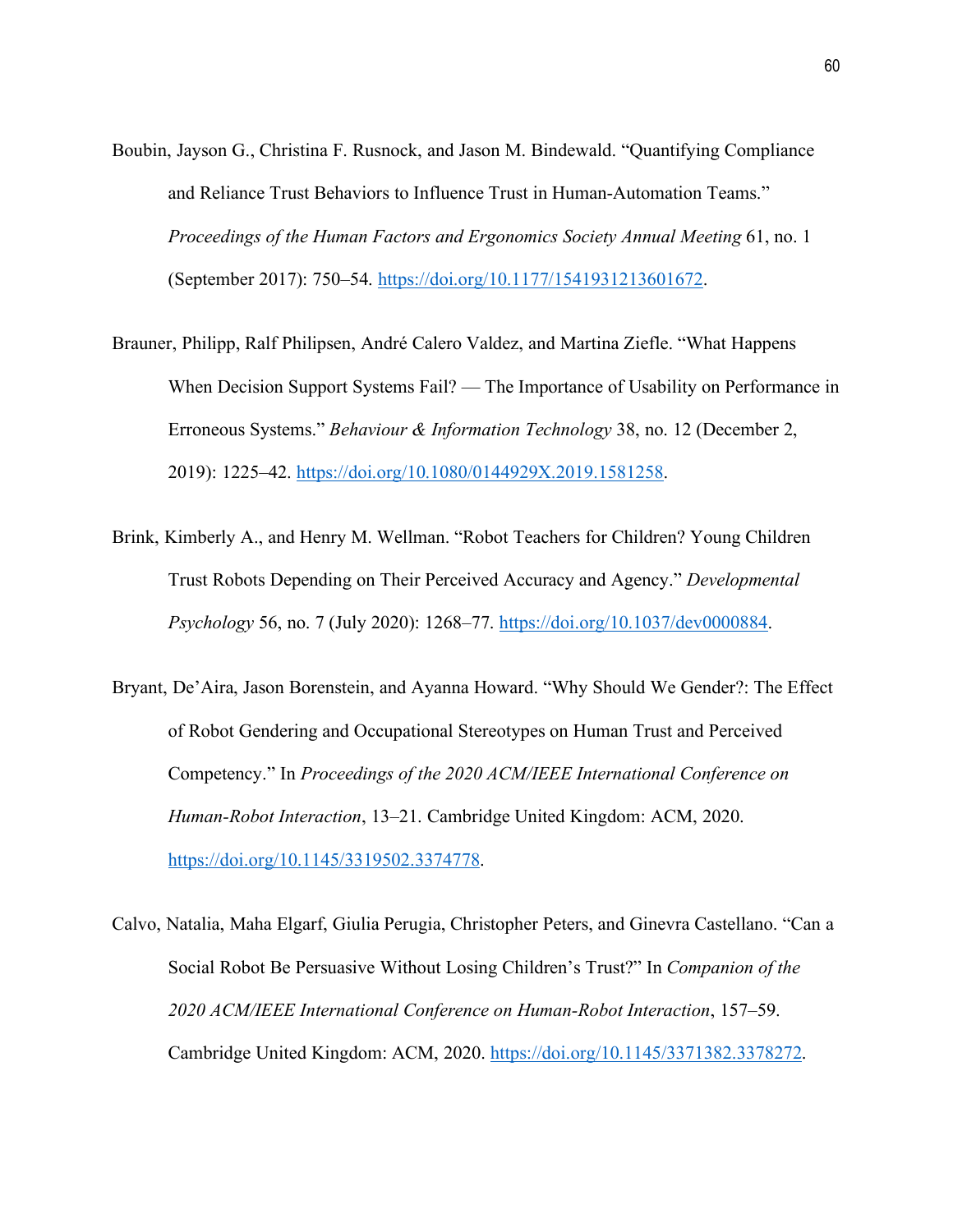- Celmer, Natalie, Russell Branaghan, and Erin Chiou. "Trust in Branded Autonomous Vehicles & Performance Expectations: A Theoretical Framework." *Proceedings of the Human Factors and Ergonomics Society Annual Meeting* 62, no. 1 (September 2018): 1761–65. [https://doi.org/10.1177/1541931218621398.](https://doi.org/10.1177/1541931218621398)
- Chavaillaz, Alain, Adrian Schwaninger, Stefan Michel, and Juergen Sauer. "Expertise, Automation and Trust in X-Ray Screening of Cabin Baggage." *Frontiers in Psychology* 10 (February 14, 2019): 256. [https://doi.org/10.3389/fpsyg.2019.00256.](https://doi.org/10.3389/fpsyg.2019.00256)
- Ferrario, Andrea, Michele Loi, and Eleonora Viganò. "In AI We Trust Incrementally: A Multi-Layer Model of Trust to Analyze Human-Artificial Intelligence Interactions." *Philosophy & Technology* 33, no. 3 (September 2020): 523–39. [https://doi.org/10.1007/s13347-019-](https://doi.org/10.1007/s13347-019-00378-3) [00378-3.](https://doi.org/10.1007/s13347-019-00378-3)
- Fischer, Kerstin, Hanna Mareike Weigelin, and Leon Bodenhagen. "Increasing Trust in Human– Robot Medical Interactions: Effects of Transparency and Adaptability." *Paladyn, Journal of Behavioral Robotics* 9, no. 1 (June 1, 2018): 95–109. [https://doi.org/10.1515/pjbr-](https://doi.org/10.1515/pjbr-2018-0007)[2018-0007.](https://doi.org/10.1515/pjbr-2018-0007)
- Forster, Yannick, Frederik Naujoks, and Alexandra Neukum. "Increasing Anthropomorphism and Trust in Automated Driving Functions by Adding Speech Output." In *2017 IEEE Intelligent Vehicles Symposium (IV)*, 365–72. Los Angeles, CA, USA: IEEE, 2017. [https://doi.org/10.1109/IVS.2017.7995746.](https://doi.org/10.1109/IVS.2017.7995746)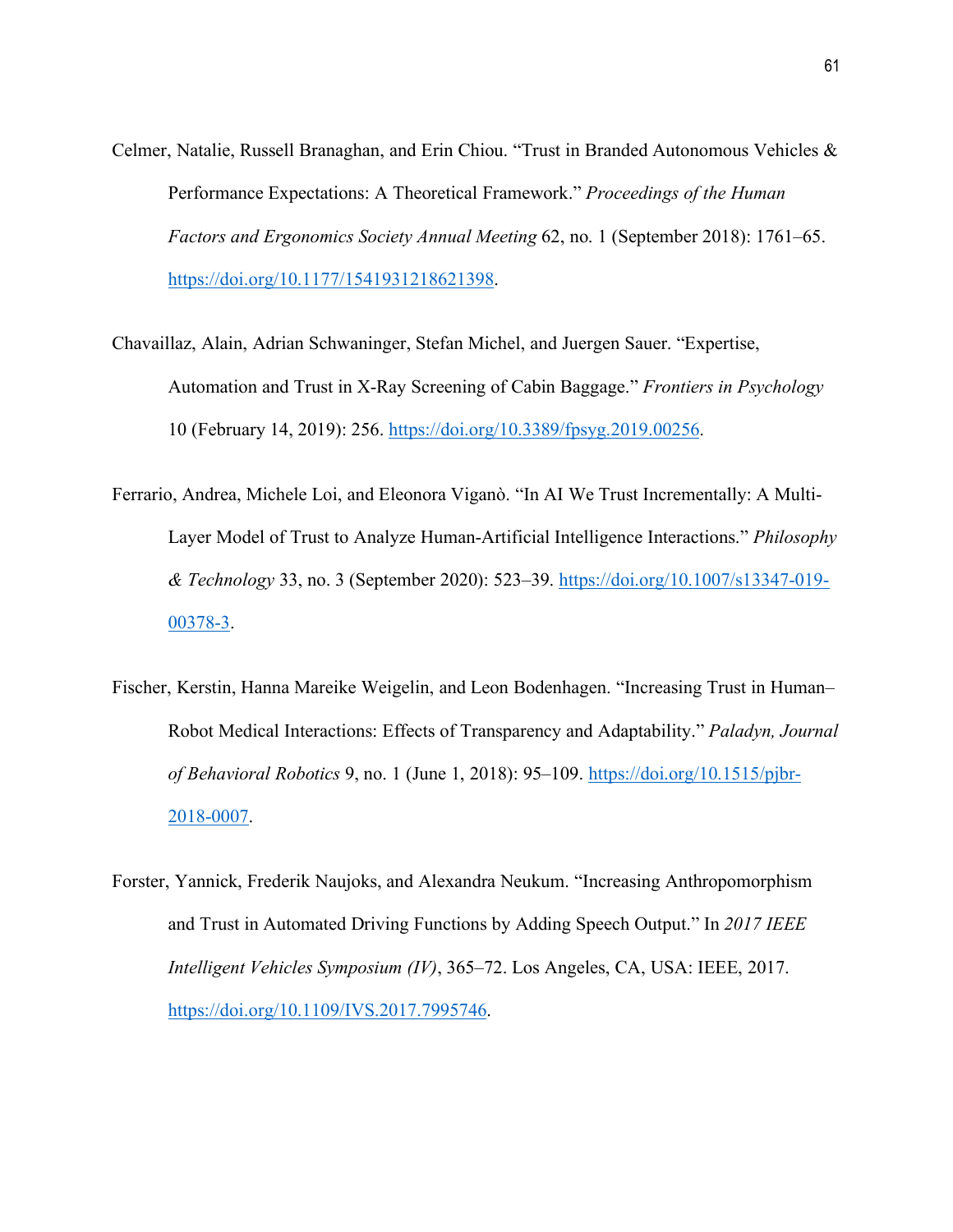- Gallimore, Darci, Joseph B. Lyons, Thy Vo, Sean Mahoney, and Kevin T. Wynne. "Trusting Robocop: Gender-Based Effects on Trust of an Autonomous Robot." *Frontiers in Psychology* 10 (March 8, 2019): 482. [https://doi.org/10.3389/fpsyg.2019.00482.](https://doi.org/10.3389/fpsyg.2019.00482)
- Geiskkovitch, Denise Y., Raquel Thiessen, James E. Young, and Melanie R. Glenwright. "What? That's Not a Chair!: How Robot Informational Errors Affect Children's Trust Towards Robots." In *2019 14th ACM/IEEE International Conference on Human-Robot Interaction (HRI)*, 48–56. Daegu, Korea (South): IEEE, 2019.

[https://doi.org/10.1109/HRI.2019.8673024.](https://doi.org/10.1109/HRI.2019.8673024)

- Ghazali, Aimi Shazwani, Jaap Ham, Emilia Barakova, and Panos Markopoulos. "Assessing the Effect of Persuasive Robots Interactive Social Cues on Users' Psychological Reactance, Liking, Trusting Beliefs and Compliance." *Advanced Robotics* 33, no. 7–8 (April 18, 2019): 325–37. [https://doi.org/10.1080/01691864.2019.1589570.](https://doi.org/10.1080/01691864.2019.1589570)
- Gillath, Omri, Ting Ai, Michael S. Branicky, Shawn Keshmiri, Robert B. Davison, and Ryan Spaulding. "Attachment and Trust in Artificial Intelligence." *Computers in Human Behavior* 115 (February 2021): 106607. [https://doi.org/10.1016/j.chb.2020.106607.](https://doi.org/10.1016/j.chb.2020.106607)
- Gold, Christian, Moritz Körber, Christoph Hohenberger, David Lechner, and Klaus Bengler. "Trust in Automation – Before and After the Experience of Take-over Scenarios in a Highly Automated Vehicle." *Procedia Manufacturing* 3 (2015): 3025–32. [https://doi.org/10.1016/j.promfg.2015.07.847.](https://doi.org/10.1016/j.promfg.2015.07.847)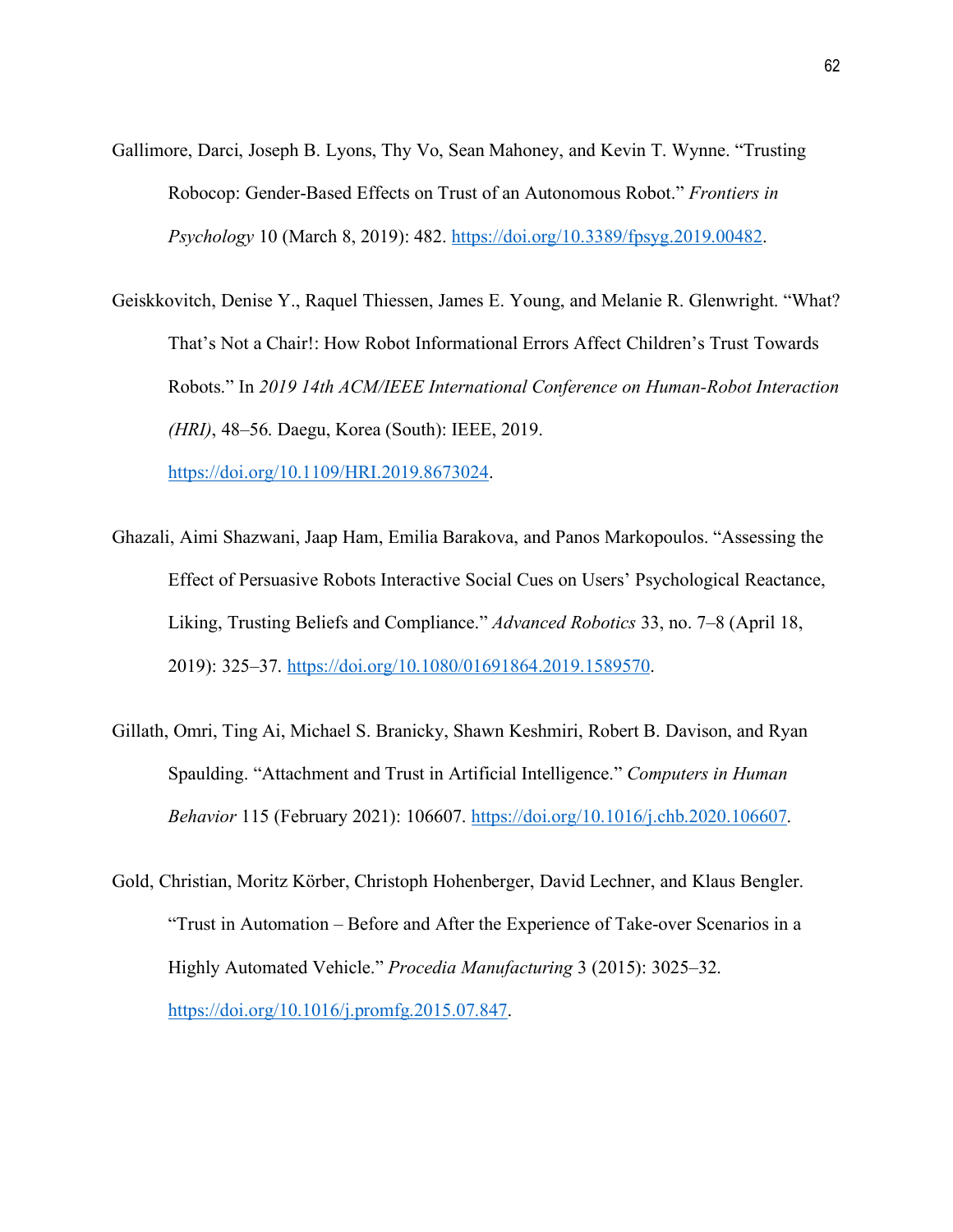- Ha, Taehyun, Sangyeon Kim, Donghak Seo, and Sangwon Lee. "Effects of Explanation Types and Perceived Risk on Trust in Autonomous Vehicles." *Transportation Research Part F: Traffic Psychology and Behaviour* 73 (August 2020): 271–80. [https://doi.org/10.1016/j.trf.2020.06.021.](https://doi.org/10.1016/j.trf.2020.06.021)
- Hancock, Peter A., Deborah R. Billings, Kristin E. Schaefer, Jessie Y. C. Chen, Ewart J. de Visser, and Raja Parasuraman. "A Meta-Analysis of Factors Affecting Trust in Human-Robot Interaction." *Human Factors: The Journal of the Human Factors and Ergonomics Society* 53, no. 5 (October 2011): 517–27. [https://doi.org/10.1177/0018720811417254.](https://doi.org/10.1177/0018720811417254)
- Herse, Sarita, Jonathan Vitale, Meg Tonkin, Daniel Ebrahimian, Suman Ojha, Benjamin Johnston, William Judge, and Mary-Anne Williams. "Do You Trust Me, Blindly? Factors Influencing Trust Towards a Robot Recommender System." In *2018 27th IEEE International Symposium on Robot and Human Interactive Communication (RO-MAN)*, 7–14. Nanjing: IEEE, 2018. [https://doi.org/10.1109/ROMAN.2018.8525581.](https://doi.org/10.1109/ROMAN.2018.8525581)
- Jensen, Theodore, Yusuf Albayram, Mohammad Maifi Hasan Khan, Md Abdullah Al Fahim, Ross Buck, and Emil Coman. "The Apple Does Fall Far from the Tree: User Separation of a System from Its Developers in Human-Automation Trust Repair." In *Proceedings of the 2019 on Designing Interactive Systems Conference*, 1071–82. San Diego CA USA: ACM, 2019. [https://doi.org/10.1145/3322276.3322349.](https://doi.org/10.1145/3322276.3322349)
- Keller, David, and Stephen Rice. "System-Wide versus Component-Specific Trust Using Multiple Aids." *The Journal of General Psychology* 137, no. 1 (December 21, 2009): 114–28. [https://doi.org/10.1080/00221300903266713.](https://doi.org/10.1080/00221300903266713)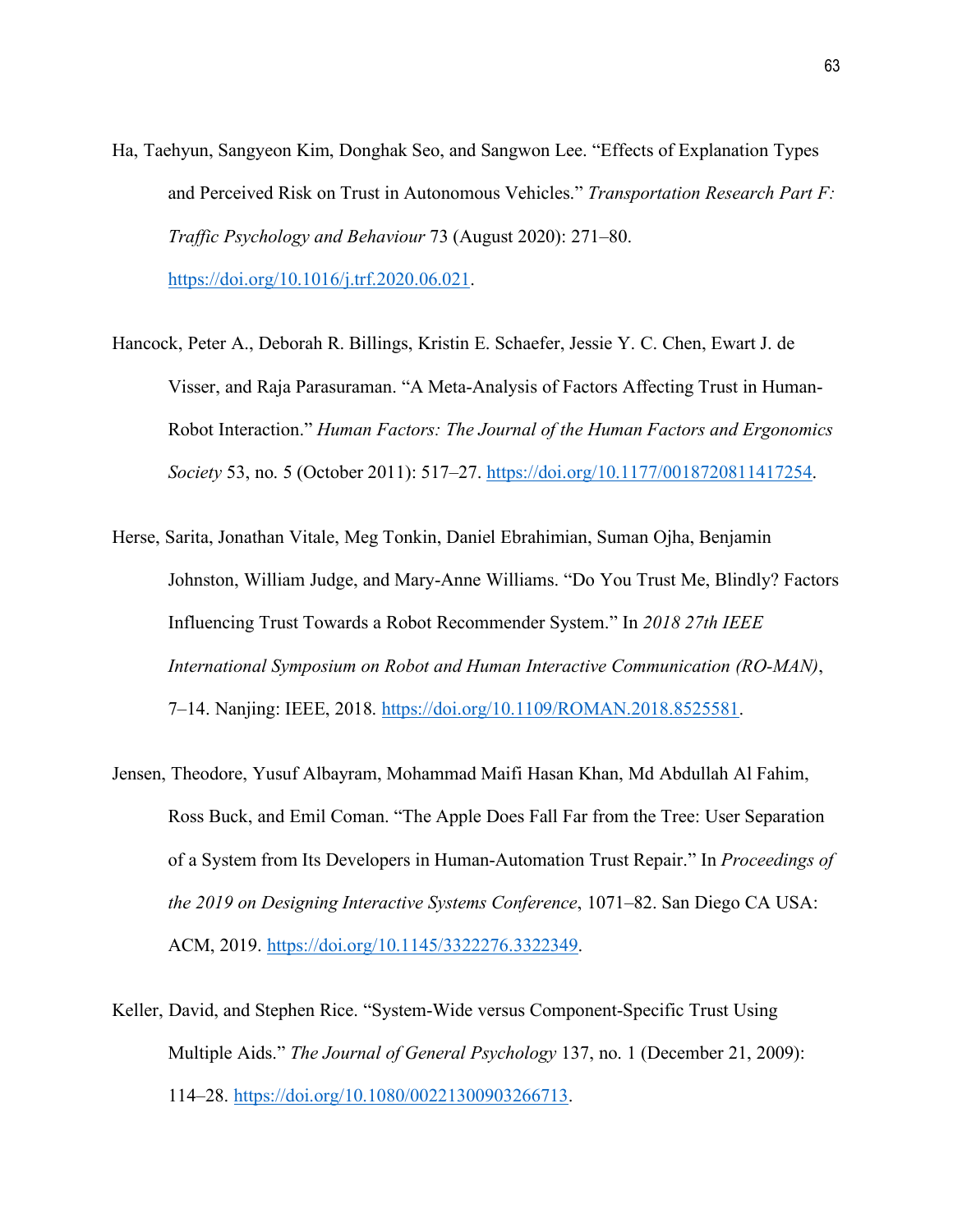- Kraus, Johannes Maria, Yannick Forster, Sebastian Hergeth, and Martin Baumann. "Two Routes to Trust Calibration: Effects of Reliability and Brand Information on Trust in Automation." *International Journal of Mobile Human Computer Interaction* 11, no. 3 (July 2019): 1–17. [https://doi.org/10.4018/IJMHCI.2019070101.](https://doi.org/10.4018/IJMHCI.2019070101)
- Kraus, Matthias, Nicolas Wagner, and Wolfgang Minker. "Effects of Proactive Dialogue Strategies on Human-Computer Trust." In *Proceedings of the 28th ACM Conference on User Modeling, Adaptation and Personalization*, 107–16. Genoa Italy: ACM, 2020. [https://doi.org/10.1145/3340631.3394840.](https://doi.org/10.1145/3340631.3394840)
- Kunze, Alexander, Stephen J. Summerskill, Russell Marshall, and Ashleigh J. Filtness. "Automation Transparency: Implications of Uncertainty Communication for Human-Automation Interaction and Interfaces." *Ergonomics* 62, no. 3 (March 4, 2019): 345–60. [https://doi.org/10.1080/00140139.2018.1547842.](https://doi.org/10.1080/00140139.2018.1547842)
- Large, David R., and Gary E. Burnett. "The Effect of Different Navigation Voices on Trust and Attention While Using In-Vehicle Navigation Systems." *Journal of Safety Research* 49 (June 2014): 69.e1-75. [https://doi.org/10.1016/j.jsr.2014.02.009.](https://doi.org/10.1016/j.jsr.2014.02.009)
- Law, Theresa, Josh de Leeuw, and John H. Long. "How Movements of a Non-Humanoid Robot Affect Emotional Perceptions and Trust." *International Journal of Social Robotics*, October 21, 2020. [https://doi.org/10.1007/s12369-020-00711-3.](https://doi.org/10.1007/s12369-020-00711-3)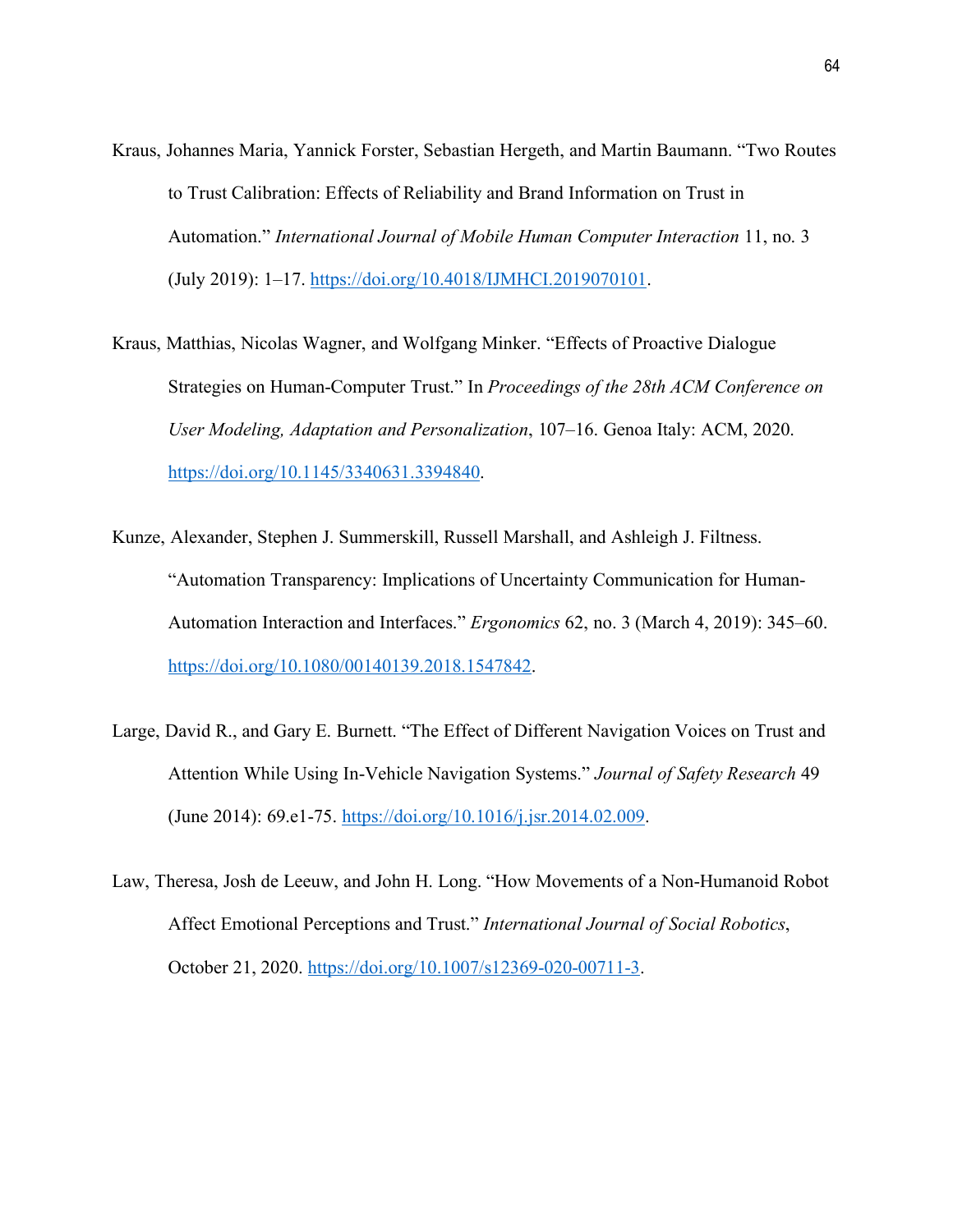- Law, Theresa, Bertram F. Malle, and Matthias Scheutz. "A Touching Connection: How Observing Robotic Touch Can Affect Human Trust in a Robot." *International Journal of Social Robotics*, January 5, 2021. [https://doi.org/10.1007/s12369-020-00729-7.](https://doi.org/10.1007/s12369-020-00729-7)
- Lee, Jae-Gil, Ki Joon Kim, Sangwon Lee, and Dong-Hee Shin. "Can Autonomous Vehicles Be Safe and Trustworthy? Effects of Appearance and Autonomy of Unmanned Driving Systems." *International Journal of Human-Computer Interaction* 31, no. 10 (October 3, 2015): 682–91. [https://doi.org/10.1080/10447318.2015.1070547.](https://doi.org/10.1080/10447318.2015.1070547)
- Lee, Jieun, Genya Abe, Kenji Sato, and Makoto Itoh. "Effects of Demographic Characteristics on Trust in Driving Automation." *Journal of Robotics and Mechatronics* 32, no. 3 (June 20, 2020): 605–12. [https://doi.org/10.20965/jrm.2020.p0605.](https://doi.org/10.20965/jrm.2020.p0605)
- Lee, Jiin, Naeun Kim, Chaerin Imm, Beomjun Kim, Kyongsu Yi, and Jinwoo Kim. "A Question of Trust: An Ethnographic Study of Automated Cars on Real Roads." In *Proceedings of the 8th International Conference on Automotive User Interfaces and Interactive Vehicular Applications*, 201–8. Ann Arbor MI USA: ACM, 2016. [https://doi.org/10.1145/3003715.3005405.](https://doi.org/10.1145/3003715.3005405)
- Li, Wenmin, Nailang Yao, Yanwei Shi, Weiran Nie, Yuhai Zhang, Xiangrong Li, Jiawen Liang, Fang Chen, and Zaifeng Gao. "Personality Openness Predicts Driver Trust in Automated Driving." *Automotive Innovation* 3, no. 1 (March 2020): 3–13. [https://doi.org/10.1007/s42154-019-00086-w.](https://doi.org/10.1007/s42154-019-00086-w)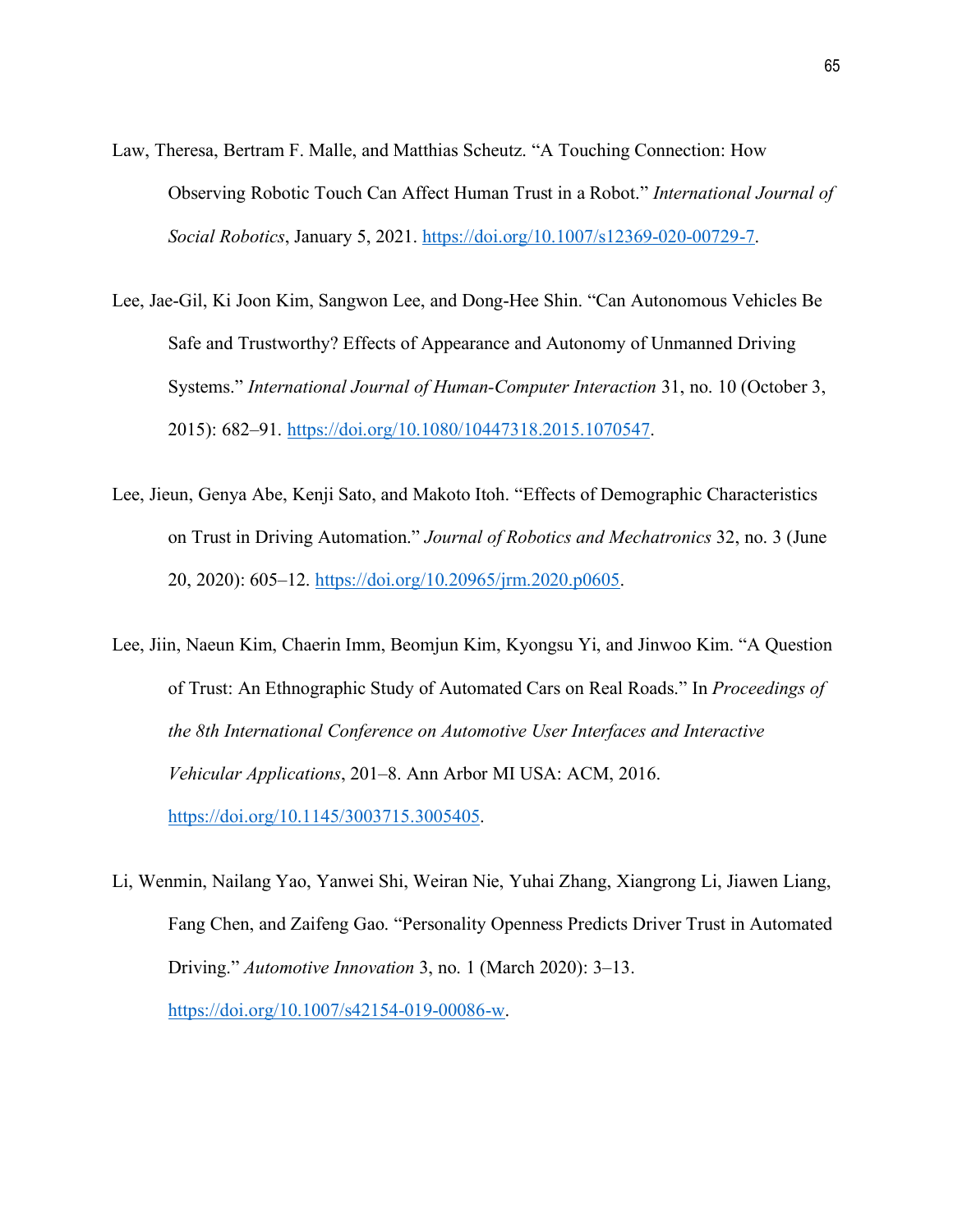- Löcken, Andreas, Anna-Katharina Frison, Vanessa Fahn, Dominik Kreppold, Maximilian Götz, and Andreas Riener. "Increasing User Experience and Trust in Automated Vehicles via an Ambient Light Display." In *22nd International Conference on Human-Computer Interaction with Mobile Devices and Services*, 1–10. Oldenburg Germany: ACM, 2020. [https://doi.org/10.1145/3379503.3403567.](https://doi.org/10.1145/3379503.3403567)
- Ma, Rachel H. Y., Andrew Morris, Paul Herriotts, and Stewart Birrell. "Investigating What Level of Visual Information Inspires Trust in a User of a Highly Automated Vehicle." *Applied Ergonomics* 90 (January 2021): 103272.

[https://doi.org/10.1016/j.apergo.2020.103272.](https://doi.org/10.1016/j.apergo.2020.103272)

- Mackay, Ana, Inês Fortes, Catarina Santos, Dário Machado, Patrícia Barbosa, Vera Vilas Boas, João Pedro Ferreira, Nélson Costa, Carlos Silva, and Emanuel Sousa. "The Impact of Autonomous Vehicles' Active Feedback on Trust." In *Advances in Safety Management and Human Factors*, edited by Pedro M. Arezes, 969:342–52. Cham: Springer International Publishing, 2020. [https://doi.org/10.1007/978-3-030-20497-6\\_32.](https://doi.org/10.1007/978-3-030-20497-6_32)
- Maris, Anouk van, Hagen Lehmann, Lorenzo Natale, and Beata Grzyb. "The Influence of a Robot's Embodiment on Trust: A Longitudinal Study." In *Proceedings of the Companion of the 2017 ACM/IEEE International Conference on Human-Robot Interaction*, 313–14. Vienna Austria: ACM, 2017. [https://doi.org/10.1145/3029798.3038435.](https://doi.org/10.1145/3029798.3038435)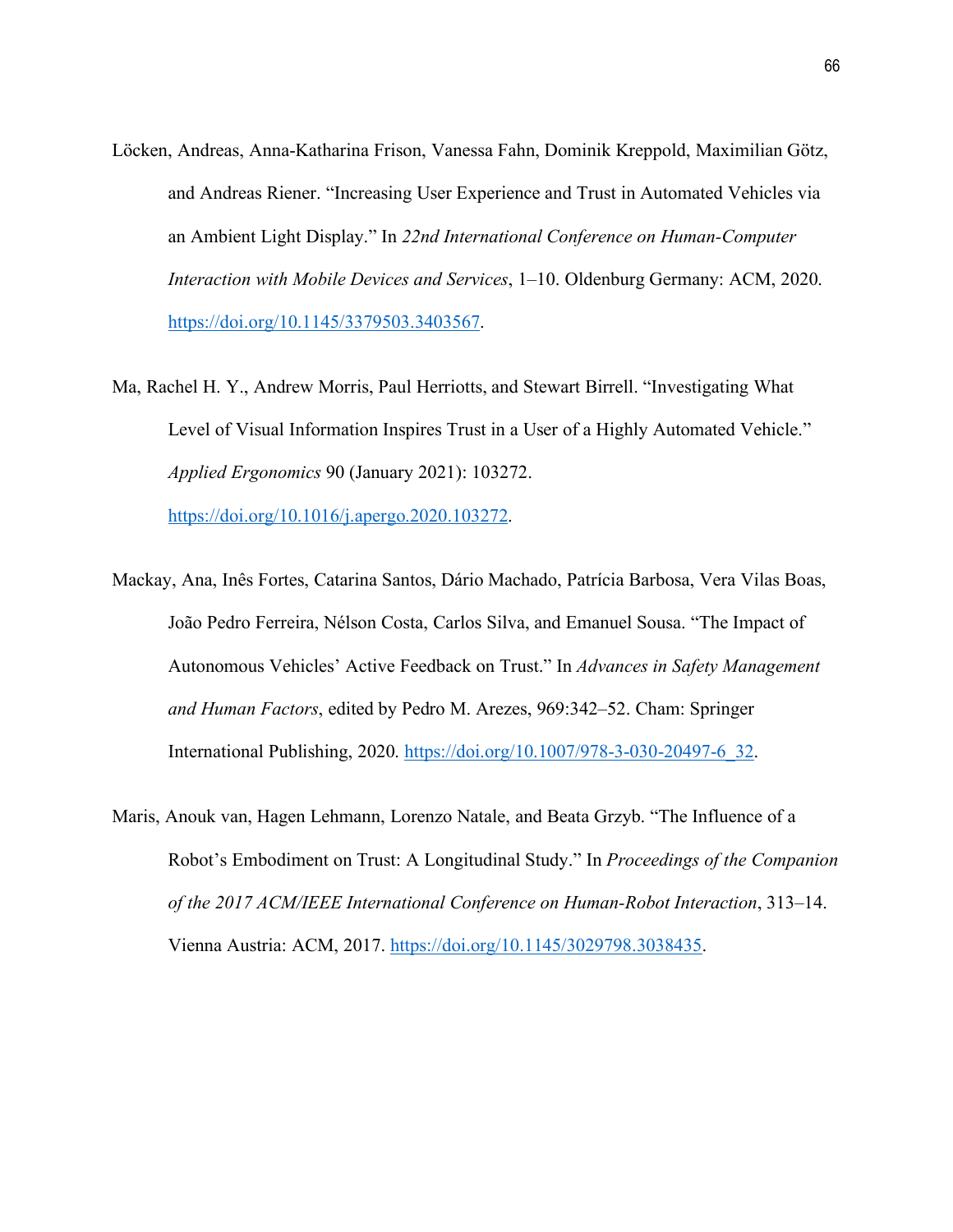- Niu, Dongfang, Jacques Terken, and Berry Eggen. "Anthropomorphizing Information to Enhance Trust in Autonomous Vehicles." *Human Factors and Ergonomics in Manufacturing & Service Industries* 28, no. 6 (November 2018): 352–59. [https://doi.org/10.1002/hfm.20745.](https://doi.org/10.1002/hfm.20745)
- O' Connor, Yvonne, Matesuz Kupper, and Ciara Heavin. "Trusting Intentions Towards Robots in Healthcare: A Theoretical Framework." In *Proceedings of the 54th Hawaii International Conference on System Sciences*, 2021. [http://scholarspace.manoa.hawaii.edu/handle/10125/70682.](http://scholarspace.manoa.hawaii.edu/handle/10125/70682)
- Ogawa, Rui, Sung Park, and Hiroyuki Umemuro. "How Humans Develop Trust in Communication Robots: A Phased Model Based on Interpersonal Trust." In *2019 14th ACM/IEEE International Conference on Human-Robot Interaction (HRI)*, 606–7. Daegu, Korea (South): IEEE, 2019. [https://doi.org/10.1109/HRI.2019.8673090.](https://doi.org/10.1109/HRI.2019.8673090)
- Oliveira, Luis, Christopher Burns, Jacob Luton, Sumeet Iyer, and Stewart Birrell. "The Influence of System Transparency on Trust: Evaluating Interfaces in a Highly Automated Vehicle." *Transportation Research Part F: Traffic Psychology and Behaviour* 72 (July 2020): 280– 96. [https://doi.org/10.1016/j.trf.2020.06.001.](https://doi.org/10.1016/j.trf.2020.06.001)
- Pak, Richard, Ericka Rovira, Anne Collins McLaughlin, and Natalee Baldwin. "Does the Domain of Technology Impact User Trust? Investigating Trust in Automation across Different Consumer-Oriented Domains in Young Adults, Military, and Older Adults." *Theoretical Issues in Ergonomics Science* 18, no. 3 (May 4, 2017): 199–220. [https://doi.org/10.1080/1463922X.2016.1175523.](https://doi.org/10.1080/1463922X.2016.1175523)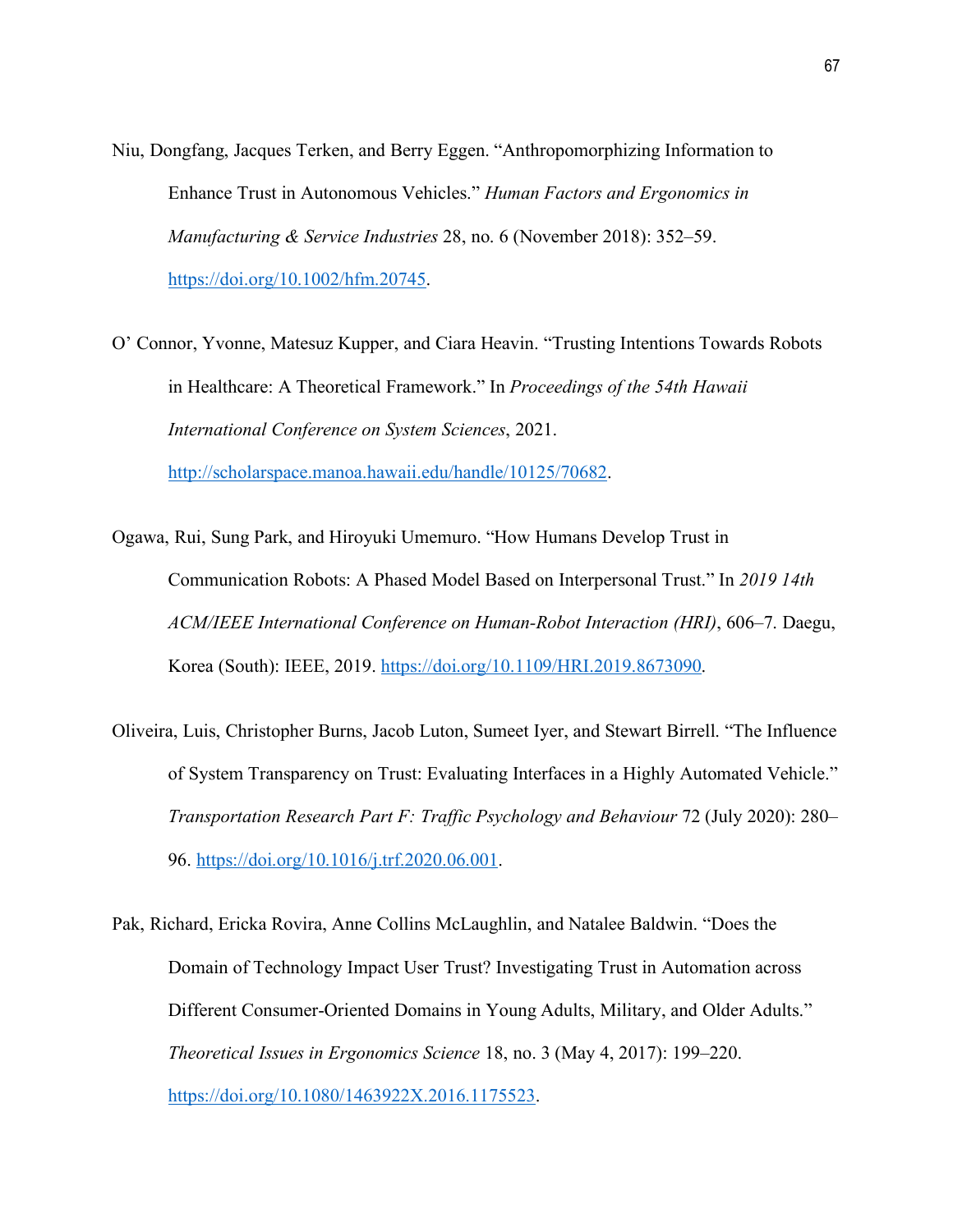- Pan, Ye, and Anthony Steed. "A Comparison of Avatar-, Video-, and Robot-Mediated Interaction on Users' Trust in Expertise." *Frontiers in Robotics and AI* 3 (March 29, 2016). [https://doi.org/10.3389/frobt.2016.00012.](https://doi.org/10.3389/frobt.2016.00012)
- Park, Eunil, and Jaeryoung Lee. "I Am a Warm Robot: The Effects of Temperature in Physical Human–Robot Interaction." *Robotica* 32, no. 1 (January 2014): 133–42. [https://doi.org/10.1017/S026357471300074X.](https://doi.org/10.1017/S026357471300074X)
- Pearson, Carl J., Michael Geden, and Christopher B. Mayhorn. "Who's the Real Expert Here? Pedigree's Unique Bias on Trust between Human and Automated Advisers." *Applied Ergonomics* 81 (November 2019): 102907. [https://doi.org/10.1016/j.apergo.2019.102907.](https://doi.org/10.1016/j.apergo.2019.102907)
- Pearson, Carl J., Allaire K. Welk, William A. Boettcher, Roger C. Mayer, Sean Streck, Joseph M. Simons-Rudolph, and Christopher B. Mayhorn. "Differences in Trust between Human and Automated Decision Aids." In *Proceedings of the Symposium and Bootcamp on the Science of Security*, 95–98. Pittsburgh Pennsylvania: ACM, 2016. [https://doi.org/10.1145/2898375.2898385.](https://doi.org/10.1145/2898375.2898385)
- Roff, Heather M., and David Danks. "'Trust but Verify': The Difficulty of Trusting Autonomous Weapons Systems." *Journal of Military Ethics* 17, no. 1 (January 2, 2018): 2–20. [https://doi.org/10.1080/15027570.2018.1481907.](https://doi.org/10.1080/15027570.2018.1481907)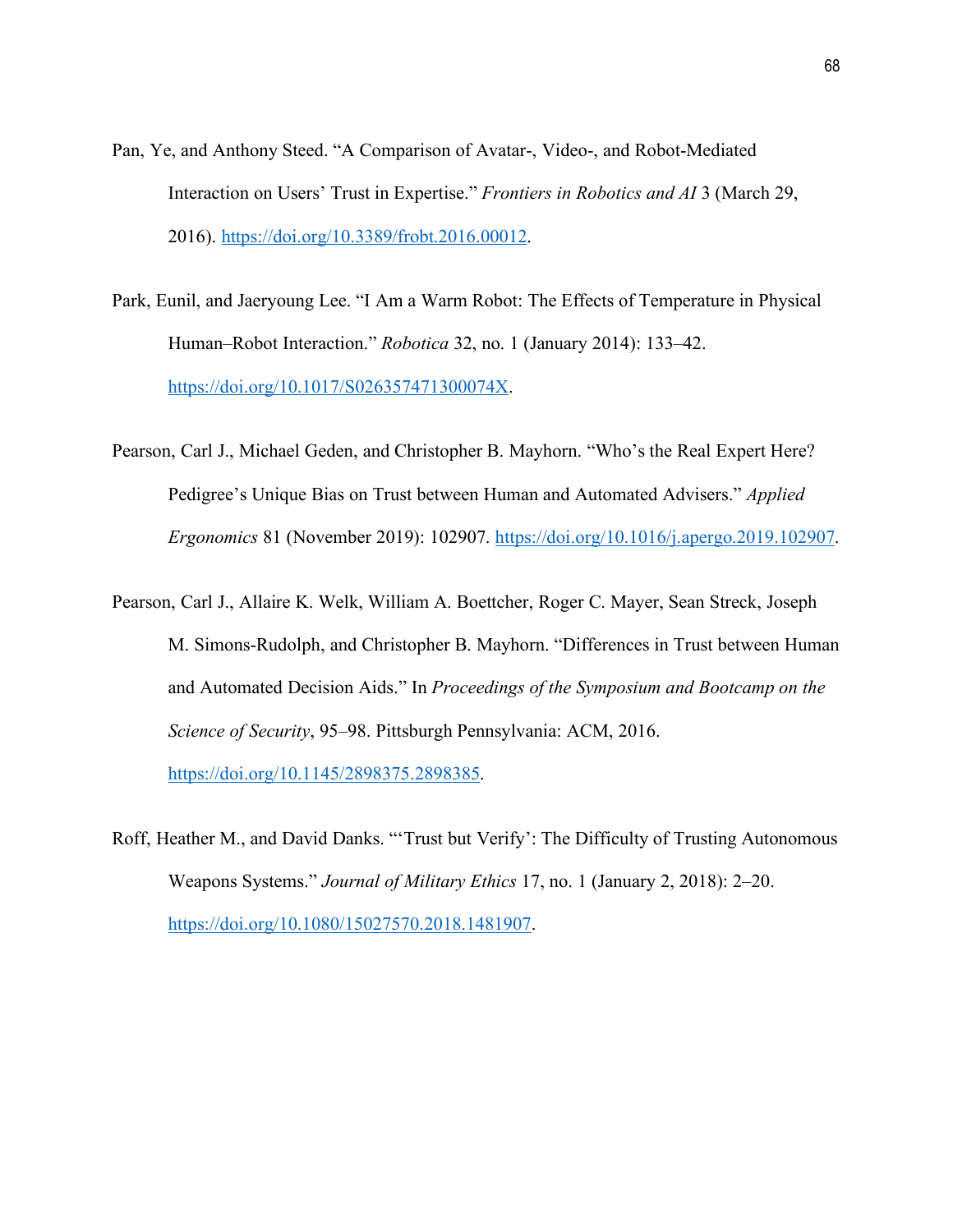- Rovira, Ericka, Richard Pak, and Anne McLaughlin. "Effects of Individual Differences in Working Memory on Performance and Trust with Various Degrees of Automation." *Theoretical Issues in Ergonomics Science* 18, no. 6 (November 2, 2017): 573–91. [https://doi.org/10.1080/1463922X.2016.1252806.](https://doi.org/10.1080/1463922X.2016.1252806)
- Ruijten, Peter, Jacques Terken, and Sanjeev Chandramouli. "Enhancing Trust in Autonomous Vehicles through Intelligent User Interfaces That Mimic Human Behavior." *Multimodal Technologies and Interaction* 2, no. 4 (September 24, 2018): 62. [https://doi.org/10.3390/mti2040062.](https://doi.org/10.3390/mti2040062)
- Schmidt, Philipp, Felix Biessmann, and Timm Teubner. "Transparency and Trust in Artificial Intelligence Systems." *Journal of Decision Systems* 29, no. 4 (October 1, 2020): 260–78. [https://doi.org/10.1080/12460125.2020.1819094.](https://doi.org/10.1080/12460125.2020.1819094)
- Schneider, Sebastian, and Franz Kummert. "Comparing Robot and Human Guided Personalization: Adaptive Exercise Robots Are Perceived as More Competent and Trustworthy." *International Journal of Social Robotics*, February 8, 2020. [https://doi.org/10.1007/s12369-020-00629-w.](https://doi.org/10.1007/s12369-020-00629-w)
- Schwarz, Chris, John Gaspar, and Timothy Brown. "The Effect of Reliability on Drivers' Trust and Behavior in Conditional Automation." *Cognition, Technology & Work* 21, no. 1 (February 2019): 41–54. [https://doi.org/10.1007/s10111-018-0522-y.](https://doi.org/10.1007/s10111-018-0522-y)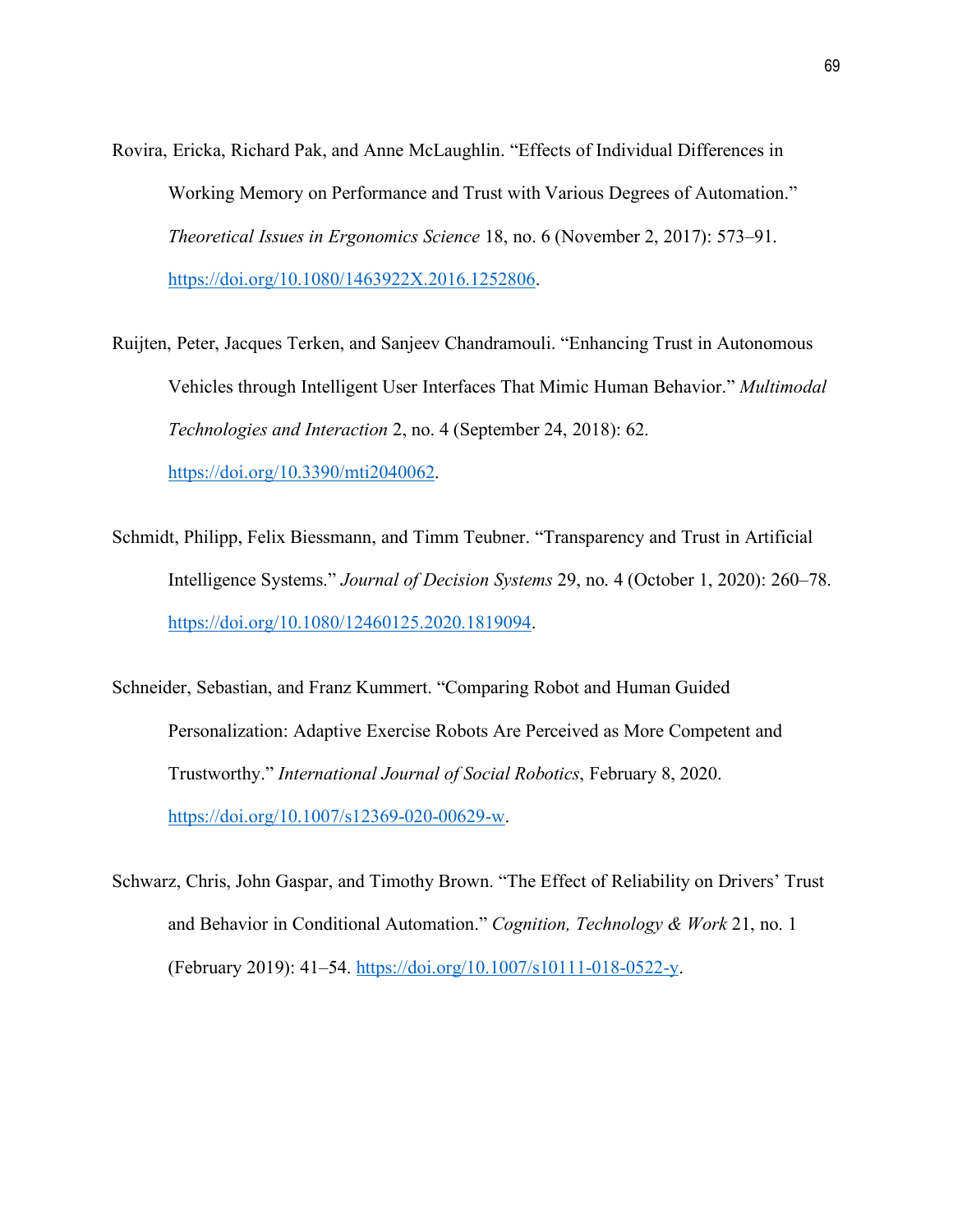- Sebo, Sarah Strohkorb, Priyanka Krishnamurthi, and Brian Scassellati. "'I Don't Believe You': Investigating the Effects of Robot Trust Violation and Repair." In *2019 14th ACM/IEEE International Conference on Human-Robot Interaction (HRI)*, 57–65. Daegu, Korea (South): IEEE, 2019. [https://doi.org/10.1109/HRI.2019.8673169.](https://doi.org/10.1109/HRI.2019.8673169)
- Smith, Melissa A., M. Mowafak Allaham, and Eva Wiese. "Trust in Automated Agents Is Modulated by the Combined Influence of Agent and Task Type." *Proceedings of the Human Factors and Ergonomics Society Annual Meeting* 60, no. 1 (September 2016): 206–10. [https://doi.org/10.1177/1541931213601046.](https://doi.org/10.1177/1541931213601046)
- Song, Yao, and Yan Luximon. "The Face of Trust: The Effect of Robot Face Ratio on Consumer Preference." *Computers in Human Behavior* 116 (March 2021): 106620. [https://doi.org/10.1016/j.chb.2020.106620.](https://doi.org/10.1016/j.chb.2020.106620)
- Stanton, Christopher, and Catherine J. Stevens. "Robot Pressure: The Impact of Robot Eye Gaze and Lifelike Bodily Movements upon Decision-Making and Trust." In *Social Robotics*, edited by Michael Beetz, Benjamin Johnston, and Mary-Anne Williams, 8755:330–39. Cham: Springer International Publishing, 2014. [https://doi.org/10.1007/978-3-319-](https://doi.org/10.1007/978-3-319-11973-1_34) [11973-1\\_34.](https://doi.org/10.1007/978-3-319-11973-1_34)
- Steain, Andrew, Christopher John Stanton, and Catherine J. Stevens. "The Black Sheep Effect: The Case of the Deviant Ingroup Robot." Edited by Stefano Triberti. *PLOS ONE* 14, no. 10 (October 16, 2019): e0222975. [https://doi.org/10.1371/journal.pone.0222975.](https://doi.org/10.1371/journal.pone.0222975)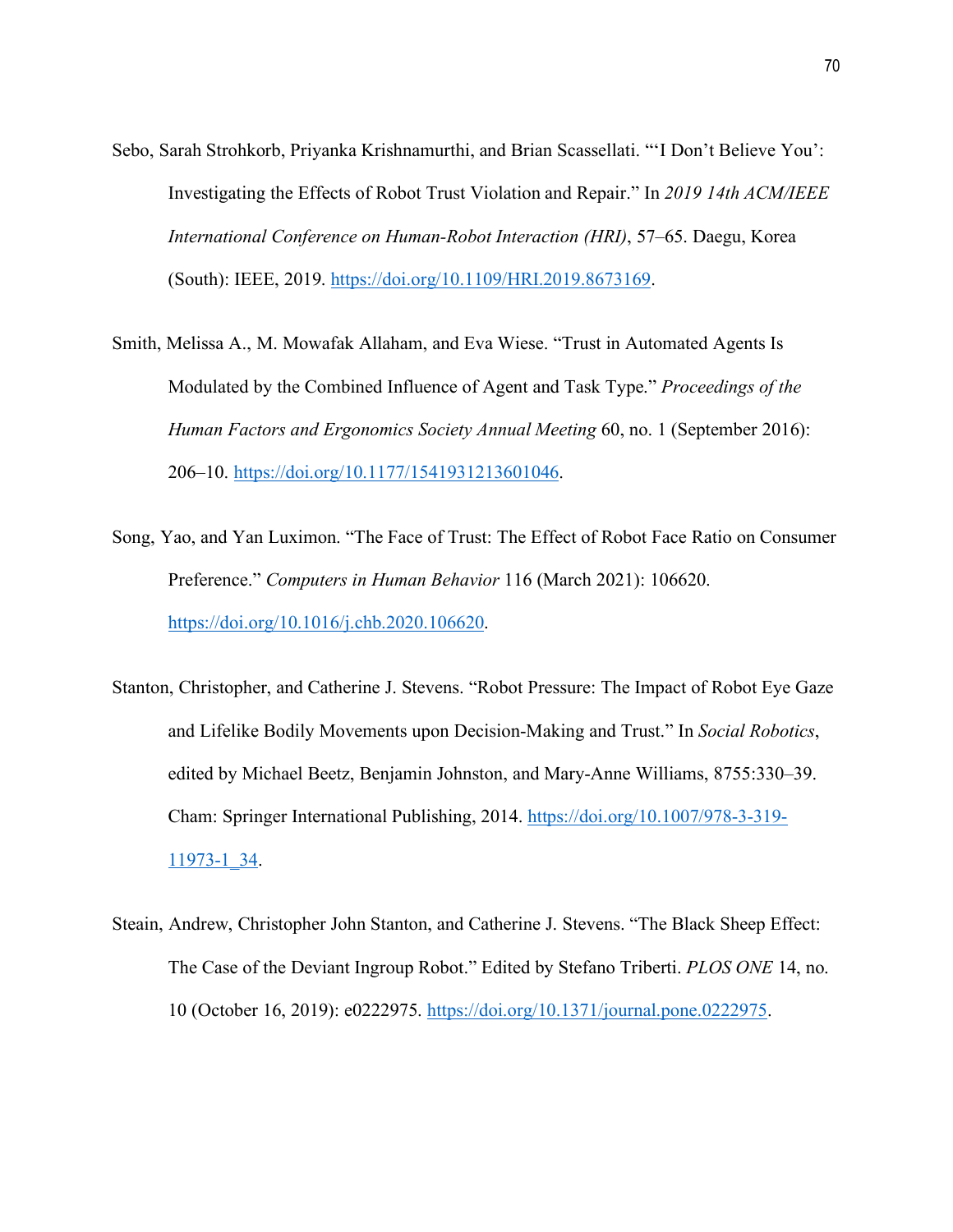Stokes, Charlene K., Joseph B. Lyons, Kenneth Littlejohn, Joseph Natarian, Ellen Case, and Nicholas Speranza. "Accounting for the Human in Cyberspace: Effects of Mood on Trust in Automation." In *2010 International Symposium on Collaborative Technologies and Systems*, 180–87, 2010. [https://doi.org/10.1109/CTS.2010.5478512.](https://doi.org/10.1109/CTS.2010.5478512)

Straten, Caroline L. van, Jochen Peter, Rinaldo Kühne, Chiara de Jong, and Alex Barco. "Technological and Interpersonal Trust in Child-Robot Interaction: An Exploratory Study." In *Proceedings of the 6th International Conference on Human-Agent Interaction*, 253–59. Southampton United Kingdom: ACM, 2018.

[https://doi.org/10.1145/3284432.3284440.](https://doi.org/10.1145/3284432.3284440)

Strohkorb Sebo, Sarah, Margaret Traeger, Malte Jung, and Brian Scassellati. "The Ripple Effects of Vulnerability: The Effects of a Robot's Vulnerable Behavior on Trust in Human-Robot Teams." In *Proceedings of the 2018 ACM/IEEE International Conference on Human-Robot Interaction*, 178–86. Chicago IL USA: ACM, 2018.

[https://doi.org/10.1145/3171221.3171275.](https://doi.org/10.1145/3171221.3171275)

- Stuck, Rachel E., and Wendy A. Rogers. "Older Adults' Perceptions of Supporting Factors of Trust in a Robot Care Provider." *Journal of Robotics* 2018 (2018): 1–11. [https://doi.org/10.1155/2018/6519713.](https://doi.org/10.1155/2018/6519713)
- Sun, Xu, Jingpeng Li, Pinyan Tang, Siyuan Zhou, Xiangjun Peng, Hao Nan Li, and Qingfeng Wang. "Exploring Personalised Autonomous Vehicles to Influence User Trust." *Cognitive Computation* 12, no. 6 (November 2020): 1170–86. [https://doi.org/10.1007/s12559-020-09757-x.](https://doi.org/10.1007/s12559-020-09757-x)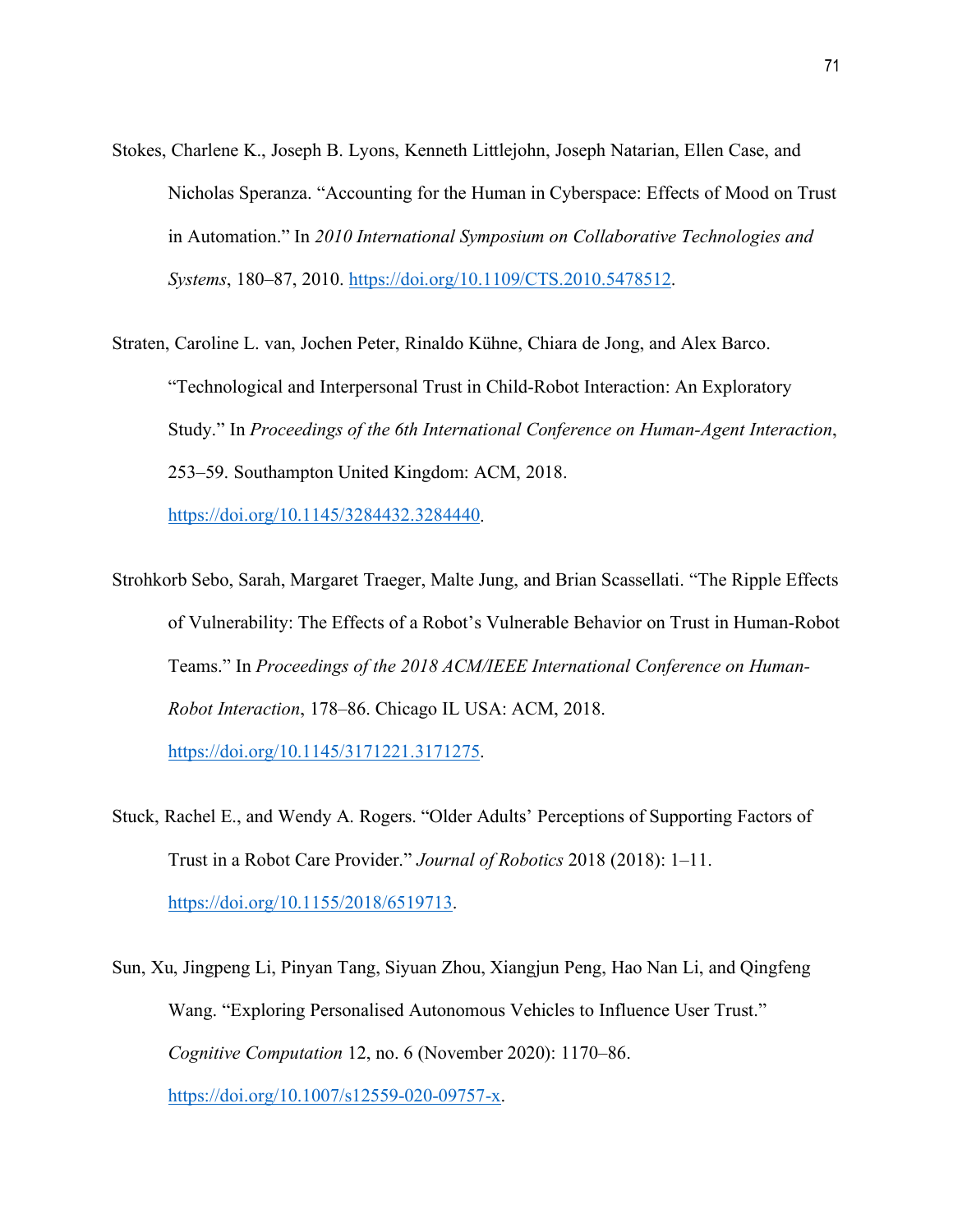Thiebes, Scott, Sebastian Lins, and Ali Sunyaev. "Trustworthy Artificial Intelligence." *Electronic Markets*, October 1, 2020. [https://doi.org/10.1007/s12525-020-00441-4.](https://doi.org/10.1007/s12525-020-00441-4)

Ullman, Daniel, and Bertram F. Malle. "Human-Robot Trust: Just a Button Press Away." In *Proceedings of the Companion of the 2017 ACM/IEEE International Conference on Human-Robot Interaction*, 309–10. Vienna Austria: ACM, 2017. [https://doi.org/10.1145/3029798.3038423.](https://doi.org/10.1145/3029798.3038423)

Vattheuer, Christopher, Annalena Nora Baecker, Denise Y. Geiskkovitch, Stela Hanbyeol Seo, Daniel J. Rea, and James E. Young. "Blind Trust: How Making a Device Humanoid Reduces the Impact of Functional Errors on Trust." In *Social Robotics*, edited by Alan R. Wagner, David Feil-Seifer, Kerstin S. Haring, Silvia Rossi, Thomas Williams, Hongsheng He, and Shuzhi Sam Ge, 12483:207–19. Cham: Springer International Publishing, 2020. [https://doi.org/10.1007/978-3-030-62056-1\\_18.](https://doi.org/10.1007/978-3-030-62056-1_18)

Verberne, Frank M. F., Jaap Ham, and Cees J. H. Midden. "Trusting a Virtual Driver That Looks, Acts, and Thinks Like You." *Human Factors: The Journal of the Human Factors and Ergonomics Society* 57, no. 5 (August 2015): 895–909. [https://doi.org/10.1177/0018720815580749.](https://doi.org/10.1177/0018720815580749)

Volante, William G., Janine Sosna, Theresa Kessler, Tracy Sanders, and P. A. Hancock. "Social Conformity Effects on Trust in Simulation-Based Human-Robot Interaction." *Human Factors: The Journal of the Human Factors and Ergonomics Society* 61, no. 5 (August 2019): 805–15. [https://doi.org/10.1177/0018720818811190.](https://doi.org/10.1177/0018720818811190)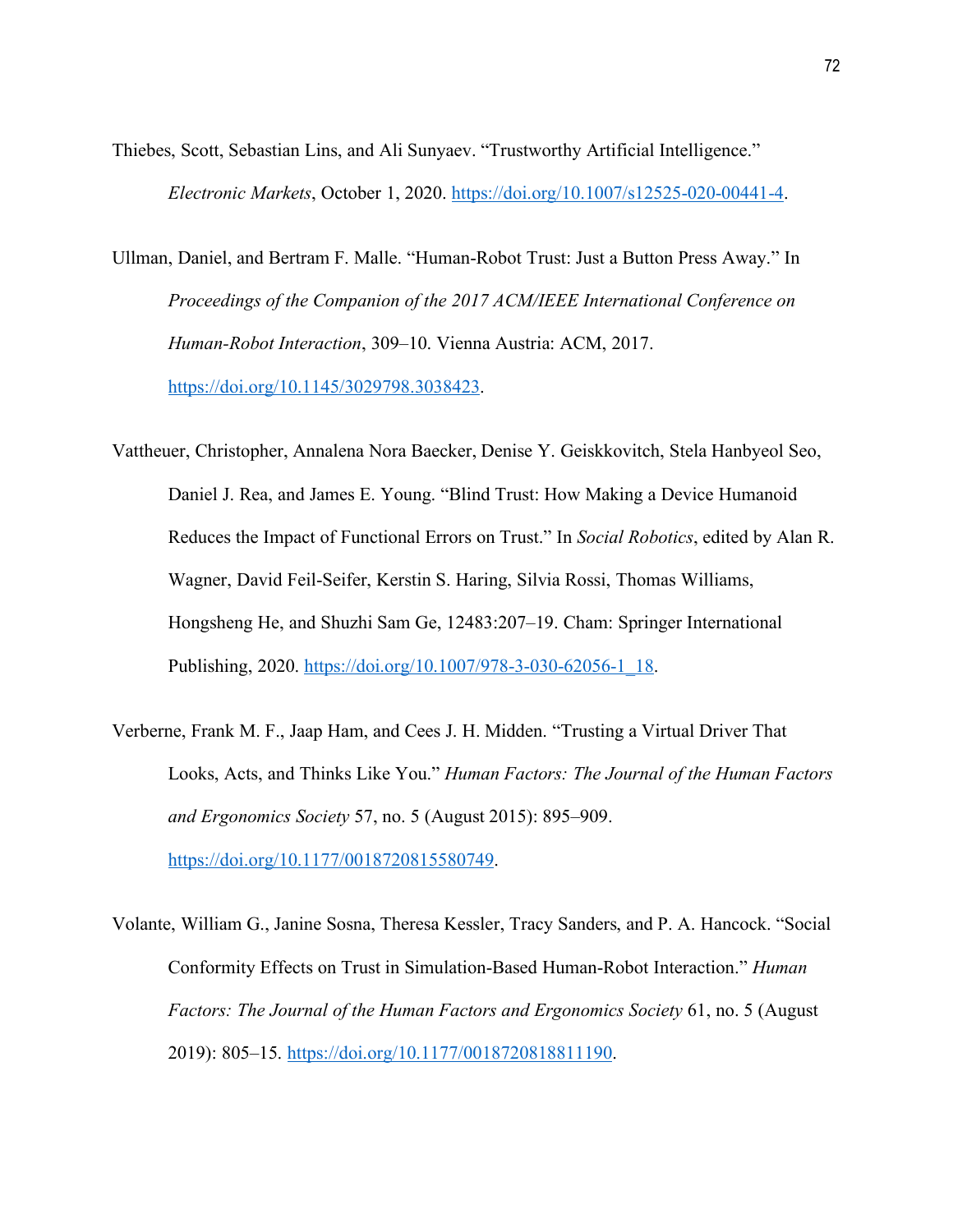- Waggoner, Philip D., Ryan Kennedy, Hayden Le, and Myriam Shiran. "Big Data and Trust in Public Policy Automation." *Statistics, Politics and Policy* 10, no. 2 (December 18, 2019): 115–36. [https://doi.org/10.1515/spp-2019-0005.](https://doi.org/10.1515/spp-2019-0005)
- Walker, Francesco, Anika Boelhouwer, Tom Alkim, Willem B. Verwey, and Marieke H. Martens. "Changes in Trust after Driving Level 2 Automated Cars." *Journal of Advanced Transportation* 2018 (August 5, 2018): 1–9. [https://doi.org/10.1155/2018/1045186.](https://doi.org/10.1155/2018/1045186)
- Waytz, Adam, Joy Heafner, and Nicholas Epley. "The Mind in the Machine: Anthropomorphism Increases Trust in an Autonomous Vehicle." *Journal of Experimental Social Psychology* 52 (May 2014): 113–17. [https://doi.org/10.1016/j.jesp.2014.01.005.](https://doi.org/10.1016/j.jesp.2014.01.005)
- Wijnen, Luc, Joost Coenen, and Beata Grzyb. "'It's Not My Fault!': Investigating the Effects of the Deceptive Behaviour of a Humanoid Robot." In *Proceedings of the Companion of the 2017 ACM/IEEE International Conference on Human-Robot Interaction*, 321–22. Vienna Austria: ACM, 2017. [https://doi.org/10.1145/3029798.3038300.](https://doi.org/10.1145/3029798.3038300)
- Yamani, Yusuke, Shelby K. Long, and Makoto Itoh. "Human–Automation Trust to Technologies for Naïve Users Amidst and Following the COVID-19 Pandemic." *Human Factors: The Journal of the Human Factors and Ergonomics Society* 62, no. 7 (November 2020): 1087–94. [https://doi.org/10.1177/0018720820948981.](https://doi.org/10.1177/0018720820948981)